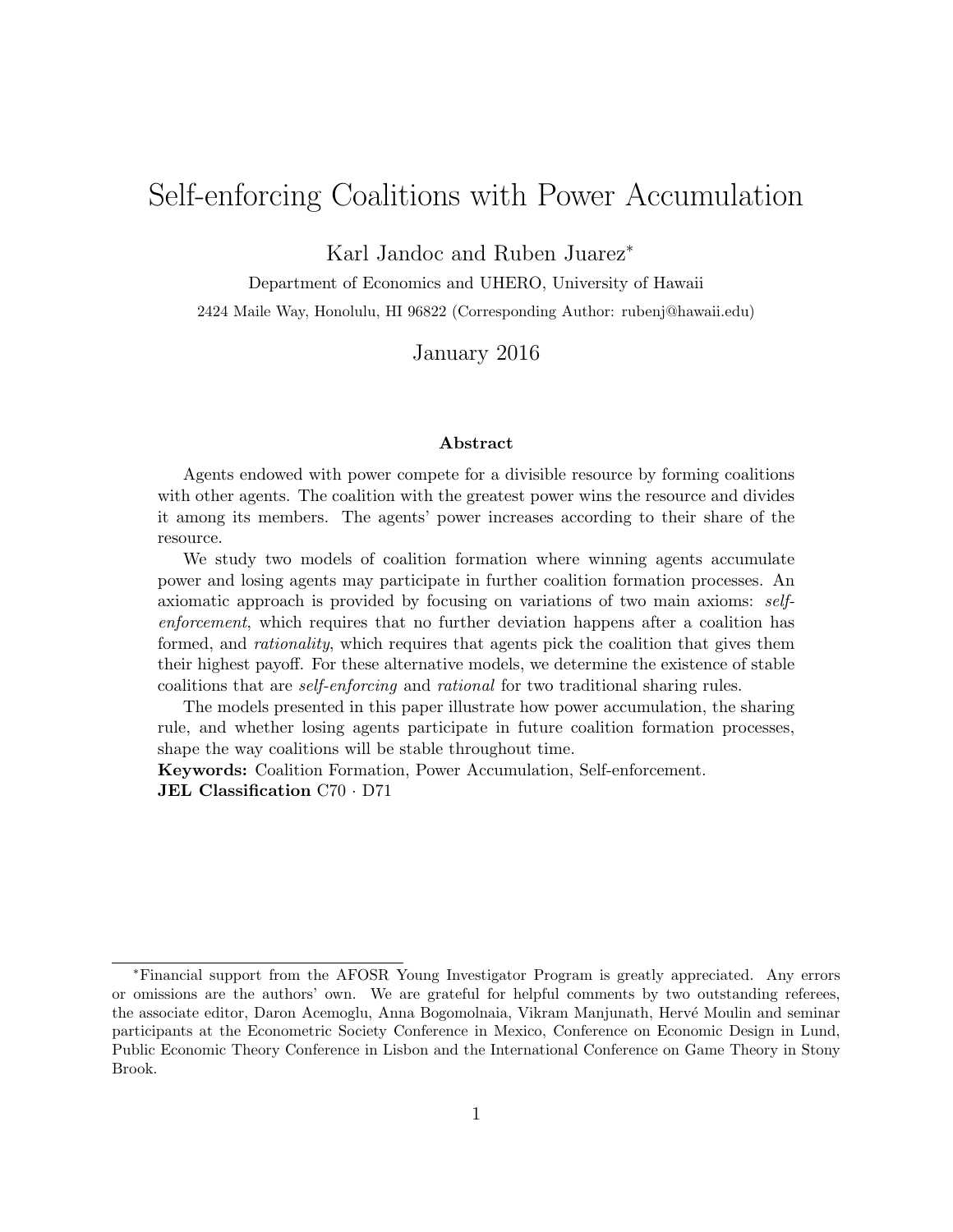# 1 Introduction

Recent developments in the coalition formation literature have focused on different notions of stability.<sup>1</sup> This is largely motivated by popular results in political economy which show that stability in the ruling coalition leads to more favorable welfare outcomes in the long run. These results show that stable coalitions have a higher "effective discount factor" that enables them to look at longer horizons for the consequences of their actions. For example, McGuire and Olson [24] and Olson [28] compare public policy outcomes of a long-lived to a short-lived ruling coalition and found better outcomes in the former. In the context of a principal-agent political economy model, Barro [5], Ferejohn [13], Persson, Roland and Tabellini [30, 31] also found that politicians who are likely to remain in office for an extended period of time also supported better policies. In contrast, Acemoglu, Golosov and Tsyvinski [3] disputes the finding that stable ruling groups lead to fewer economic distortions. This result happens when ruling coalitions can be rewarded or punished even after they have left power. Furthermore, there have been recent attempts to test the robustness of different stability notions by adding dimensions relating to power, resource sharing, and other institutional constraints. "Power"–which is measured in the literature in terms of wealth, military might or political influence–reflects the ability of a coalition to impose its will on the rest of the society. Another enrichment of recent coalition formation models involves how resources (i.e., prize or spoils) are divided within the winning coalition. Finally, variations in the institutional environment of the coalition formation process (in our case whether agents are killed or are able to survive in future rounds) will impinge on the possible coalitions that form.

In this paper, we present a dynamic model of coalition formation where farsighted agents are endowed with power and compete for a divisible resource by forming coalitions with other agents. The assumption of farsightedness assures that agents care about their payoff from being included in the final (or *limit*) coalition that forms rather than their immediate payoffs (Konishi and Ray [21], Chwe [10], Xue [40], Diamantoudi and Xue [11], Ray and Vohra [35].) If a formed coalition has sufficient power to win, its members will divide the resource among themselves and their power will increase according to the member's share of the prize.<sup>2</sup> We focus on two sharing rules of the

<sup>1</sup>For a recent survey of the growing literature on coalition formation, refer to Ray [33], Ray and Vohra [34], Bloch and Dutta [7].

<sup>2</sup>The canonical example of power accumulation comes from non-democratic societies, where typically a ruling coalition can perpetuate itself in authority because it can use the state's resources to consolidate and accumulate power and wealth. Although data is sparse, there is some evidence that some world leaders amassed personal wealth either due to connections or investments made possible by (sometimes corrupt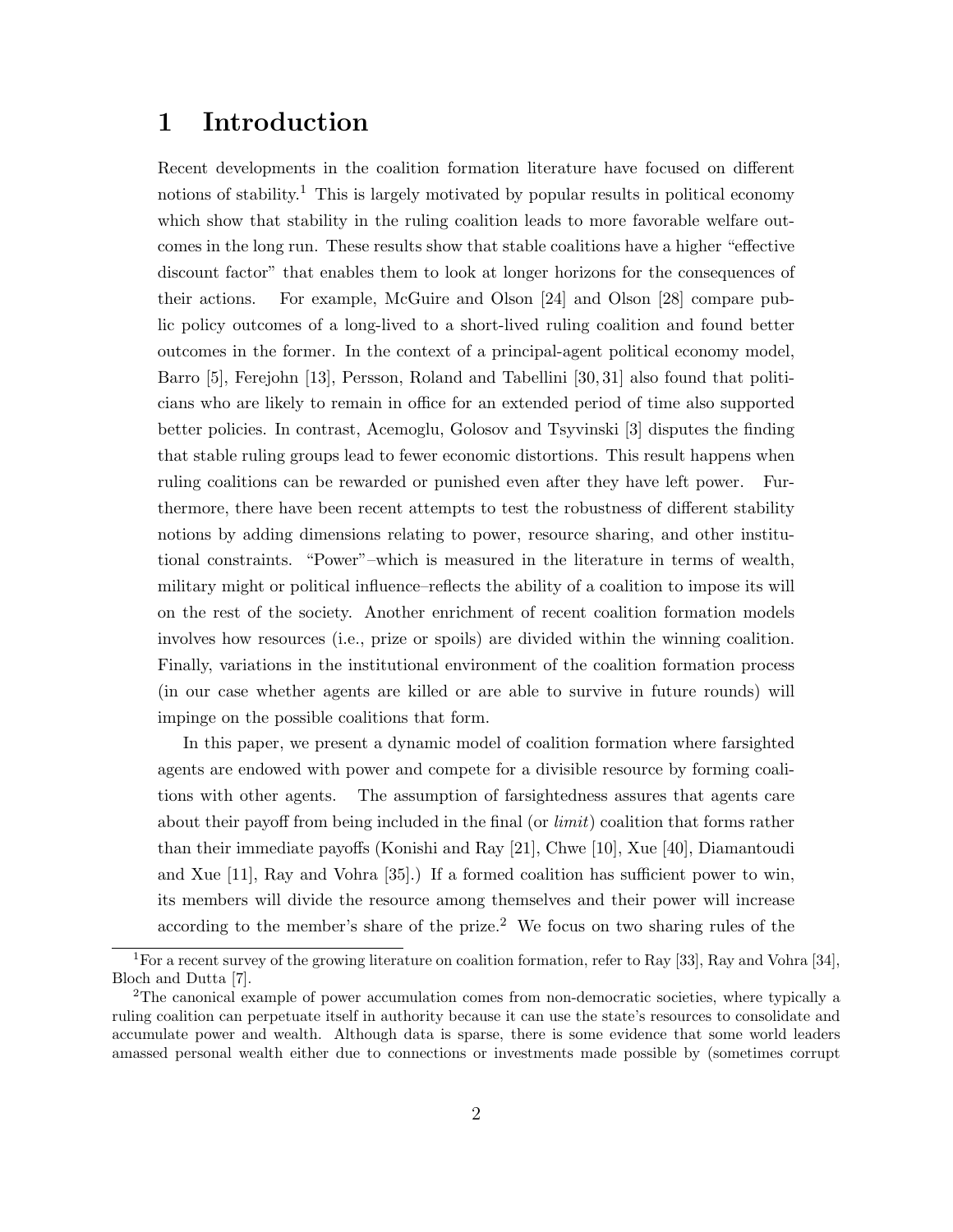prize: sharing the prize in proportion to an agent's power in the winning coalition (proportional sharing) and sharing the prize equally among the winning agents (equal sharing). An institutional constraint emerging from the dynamic coalition formation model is the span of life of the agents. We focus on two polar cases: (1) when agents who are not part of the winning coalition do not participate in the future (*agents are* killed); and, (2) when all the agents remain in the game regardless of whether or not they are part of the winning coalition (*agents survive*).<sup>3</sup>

We employ an axiomatic approach to find rules that choose coalitions (which we call transition correspondences) that satisfy two main axioms (self-enforcement and rationality) for the four cases above (combinations of proportional vs equal sharing and agents are killed vs agents survive). In order to describe self-enforcement, in a dynamic model, it is possible that over time coalitions may disintegrate and new factions may form to overthrow the existing ruling coalition. Also, since agents are farsighted, they want to form coalitions that are stable from the moment of inception. Self-enforcement requires that no subcoalition of the winning coalition is powerful enough to encourage further deviations. It is a robustness property that ensures that the coalition that forms in round one never disintegrates afterwards. Rationality requires that agents pick the coalition that gives them their highest limit payoff among self-enforcing coalitions. Rationality is related to the traditional axiom of coalitional stability, where no coalition will have the incentive to deviate.<sup>4</sup>

In the next subsection, we provide an illustrative example of how our coalition formation game works and how sharing of the prize and whether agents are killed or are able to survive shape the coalitions that form.

<sup>4</sup>This is related to immunity to group manipulations in models discussed by Bogomolnaia and Jackson [8], Ehlers [12], Juarez [20], Papai [29].

practices) using state resources. For instance, there is some speculation that Teodoro Obiang Nguema Mbasogo of Equitorial Guinea has amassed a fortune of over \$600 million in his oil-rich country since ascending to power in 1979 (see http://www.huffingtonpost.com/2013/11/29/richest-world-leaders  $n_{4}$ 178514.html). Power accumulation is natural in many coalition formation settings ranging from labor unions to military alliances between countries, where the players generate benefits by being together and become more powerful as time passes.

<sup>&</sup>lt;sup>3</sup>There are valid reasons to believe that the decision to kill agents in the society may be endogenous, especially in certain political contests or military wars. For instance, Bueno de Mesquita, et al [9] asserts that "[w]hen the private benefits of office or coalition membership are large, people are more prepared to engage in horrendous acts of cruelty against others to ensure that their personal privileges are not lost". The size of these private benefits can be reflected by resources to be won in a coalition formation game. On the other hand, most of the biggest purges in the  $20^{th}$  century are identified with specific personalities, e.g. Saddam Hussein, Adolf Hitler and Josef Stalin (Goode [14, 15]). To the extent that these purges are sometimes personality-driven, the decision to kill opponents is exogenous. While the case where the decision to kill agents is endogenous is certainly an appealing study, it is beyond the scope of this paper and we leave it for future research. In this paper, we assume that the environment where agents are killed or are able to survive is exogenous.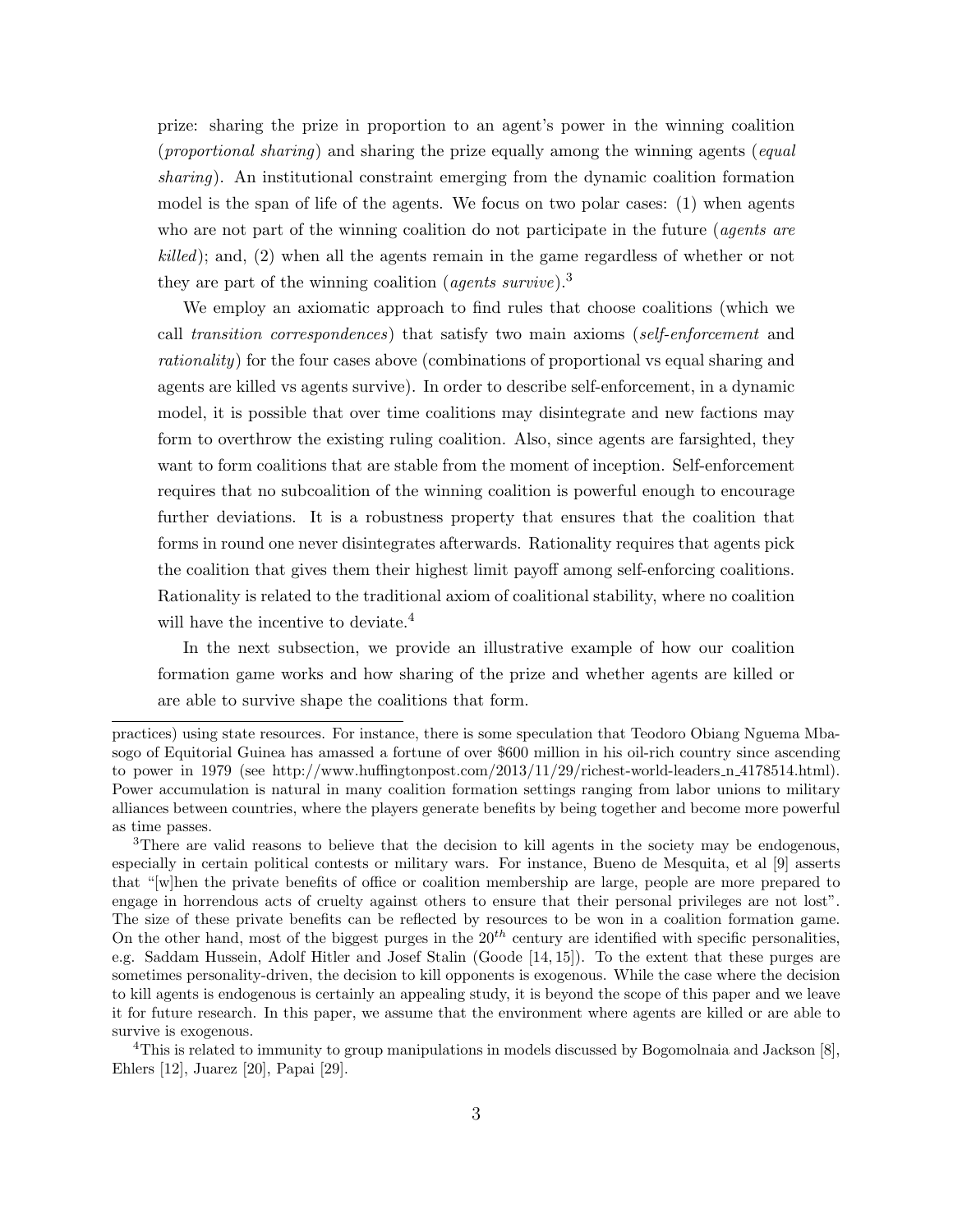### 1.1 An illustrative example

Society is composed of 4 agents  $\{1, 2, 3, 4\}$  with power profile  $\pi = [1, 1.5, 8, 10]$ . The game is played for an infinite number of periods and for each round the prize to be divided by the winning coalition is  $I = 3$ . An agent's share of the prize will be added to his power in the subsequent rounds of the game. A coalition's power is simply the sum of the agents' powers inside it. A winning coalition should have more than 50% of the total power in the society at any given round. Since agents are farsighted, they only care about their payoffs from being in the final (or limit) coalition.

Case 1: Non-winning agents are killed, proportional sharing.

First, no coalition of size 1 is winning. At the initial round (call this round 0) all winning coalitions of size 2 involves agent 4, i.e.,  $\{1,4\}$ ,  $\{2,4\}$ ,  $\{3,4\}$ . Suppose  $\{3,4\}$ forms in round 1. Power is added to agents 3 and 4 according to their share in the prize, that is, with proportional sharing agent 3 gets  $\frac{8}{18}$  of the prize while agent 4 gets  $\frac{10}{18}$ . In round 1 after  $\{3,4\}$  forms, agents 1 and 2 are killed; agent 3's power is  $8 + \frac{24}{18}$ while agent 4's power is  $10 + \frac{30}{18}$ . Left alone to themselves, agent 4 can now kill agent 3 since he has the higher power. Thus in round 2 and afterwards agent 4 will be the limit (singleton) coalition. Therefore,  $\{3, 4\}$  is not self-enforcing because agent 3 will never agree to form this coalition since he will not be part of the limit coalition. This is true of all coalitions of size 2.

Also, no coalition of size 3 is self-enforcing. Since all size 3 coalitions involve either agent 3 or 4, at round 1 when we add power to the winning agents either agent 3 or 4 can kill the rest of the agents in the three person coalition. For instance, if  $\{2, 3, 4\}$ forms and after sharing the prize, in round 1 agents 2's power is  $1.5 + \frac{4.5}{19.5}$ , agent 3's power is  $8 + \frac{24}{19.5}$  and agent 4's power is  $10 + \frac{30}{19.5}$ . Therefore agent 4 can kill both agents 2 and 3 since he has a higher power than the others combined. Following this argument, a three person coalition will never form.

Therefore, the only self-enforcing coalition is the grand coalition  $\{1, 2, 3, 4\}$  since no subcoalition has the incentive to deviate following the logical process outlined above.

Case 2: Non-winning agents are killed, equal sharing.

With the prize shared equally among agents in the winning coalition, the coalition  $\{2,3,4\}$  will be self-enforcing. To see this, note that at round 1 after power has been added agent 2's power is now 2.5, agent 3's power is 9 and agent 4's power is 11. Thus, in contrast to the previous case, agent 4 will not have sufficient power to kill agents 2 and 3. Furthermore,  $\{2,3,4\}$  cannot deviate to a coalition of size 2 since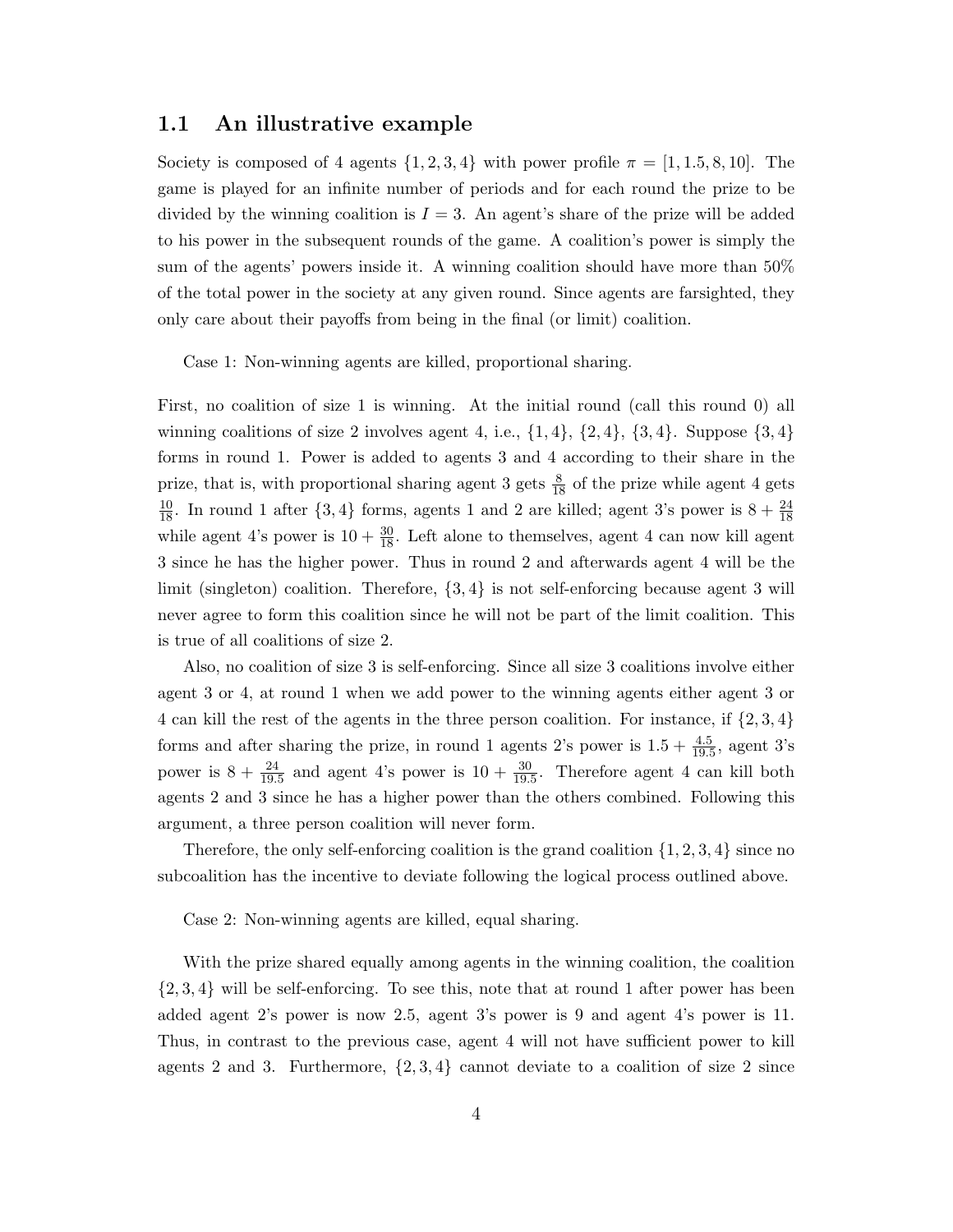the higher powered agent in the 2-person coalition can kill the lower-powered agent. Hence, coalition  $\{2, 3, 4\}$  can form in round 1 and will be stable forever.

Case 3: Non-winning agents survive, equal sharing.

When non-winning agents survive and the prize is shared equally, coalition  $\{3, 4\}$ can be self-enforcing. Unlike in the previous two cases where the higher-powered agent can kill the lower-powered agent in a 2-person coalition, agent 4 in this case will not have sufficient power to deviate from  $\{3, 4\}$ . To see this, note that agents 1 and 2 will still survive even if  $\{3,4\}$  forms, and thus in round 1 (after  $\{3,4\}$  forms and power has accumulated) agent 1's power (1) plus agent 2's power (1.5) plus agent 3's power  $(8+1.5)$  is now greater than agent 4's power  $10+1.5$ . Thus, agent 4 cannot deviate to a singleton winning coalition. Coalition  $\{3, 4\}$  will form in round 1 and will be stable forever.

Case 4: Non-winning agents survive, proportional sharing.

A curious feature in this case is that coalitions will have the incentive to "jump" from one coalition to another when agents survive. Take the example when  $\{1, 2, 3\}$ forms. At round 1 after power has accumulated with proportional sharing, agent 1's power is  $1 + \frac{3}{10.5}$ , agent 2's power is  $1.5 + \frac{4.5}{10.5}$ , agent 3's power is  $8 + \frac{24}{10.5}$  while agent 4's power remains at 10. At round 2, agents 1 and 2 can ditch agent 3 and align themselves with agent 4 since they can get a higher share of the prize by doing so (note that agent 3's power is larger than agent 4's power at round 1). At round 3, faced with the same incentive, agents 1 and 2 will again move to coalition  $\{1, 2, 3\}$  since these agents can get a relatively higher share by deviating to this coalition. This phenomenon is true for any winning coalition other than the grand coalition. This example illustrates the difficulty of finding self-enforcing coalitions in this case. In a later section, we introduce a class of priority mechanisms that satisfy the axioms.

## 1.2 Overview of the results

Section 3 of the paper studies the case where agents are killed. Proposition 1 describes the unique transition correspondence that satisfies self-enforcement, rationality and scale invariance<sup>5</sup> under proportional sharing. On the other hand, under equal sharing the class of self-enforcing, rational and scale invariant transition correspondences may

<sup>5</sup>A transition correspondence satisfies scale invariance if any scale in the power vector would not change the coalition chosen by the transition correspondence.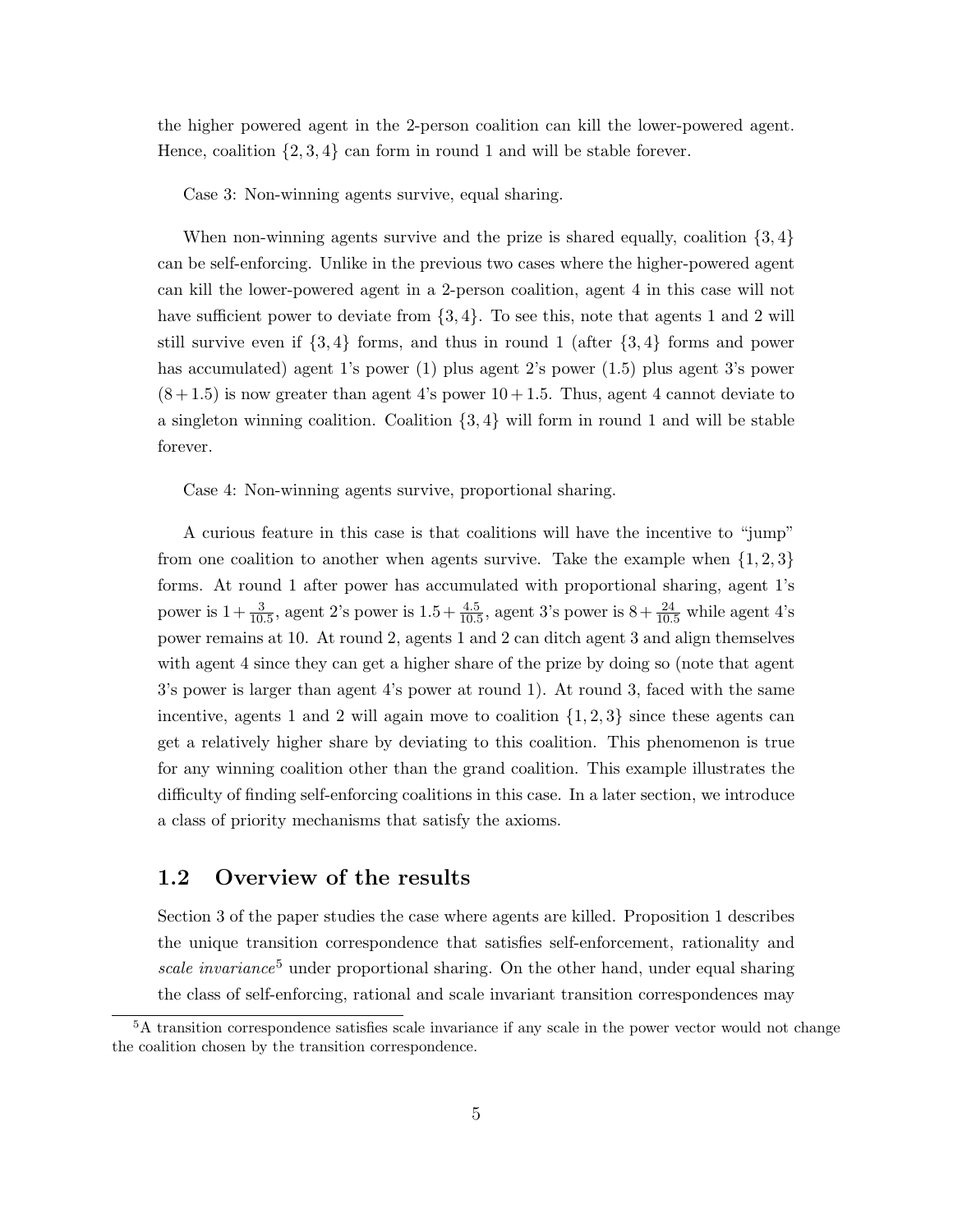not exist. Proposition  $2(i)$  provides the largest class of coalition formation games where a self-enforcing and rational transition correspondence exists for equal sharing. In this domain of games, Proposition  $2(ii)$  shows the unique transition correspondence that meets self-enforcement, rationality and scale invariance. Roughly speaking, the transition correspondence characterized in Proposition  $2(ii)$  picks the smallest winning coalition where the powers of the agents are relatively equal, and is of size  $2<sup>k</sup> - 1$  for some natural number k.

Section 4 of the paper examines the case where agents survive. Proposition 3 characterizes the unique transition correspondence under equal sharing that satisfies self-enforcement, rationality, scale invariance and *independence of zeros*.<sup>6</sup> This transition correspondence picks the smallest winning coalitions of size  $2<sup>k</sup>$  for some natural number k. Proposition 3 also shows that self-enforcement, rationality, scale invariance and independence of zeros are not compatible under proportional sharing. The class of self-enforcing, rational and scale invariant transition correspondences under proportional sharing is large (see Proposition 4).

The paper is organized as follows. Section 2 describes the model. Sections 3 and 4 study self-enforcing coalitions when agents are killed and survive, respectively. Section 5 concludes. All proofs are in the Appendix.

## 1.3 Related literature

There are several ways by which "power" is treated in contemporary coalition formation literature. Piccione and Razin [32] examine how power relations determine the ranking of agents in society. The identity of the coalitions (as characterized by the power of agents within that coalition) determines the social order and thus the structure of society. Jordan [17] characterizes the core and the stable set in a class of coalitional games called "pillage games". In this model, wealth is allocated among the finite agents in the game. A reallocation of wealth among the agents is only made possible by using force. A power function, which is monotonically increasing in membership and the members' wealth, regulates the ability of the agents to use force. The coalition is then able to appropriate the wealth of other less powerful coalitions.

Although Jordan's model describes how power leads to wealth, it could also be possible that wealth creates power. In the traditional Olsonian (Olson [27]) coalition formation context, we can imagine a model where the wealthy, who are fewer in number relative to the poor, will be able to appropriate more political power (that is, sway

<sup>6</sup>A transition correspondence satisfies independence of zeros if agents with zero power do not affect the coalition chosen by the transition correspondence.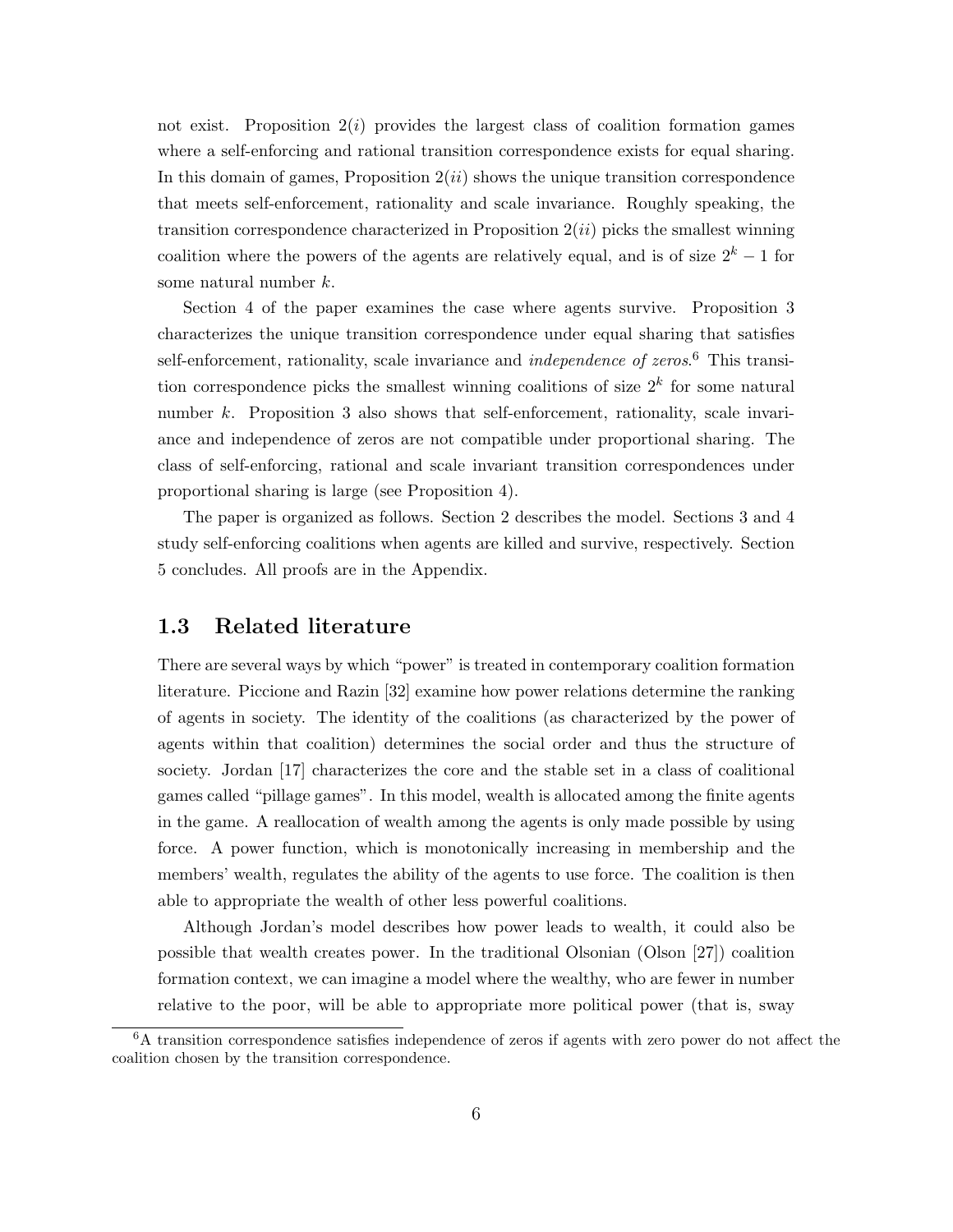public policy in their favor) by being able to organize themselves with less cost. In this sense, wealth leads to power. In our model, we avoid this complication by implicitly assuming that wealth and power are interchangeable.

While newer coalition formation models are dynamic in nature, most of them are limited to a static distribution of power among the agents. We fill this gap by exploring the possibility that agents are able to accumulate power over time as long as they are part of a winning coalition.<sup>7</sup>

The manner in which coalitions divide the prize among member agents has also received attention not only in the coalition formation literature but also in related political economy studies. Acemoglu, et al [1] [hereafter AES] examine a coalition formation process where agents split the prize in proportion to an agent's relative power in the coalition. Bartling and von Siemens [6] characterize the emergence of equal sharing as an optimal solution to an incentive problem in a partnership. In this paper, we focus on describing the stable coalitions that emerge under these two popular and commonly used sharing rules–proportional sharing and equal sharing. While we assume that the sharing rule in this paper is fixed and exogenously given, an interesting and natural extension not covered here would be to endogenize the sharing rule. There are several strategies to achieve this, for instance, in the context of rent-seeking tournaments, Nitzan [25], Lee [22, 23] and Baik [4] contend that the long-run group sharing rule can fall anywhere from being undefined to extremely equal depending on the context of the mechanism to determine these rules (Nitzan [26]).

Finally, other factors have been built in newer models to capture the institutional environment of the coalition formation process. AES, for instance, considers an extreme non-democratic institutional setting wherein non-winning agents are killed. Sekeris [36], also in a non-democratic setting, does not allow the possibility that the ruling coalition eliminate opponents. In this paper, we investigate these two polar cases.

Our work is closely related to AES wherein farsighted agents are endowed with power and form coalitions with the goal of becoming the ultimate ruling coalition. In their paper, the winning coalition will split a given resource in proportion to its power and agents outside the winning coalition are killed. However, we extend AES on several fronts: First, we allow the possibility that non-winning agents survive throughout the whole coalition formation game.<sup>8</sup> Second, we allow the winning coalition to accumulate

<sup>7</sup>This was first articulated by Tullock [39], where he argues that since formal institutions are weak or absent regarding distribution and sharing of power, succession of leaders, and generating consensus, a ruling coalition ("junta") will degenerate into a dictatorship, that is, there will be power accumulation by one of the junta members until he becomes the sole ruler.

<sup>&</sup>lt;sup>8</sup>In another paper, Acemoglu, et al [2], show that the results in the AES case extend even to situations where agents are not killed. The stable ruling coalition in this case is the "minimally winning coalition"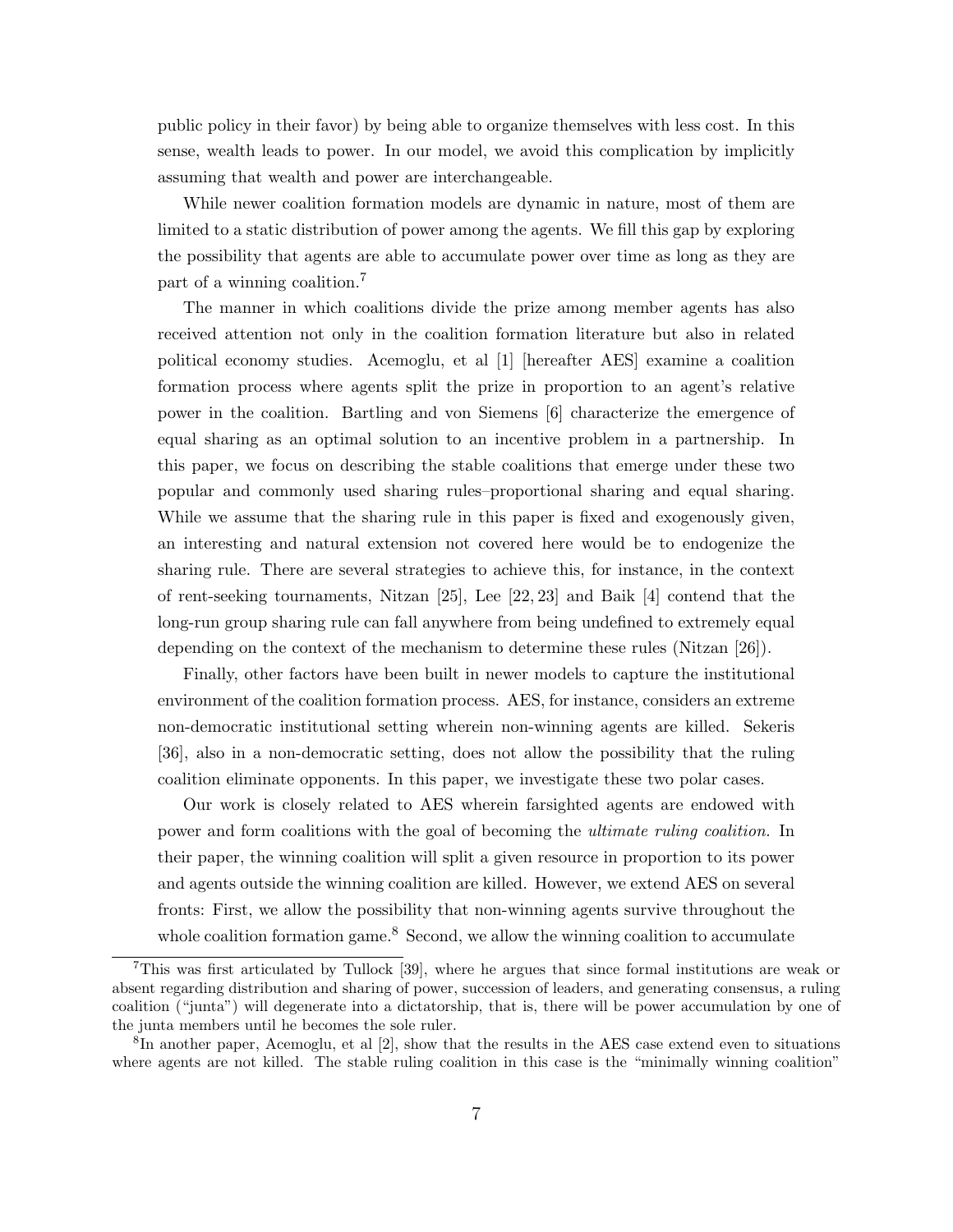power over time. Third, while AES uses proportional sharing in their model, we also examine equal sharing where agents equally divide the prize among themselves.

The variations in the model that takes into account whether non-winning agents can participate in future coalition formation processes, and different ways of sharing the prize will provide a rich characterization of stable coalitions. Here are some of the main lessons:

- Although our coalition formation environment is fairly simple, some of our model's scenarios suggest that it would be difficult to find rules to pick coalitions that would be both rational and self-enforcing unless we restrict some of the game's parameters. As we will show later, these restrictions may be done on the powers of the agents or the possible coalitions that will form.
- The "rules of the game" of our model, described by the different variations in the sharing rules (i.e., equal vs. proportional) and the non-winning agents' life span (i.e. whether or not they are killed) have a large effect on the the existence of a rational and self-enforcing transition correspondence and therefore the shape of the coalitions that can form. For instance, under proportional sharing when nonwinning agents are killed, there always exists a unique transition correspondence that meets self-enforcement and rationality. This will not be true, however, under equal sharing.
- There are particular coalitions sizes which are not likely to form under the different scenarios in our model. For instance, a coalition of size two can never form when agents are killed. This is because the agent with the highest power can always eliminate the one with the lowest power. In contrast, in other scenarios only certain sizes are allowed: those of size  $2^k - 1, k \in \mathbb{N}$  under equal sharing and agents are killed and size  $2^k, k \in \mathbb{N}$  under equal sharing and agents survive.

# 2 The model

Consider the set  $N = \{1, \ldots, n\}$  of initial agents who are endowed with powers (e.g., wealth, guns)  $\pi = [\pi_1, \ldots, \pi_n]$ , respectively. A coalition S is a subset of N, that is,  $S \subseteq N$ . The set of coalitions are all possible subsets of N, denoted by  $2^N$ . A coalition formation game is a pair  $(S, \pi)$  where  $S \subseteq N$  and  $\pi \in \mathbb{R}^S_+$ . The set of

which is the coalition with the smallest power among all winning coalitions. In their dynamic game, this corresponds to the case when all agents are eligible to vote on the proposed coalition (i.e., the democratic case). In the case where the voting power is limited to the ruling coalition but agents are not killed, the mapping in AES is modified to include all alternative coalitions not just the subset of the ruling coalition.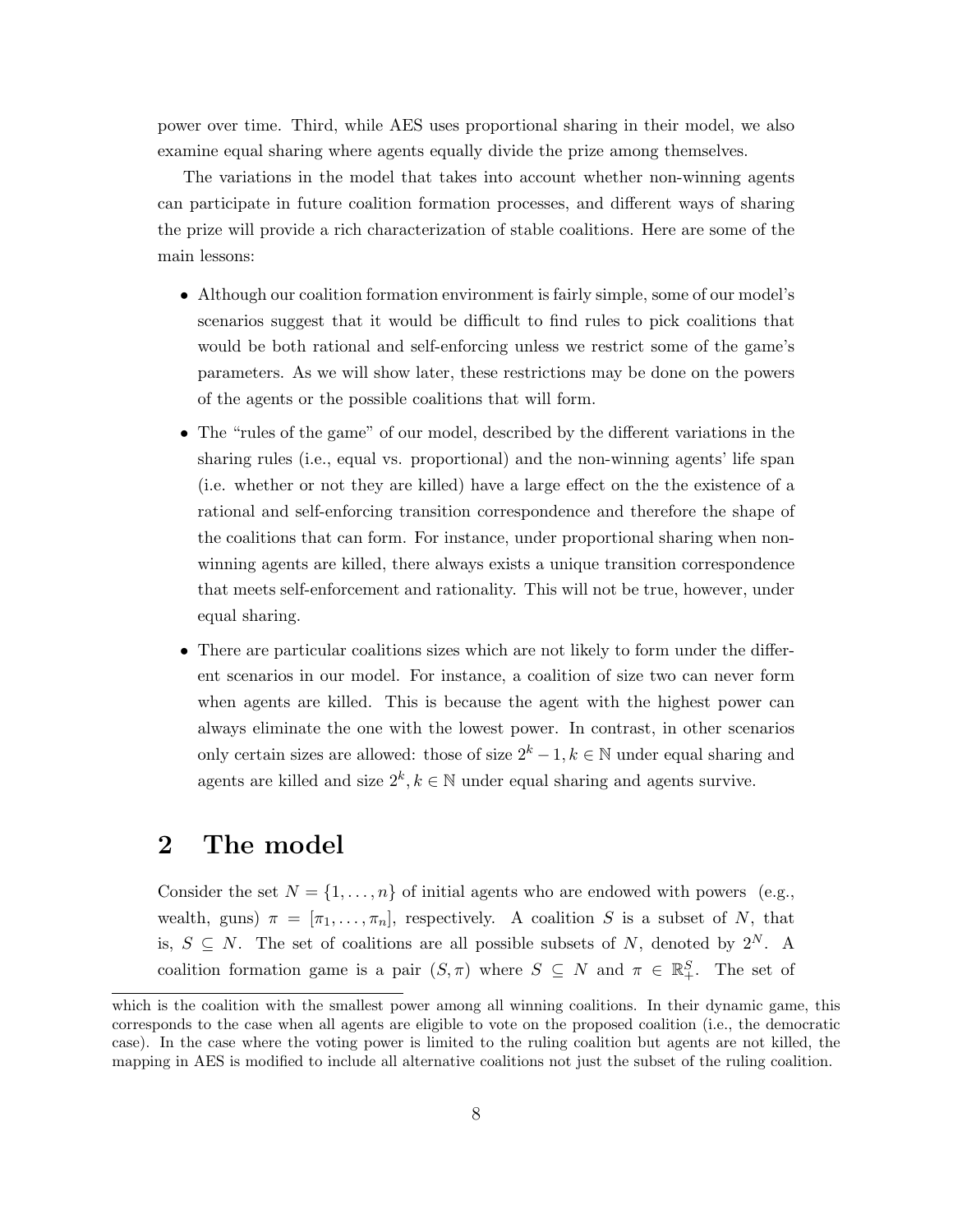coalition formation games is denoted by  $\bf{G}$ . We assume that power is additive, that is, the power of coalition  $S$  is the sum of all powers of the agents inside the coalition,  $\pi(S) = \sum_{i \in S} \pi_i$ <sup>9</sup> We denote by  $\pi_S$  the restriction of the vector  $\pi \in \mathbb{R}^N_+$  over coalition S. Let  $1_S \in \mathbb{R}^S$  be the vector where all coordinates are equal to 1.

**Definition 1** Given a game  $(T, \pi)$ , the set of winning coalitions<sup>10</sup> is:

$$
W_{(T,\pi)} = \{ S \subset T | \pi(S) > \pi(T \setminus S) \}
$$

We fix a sharing rule that allocates the prize to the agents at every coalition formation game. Throughout the paper we devote special attention to two simple and commonly used sharing rules, equal sharing and proportional sharing (see Juarez [19]). That is, for the game  $(T, \pi)$ , let  $\xi(T, \pi) \in \mathbb{R}^T$  be the vector of shares under the sharing rule ξ. Under **equal sharing (ES)**,  $\xi = ES$ , the share of agents  $i \in T$  equals  $\xi_i(T,\pi) = \frac{1}{|T|}$ . On the other hand, under **proportional sharing (PR)**,  $\xi = PR$ , the share of agents  $i \in T$  equals  $\xi_i(T, \pi) = \frac{\pi_i}{\pi(T)}$ .

Given the sharing rule  $\xi$ , let  $\xi^N(T, \pi) \in \mathbb{R}^N$  be the embedded vector  $\xi(T, \pi)$  into  $\mathbb{R}^N$ . That is,  $\xi_i^N(T,\pi) = \xi_i(T,\pi)$  if  $i \in T$  and  $\xi_i^N(T,\pi) = 0$  if  $i \in N \setminus T$ .

The major task of this paper is to examine the stable coalitions that emerge under the two sharing rules discussed above. As we will see below, the type of stable coalitions will greatly vary depending on the sharing rule and whether agents survive or are killed.

### 2.1 Dynamic Coalition Formation

The game is played in discrete rounds. Let t, where  $t = 0, 1, \ldots$ , denote the time of the game. We define a transition correspondence that maps from the set of coalition formation games to a particular set of winning coalitions.

Definition 2 A transition correspondence is a continuous<sup>11</sup> correspondence  $\phi$ :  $\mathbf{G} \to 2^N$  such that  $\forall (X,\pi) \in \mathbf{G}: \phi(X,\pi) \subset W_{(X,\pi)}$ .

The transition correspondence  $\phi$  selects all coalitions that could be winning at a given game  $(S, \pi)$ . The evolution of the coalition formation games at every round

<sup>&</sup>lt;sup>9</sup>Juarez [19] considers a more general version where power can be any arbitrary monotonic function.

<sup>&</sup>lt;sup>10</sup>This definition requires winning coalitions to have relative power larger than  $50\%$ . Our results below can be easily adapted to require winning coalitions to have relative power larger than  $\alpha$ , where  $\alpha \geq 50\%$ . This is discussed in Section 5.1.

<sup>&</sup>lt;sup>11</sup>A correspondence is continuous if for any sequence of power vectors  $\pi^1, \pi^2, \dots \to \pi^*$  where  $S \in$  $\phi(N, \pi^i)$   $\forall i$  and S is winning in  $\pi^*$ , then  $S \in \phi(N, \pi^*)$ .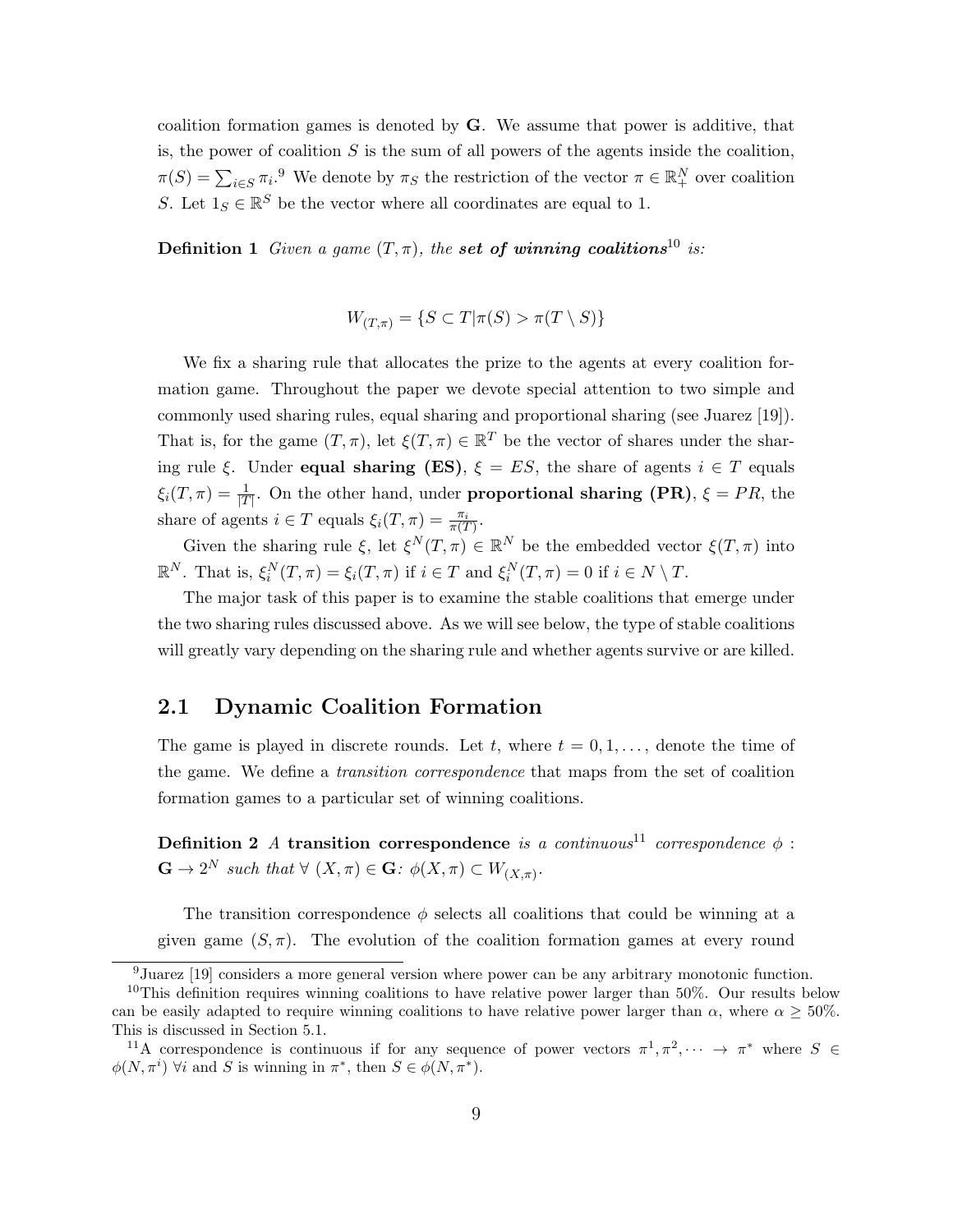depends on the transition correspondence along with the conditions on whether agents survive or are killed in future rounds. The main task of this paper is to axiomatize  $\phi$ in the four distinct scenarios that we describe below.

We denoted by  $(S^t, \pi^t)$  the game at round t. We start with the game  $(S^0, \pi^0)$ and look at the evolution of the game throughout time. We denote this evolution by  $(S^0, \pi^0), (S^1, \pi^1), (S^2, \pi^2), \ldots$ 

In this paper, we focus at the evolution of the game in two polar cases. First, we consider the case where agents are killed if they are not part of the winning coalition, this is described by the case where  $S^t \in \phi(S^{t-1}, \pi^{t-1})$  for all time t. That is, only a group of agents who were winners at time  $t - 1$  could participate at time t. Second, we consider the case where agents survive regardless of whether they are part of the coalition in the previous round. This is described by  $S^t = N$  for all time t. That is, the agents participating at every time do not change.<sup>12</sup>

We now describe the manner in which power evolves throughout time. First, we fix the prize  $I > 0$  that is divided at every round. The manner by which the power of the agents accumulates will be affected by both the sharing rule  $\xi$  and the transition correspondence  $\phi$ . That is, we assume that the prize I is transformed to power in the same proportion. Formally, the power accumulation function for agent i at time  $t > 0$ equals:

$$
\pi_i^t = \begin{cases} \pi_i^{t-1} + \xi_i(S^{t-1}, \pi^{t-1})I & \text{if } i \in S^t \\ \pi_i^{t-1} & \text{if } i \in N \setminus S^t \text{ and agents survive} \end{cases}
$$

Note that the power of the winning agent *i* increases by  $\xi_i(S^{t-1}, \pi^{t-1})$  regardless of whether agents are killed or survive. On the other hand, if non-winning agents survive, then their power does not increase. If agents are killed, they are removed from the game.

Implicit in our power accumulation function is the assumption that wealth and power are exactly convertible in the winning coalition, that is, an increase in wealth increases power in the same proportion. Jordan [17] makes a similar assumption in defining a coalition's power function that enables these coalitions to dominate others (see Section 1.3). We assume this particular function for tractability, and relegate to future research the extension to other monotonic functions of wealth and power.

<sup>&</sup>lt;sup>12</sup>First, observe that in the case where agents are killed and  $\phi(S^{t-1}, \pi^{t-1})$  contains more than one element, we impose no restriction in which coalition from  $\phi(S^{t-1}, \pi^{t-1})$  will equal  $S^t$ . This allows our results to be more robust, since the evolution of the game includes any potential path of coalitions such that  $S^t \in \phi(S^{t-1}, \pi^{t-1})$ for all  $t$ .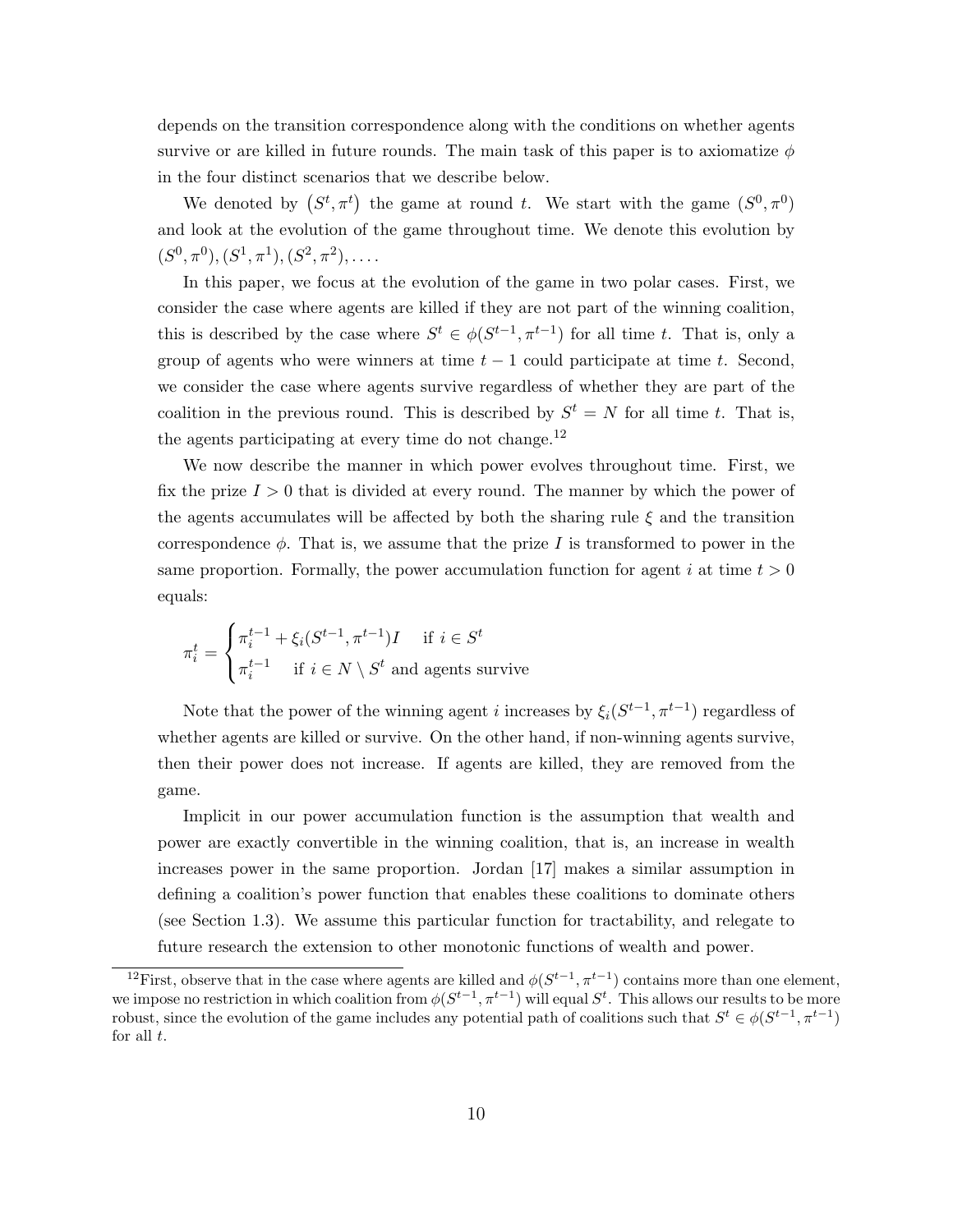Finally, we assume that agents are infinitely farsighted. That is, they care about their payoff at the limit coalition formation game. This payoff, denoted by  $\xi(S^{\infty}, \pi^{\infty})$ , is defined as the limit of the sequence  $\xi(S^0, \pi^0), \xi(S^1, \pi^1), \xi(S^2, \pi^2), \ldots$ , when it exists. If this limit does not exist,  $\xi(S^{\infty}, \pi^{\infty}) = 0.13$ 

For the two sharing rules discussed above this limit exists when agents are killed. To see this, notice that there exists a time  $\bar{t}$  such that  $S^t$  does not change for all  $t \geq \bar{t}$ .<sup>14</sup> The convergence under PR happens because the relative power of the agents in  $(S^t, \pi^t)$ will not change for any  $t > \overline{t}$ . The convergence under ES occurs because the agents in  $S^t$  remains constant for any  $t > \overline{t}$ .

# 3 Agents are killed

### 3.1 Axioms

In this section we focus on the case where if a coalition  $S$  forms, agents outside  $S$ cannot participate in any future coalition formation process (that is, agents  $i \in N \setminus S$ are "killed"). We are interested in finding transition correspondences that map to coalitions wherein agents within this coalition do not have the incentive or the power to deviate in future rounds of the game. Agents from the coalitions chosen by the transition correspondence increase their power according to their share of their prize. We introduce an axiom where a chosen coalition should continue being chosen even after power accumulates.

Axiom 1 (Internal Self-Enforcement (ISE)) A transition correspondence  $\phi$  is internally self-enforcing (ISE) if for any game  $(X, \pi)$  and any coalition  $S \in \phi(X, \pi)$ , we have that  $S \in \phi(S, \pi_S + I\xi(S, \pi_S)).$ 

Note that  $I\xi(S, \pi_S)$  is the accumulated power from the prize shared by the agents inside the coalition. Therefore, ISE requires that if coalition  $S$  is picked by the transition correspondence  $\phi$ , the same coalition S will also be picked in future periods even if agents within S have accumulated power (and agents who are not part of S are killed). Given a correspondence  $\phi$  that satisfies ISE and the game  $(N, \pi)$ , we say that a coalition S is an ISE-coalition if  $S \in \phi(S, \pi_S + I\xi(S, \pi_S))$ .

Axiom 2 (Dynamic Internal Rationality (DIR)) The transition correspondence  $\phi$  meets **dynamic internal rationality** (DIR) if for any game  $(X,\pi)$ , for any  $T \in$ 

<sup>&</sup>lt;sup>13</sup>As we will see below, the axiom of self-enforcement guarantees that this limit always exists whether agents are killed or survive.

<sup>&</sup>lt;sup>14</sup>Indeed, note that  $S^0 \supseteq S^1 \supseteq S^2 \supseteq S^3 \supseteq \ldots$ , thus the sequence  $S^0, S^1, S^2, \ldots$  converges in finite time.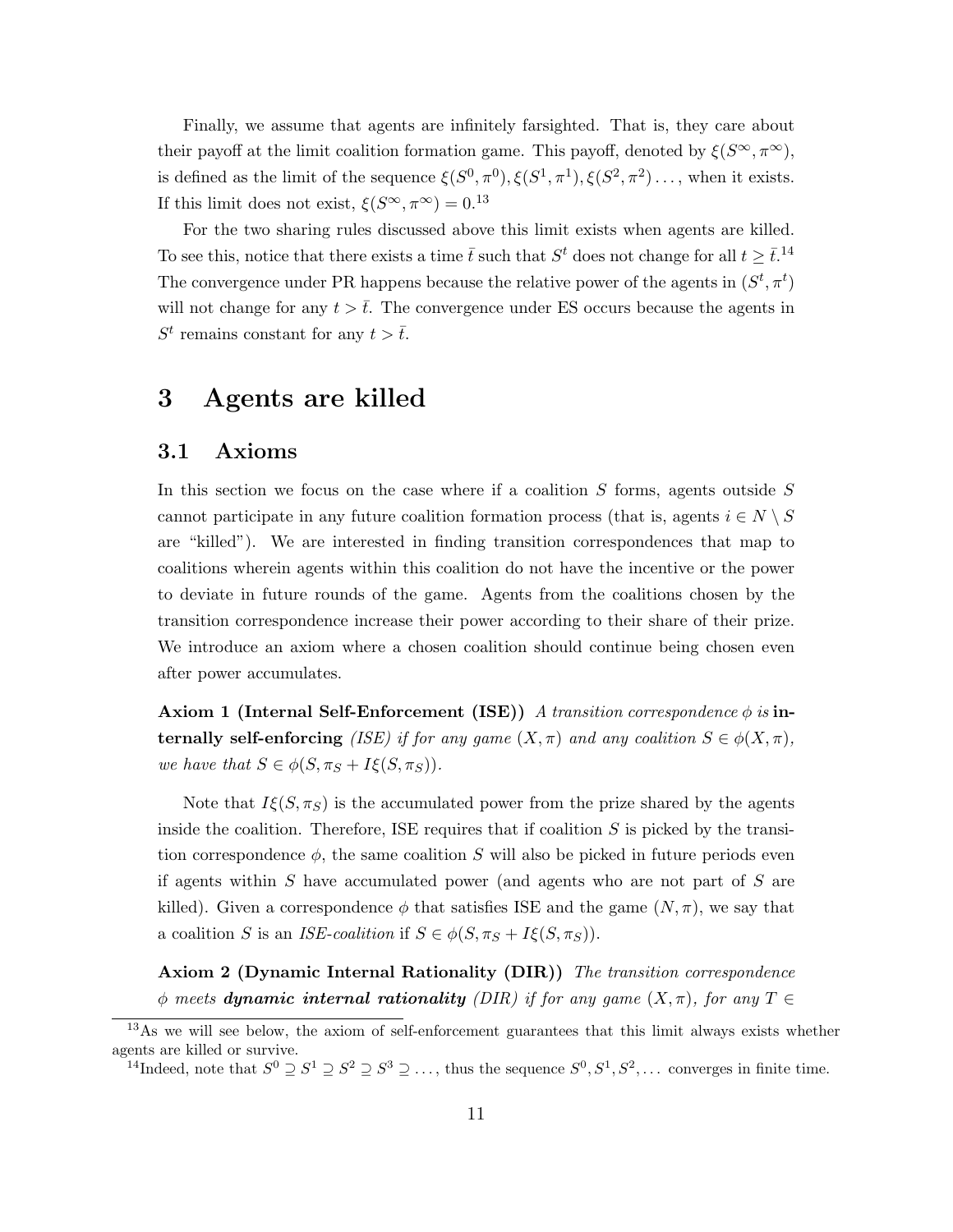$\phi(X,\pi)$  and for any  $Z \subset X$  such that  $Z \in W_{(X,\pi)}$  and  $Z \in \phi(Z,\pi_Z + I\xi(Z,\pi_Z)),$  we have that  $Z \notin \phi(X, \pi) \Leftrightarrow \xi_i(T, \pi_T^{\infty}) > \xi_i(Z, \pi_Z^{\infty}) \ \forall i \in T \cap Z$ .

DIR requires that if there is another coalition  $Z$  that is winning and internally self-enforcing in the game, then coalition  $Z$  will not be chosen by the transition correspondence if and only if the agents in the intersection of a coalition  $T$  that is chosen by the transition correspondence and coalition Z receive a lower share of the prize in the limit by being a member of coalition Z.

DIR ensures that the coalition picked by the transition correspondence will yield the highest payoff for all of its members as the number of rounds approaches infinity.<sup>15</sup> This is similar to other notions of coalitional stability previously discussed in the literature, where a coalition is chosen if it cannot be blocked by another coalition that is winning and self-enforcing.

**Axiom 3 (Scale Invariance (SI))** The transition correspondence  $\phi$  is **scale invari**ant (SI) in the vector of power if for any game  $(N, \pi)$ , and any coalition  $S \in \phi(N, \pi)$ , we have that  $S \in \phi(N, \gamma \pi)$   $\forall \gamma > 0$ .

Scale invariance requires that when the relative power of the agents does not change, then the coalition chosen by the transition correspondence should not change. This is a standard axiom in the literature and basically implies that we can normalize the aggregate power of the agents to 1. As we will see below, the combination of SI, with ISE and DIR, has important implications for the stability of coalitions, in particular, when varying the size of the prize.

### 3.2 Results

#### 3.2.1 Proportional sharing

The class of transition correspondences that satisfy ISE, DIR and SI depends on the sharing rule. Proportional sharing will always induce an internally self-enforcing coalition because once an ISE-coalition  $S^*$  forms at the initial stage, the relative power of agent  $i \in S^*$  is unaffected by adding the share of the prize  $\frac{\pi_i}{\pi(S^*)} \cdot I$ .

Let the minimal-power ISE transition correspondence  $\phi^*$  be defined as:

 $15$ DIR is weaker than the requirement that at every round the coalition chosen be the most preferred among ISE-coalitions at that time as opposed to our axiom that only requires for the coalition to be preferred at the limit. The results of this section under equal or proportional sharing will not change whether we use this alternative definition of rationality.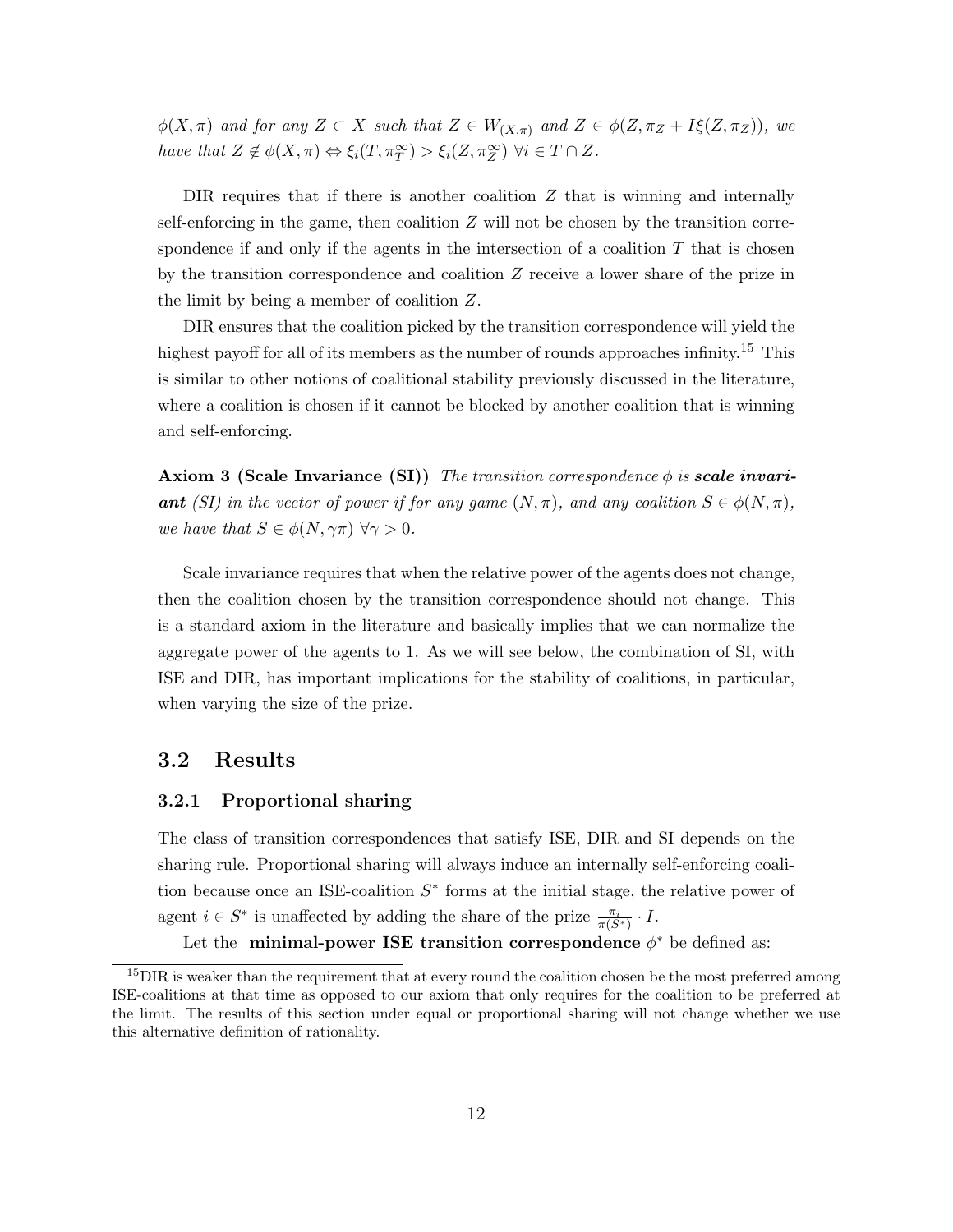$$
\phi^* (S, \pi) = \underset{M \in Q(S, \pi) \cup \{S\}}{\operatorname{arg\,min}} \pi(M) \tag{1}
$$

where  $Q(S,\pi) = \{T \subsetneq S \mid T \in W_{(S,\pi)}, T \in \phi^*(T,\pi_T)\}\$ 

This transition correspondence defines for the game  $(S, \pi)$  a set  $Q(S, \pi)$  of proper subcoalitions, which are both winning in  $S$  and ISE-coalitions. It picks all coalitions that have the smallest power in  $Q(S, \pi) \cup \{S\}$ . If  $Q(S, \pi)$  is empty then it picks coalition S itself. Thus,  $\phi^*(S, \pi_S) \neq \emptyset$  for any game  $(S, \pi)$ , hence  $\phi^*$  is well-defined.

The process by which  $\phi^*$  chooses a coalition can be described inductively. We illustrate this process below.

### Example 1 ( $\phi^*$  and proportional sharing) Consider the game

$$
(S, \pi) = (\{1, 2, 3, 4, 5\}, [16, 17, 18, 20, 29])
$$

and prize  $I = 10$ . At the outset, note that with proportional sharing, the relative power within the winning coalitions will be the same as the case when powers have not increased. For instance, if winning coalition  $T = \{1, 2, 3\}$  forms, then agent 1's relative power is still  $\frac{16}{51}$  even when the power has accumulated by distributing the prize within this coalition.

The inductive process by which we choose a coalition with  $\phi^*$  involves the following steps. First, start from any coalition of size 1. Note that all coalitions of this size will not be chosen by  $\phi^*$  since none of them are winning. The same is true for all coalitions of size 2. All coalitions of size 3 are winning. One requirement of  $\phi^*$  is that the game generated by the winning coalition should map into the same coalition when other non-winning agents are killed. This requirement is satisfied by any size 3 coalition. To see this, take for example the game  $(T, \pi_T) = (\{1, 2, 3\}, [16, 17, 18])$  generated by the winning coalition T within the game  $(S,\pi)$ . Coalition T is winning in S since  $\pi(T) = 51 > \pi(S \setminus T) = 49$ . Now within T, no coalition of size 1 would deviate since no agent has sufficient power to be winning within the game  $(T, \pi_T)$ . Furthermore, no coalition of size 2 is internally self-enforcing. That is, a coalition of size 2 will not deviate from T since after the non-winning agent is killed, the agent with the higher power can kill the lower-powered agent in the next round. For instance if coalition  $V = \{1, 2\}$  deviates from T, then in the next round after power has accumulated, agent 2 can kill agent 1 since he has the higher relative power  $(\frac{17}{33})$ . Thus, agent 1 (who is farsighted) will never agree to form the coalition  $V$ . In this case, any coalition of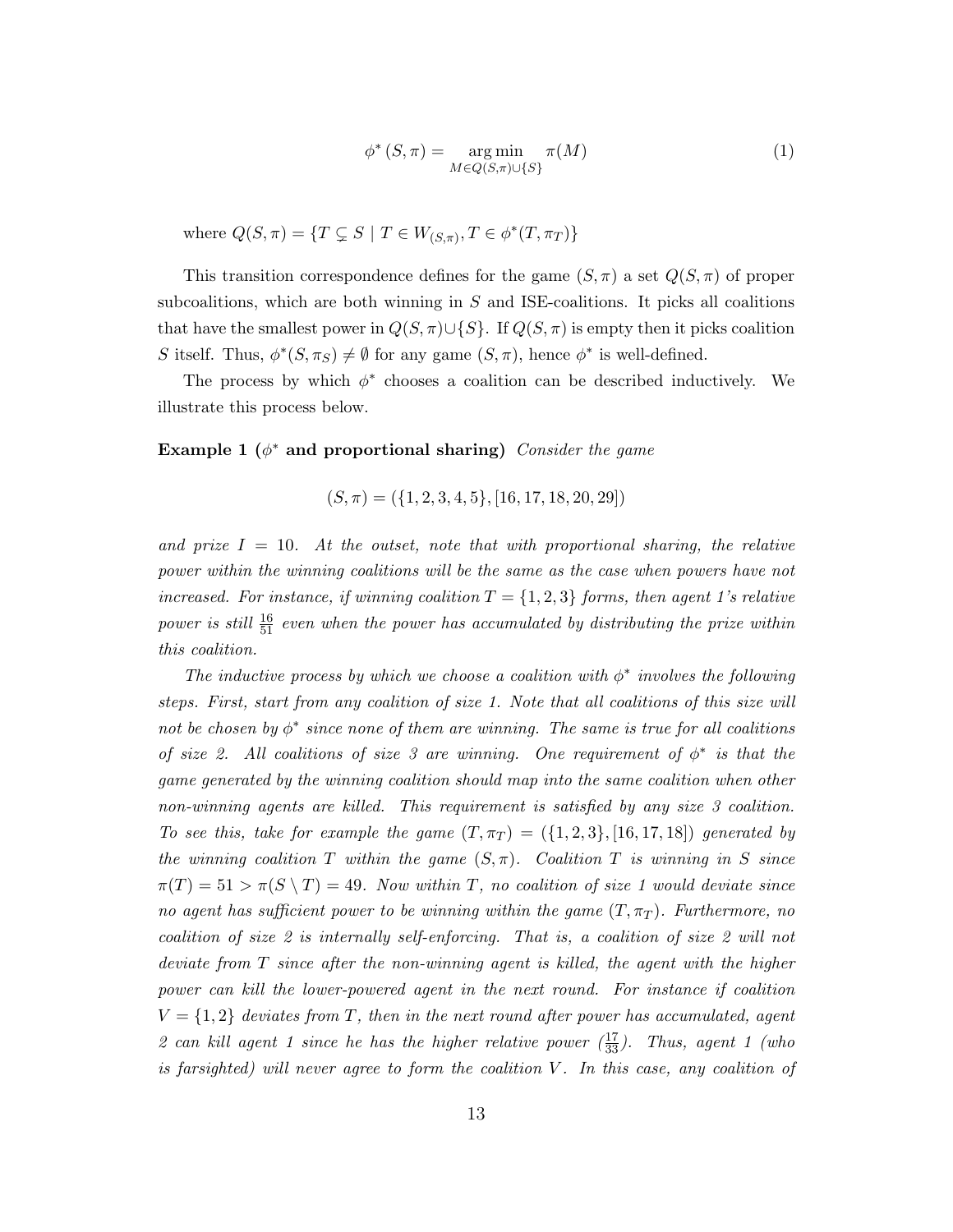size 3 is internally self-enforcing. Coalitions of size  $\lambda$  and size 5, even though they are winning, will not be self-enforcing. This is because a coalition of size 3 will be winning in the games generated by coalitions of size  $\lambda$  or 5, and those size 3 coalitions will be self-enforcing as we have shown earlier.

Finally, among all size 3 self-enforcing coalitions, the transition correspondence  $\phi^*$ will choose only the coalition  $\{1, 2, 3\}$ . This is because of all size 3 coalitions that agents 1,2, or 3 are a part of, it is the coalition  $\{1, 2, 3\}$  which maximizes their share of the prize since they have the highest relative shares in this coalition. Thus,  $T = \{1, 2, 3\} \in$  $\phi^*(S,\pi)$ .

In contrast with the game above, for the game

$$
(M, \pi) = (\{1, 2, 3, 4, 5, 6, 7\}, [11.5, 12.5, 13, 14, 15, 16, 18])
$$

the coalition chosen by  $\phi^*$  will be the grand coalition  $\{1, 2, 3, 4, 5, 6, 7\}$ . This is because no coalition of size 1,2 or 3 is winning within  $(M, \pi)$ . In addition, a coalition of size 3 will deviate from any coalition of size 4, 5 or 6 and will be internally self-enforcing after the non-winning agents are killed. Thus, only the grand coalition will be internally self-enforcing within the game  $(M, \pi)$ .

Note that this transition correspondence is exactly the mapping that AES finds in the case where power does not accumulate. The reason this transition correspondence works in our environment where power accumulates and with proportional sharing is that, as stated earlier, the relative power of the agents in the winning coalition will not be affected by adding the prize in the same proportion as their power. Essentially, their relative power remains that the same as if the agents power were not accumulating. In all following scenarios, however, this will not be the case.

**Proposition 1** Under proportional sharing, a transition correspondence  $\phi$  satisfies ISE, DIR and SI if and only if  $\phi$  is the minimal-power ISE transition correspondence.

The proof of Proposition 1 is in the Appendix. When agents are killed, this proposition tells us that for any given game  $(S, \pi)$ , we can always find a unique transition correspondence that satisfies the three axioms simultaneously. By picking coalitions in the set  $Q(S, \pi) \cup \{S\}$  assures us that this unique transition correspondence picks only ISE-coalitions. By picking the least-powered coalition among ISE-coalitions assures us that the agents in this coalitions will get the highest payoff (since they get a higher share of the prize) that in any ISE-coalitions to which they could possibly belong.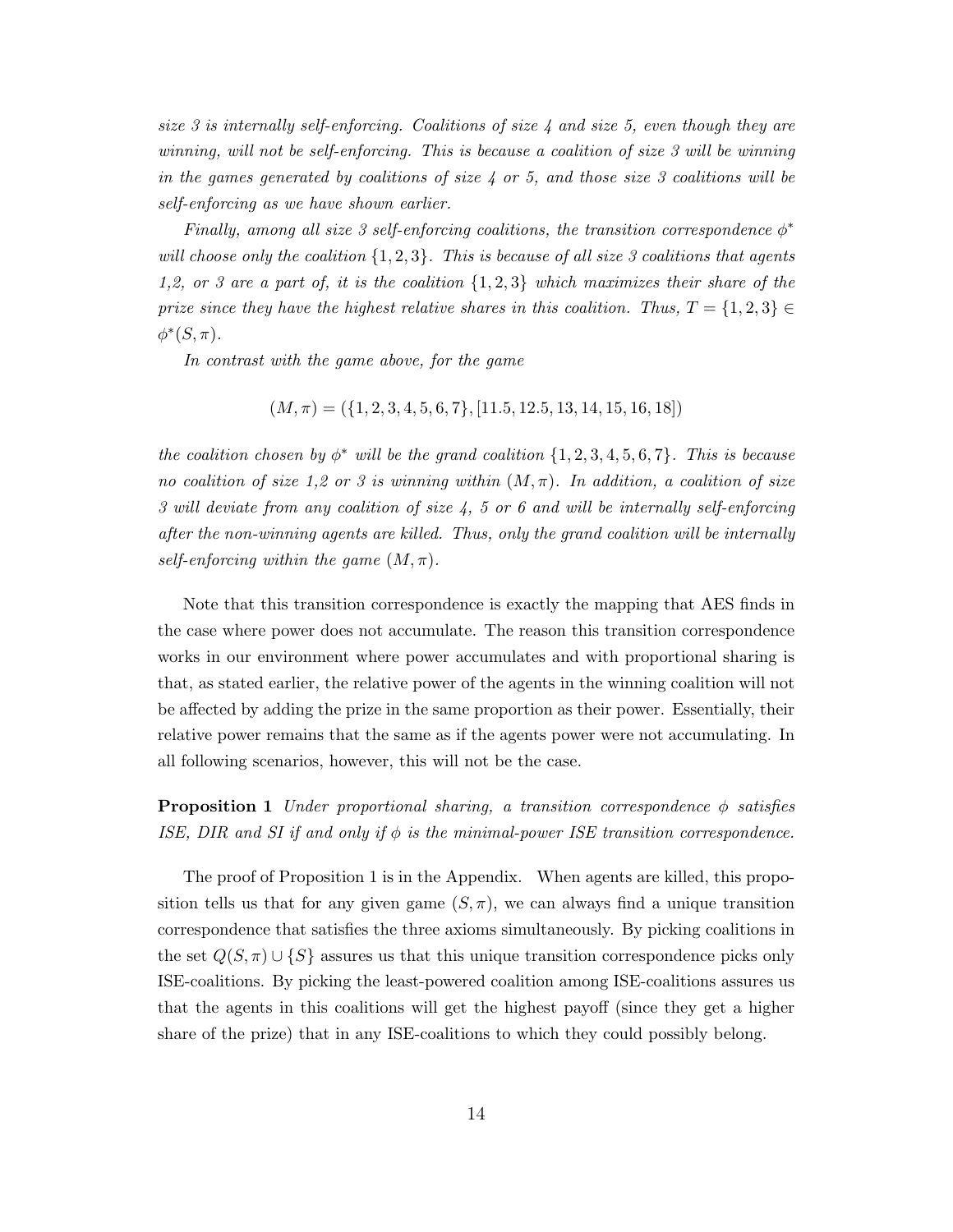#### 3.2.2 Equal sharing

In contrast with proportional sharing, the example below shows that with equal sharing, a transition correspondence that satisfies ISE, DIR and SI may not exist for all classes of games.

**Example 2** [Equal sharing when power accumulates and agents are killed] Consider the game

$$
(M, \pi) = (\{1, 2, 3, 4, 5, 6, 7, 8\}, [20, 15, 14, 13, 12, 11, 10, 5])
$$

with  $I = 10$  and equal sharing. Under this sharing rule, if a coalition S forms within  $(M, \pi)$  and continues to form forever, then the relative power of each agent at the limit approaches  $\frac{1}{|S|}$ . In this example, a coalition of size 3 cannot form since it does not have enough power to do so (the three highest powered agents only have power 49). A coalition of sizes  $4, 5, 6$  or 7 will not be internally self-enforcing since if we add the share of the prize to the agents, then a 3-person coalition can deviate and be self-enforcing, following the same logic as in Example 1. For instance, if  $S = \{1, 2, 3, 4, 5, 6, 7\}$  forms, then after adding  $\frac{10}{7}$  to each agent's power  $T = \{1,2,3\}$  can deviate, since  $\pi(T) =$  $49 + 4.3 > \pi(S \setminus T) = 46 + 5.7$ . The grand coalition is not self-enforcing, since at the limit when relative powers are equalized, a 7-person coalition can deviate and be internally self-enforcing.

A way out of this dilemma is to impose some restrictions on the class of games allowed. We say that G is a feasible domain of games if  $(S,\pi) \in G$  implies that  $(S, \lambda \pi + \lambda \frac{I}{15})$  $\frac{I}{|S|}1_S$   $\in \tilde{G}$  for all  $\lambda > 0$  and  $I > 0$ .

The restriction of the transition correspondence over a feasible domain of games is necessary for the transition correspondence that meets ISI, DIR and SI to be welldefined.<sup>16</sup> Thus, if we want to find a transition correspondence that meets ISI, DIR and SI, a minimal requirement on the domain of games, where the transition correspondence is defined, is for it to be feasible. This restriction is clearly not sufficient, as the entire class of games G is feasible, but there is no transition correspondence that meets this axiom, as illustrated in Example 2.

# **Definition 3 (Strongly Balanced Game)** A coalition formation game  $(Y, \pi_Y)$  is strongly balanced if

i.  $|Y| = 2^k - 1$  for some  $k \in \mathbb{N}$ , and

<sup>&</sup>lt;sup>16</sup>This is because if  $(S, \pi) \in \tilde{G}$ , then  $(S, \pi + \frac{I}{|S|} 1_S) \in \tilde{G}$  in order for ISE and DIR to be well-defined under ES. Moreover, in order for scale invariance to be well-defined,  $(S, \lambda \pi + \lambda \frac{I}{|S|} 1_S) \in \tilde{G}$  for any  $\lambda > 0$ .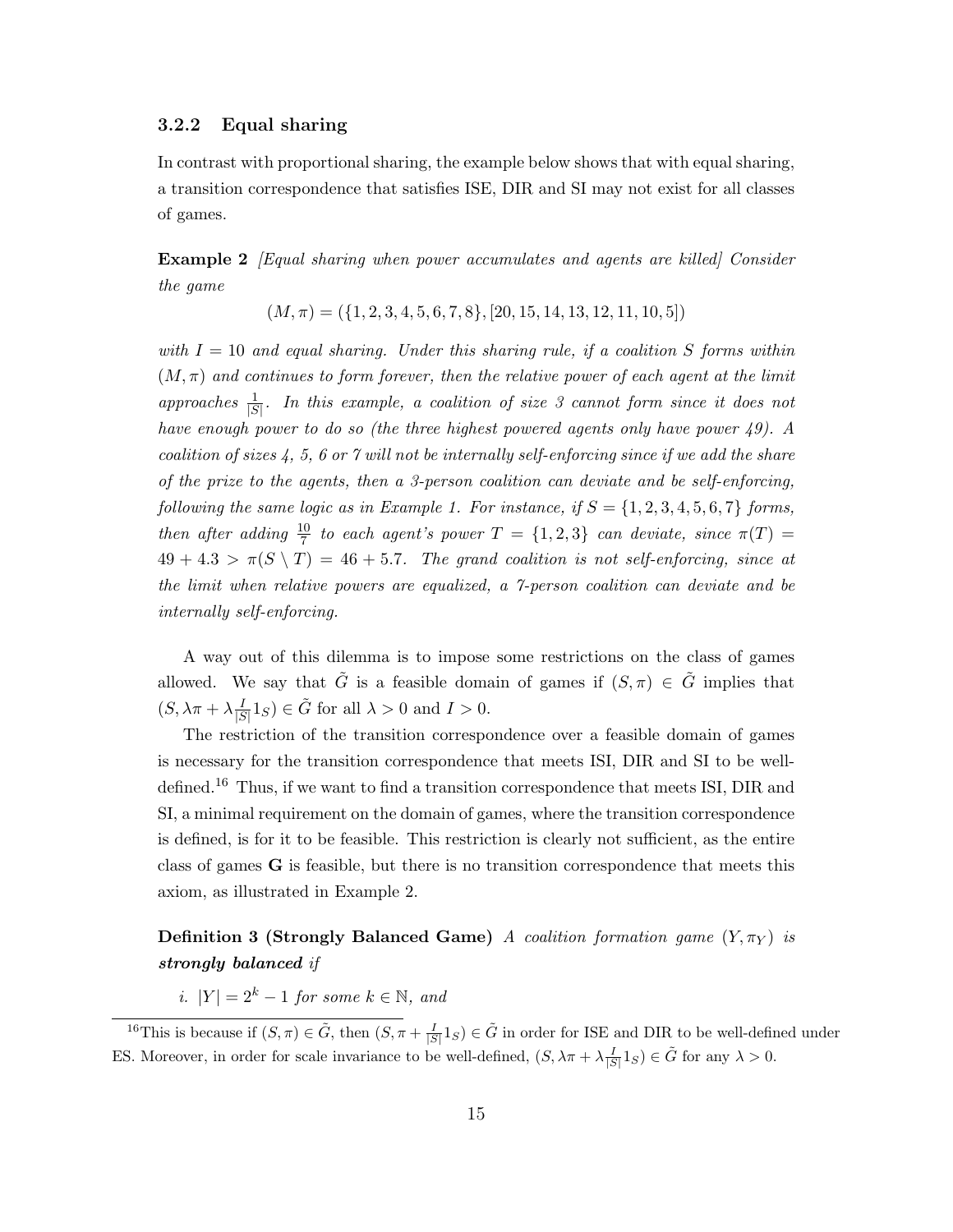ii. the coalition with the  $2^{k-1}$  smallest agents is a winning coalition in the game  $(Y, \pi_Y)$ . That is, after renaming the agents in  $(Y, \pi_Y)$ , if  $\pi_1 \geq \cdots \geq \pi_{2^k-1}$  then

 $\pi_1 + \cdots + \pi_{2^{k-1}-1} < \pi_{2^{k-1}} + \cdots + \pi_{2^k-1}.$ 

Condition i of Definition 3 restricts the cardinality of strongly balanced games to 1, 3, 7, 15, 31, etc. Condition  $ii$  of Definition 3 basically requires that agents in the society have powers that are not too "far off" from each other. This restriction ensures that there will be no subset of agents from the original forming coalition that will be powerful enough to ensue a subsequent deviation among themselves. This condition is weaker than size-monotonicity assumption in the literature, where coalitions of larger size have larger power.

#### Example 3 (Strongly balanced games) Consider the game

 $(Y, \pi_Y) = (\{1, 2, 3, 4, 5, 6, 7\}, [24, 16, 22, 18, 26, 20, 25]).$ 

This game is strongly balanced. It clearly satisfies part i. To see that it satisfies part ii, note that the coalition with  $2^{k-1}$  (in this case, 4) lowest powers is winning within Y, that is,  $\{2,3,4,6\}$  has power  $\pi(\{2,3,4,6\}) = 76$  while the three remaining agents  $\{1, 5, 7\}$  has power  $\pi(\{1, 5, 7\}) = 75$ .

Now, consider another game

$$
(V, \pi_V) = (\{1, 2, 3, 4, 5, 6, 7\}, [12, 16, 15, 22, 13, 17, 14]).
$$

This does not satisfy Part ii of the definition since the 4 agents with the least powers are not winning within the game, that is  $\pi({1, 3, 5, 7}) = 54$  while  $\pi({2, 4, 6}) = 55$ .

**Definition 4** The coalition formation game  $(X, \pi)$  is **balanced** if it contains a coalition formation game  $(Y, \pi_Y)$  such that

- i. Y is winning in  $(X, \pi)$ , and
- ii.  $(Y, \pi_Y + \frac{I}{|Y|})$  $\frac{1}{|Y|}1_Y$ ) is strongly balanced.

A balanced game contains a winning coalition such that after adding power (under equal sharing) it will become strongly balanced.

If a coalition formation game  $(Y, \pi_Y)$  is strongly balanced, then it is balanced because the grand coalition Y is strongly balanced even after power has been accumulated. The converse is clearly not true.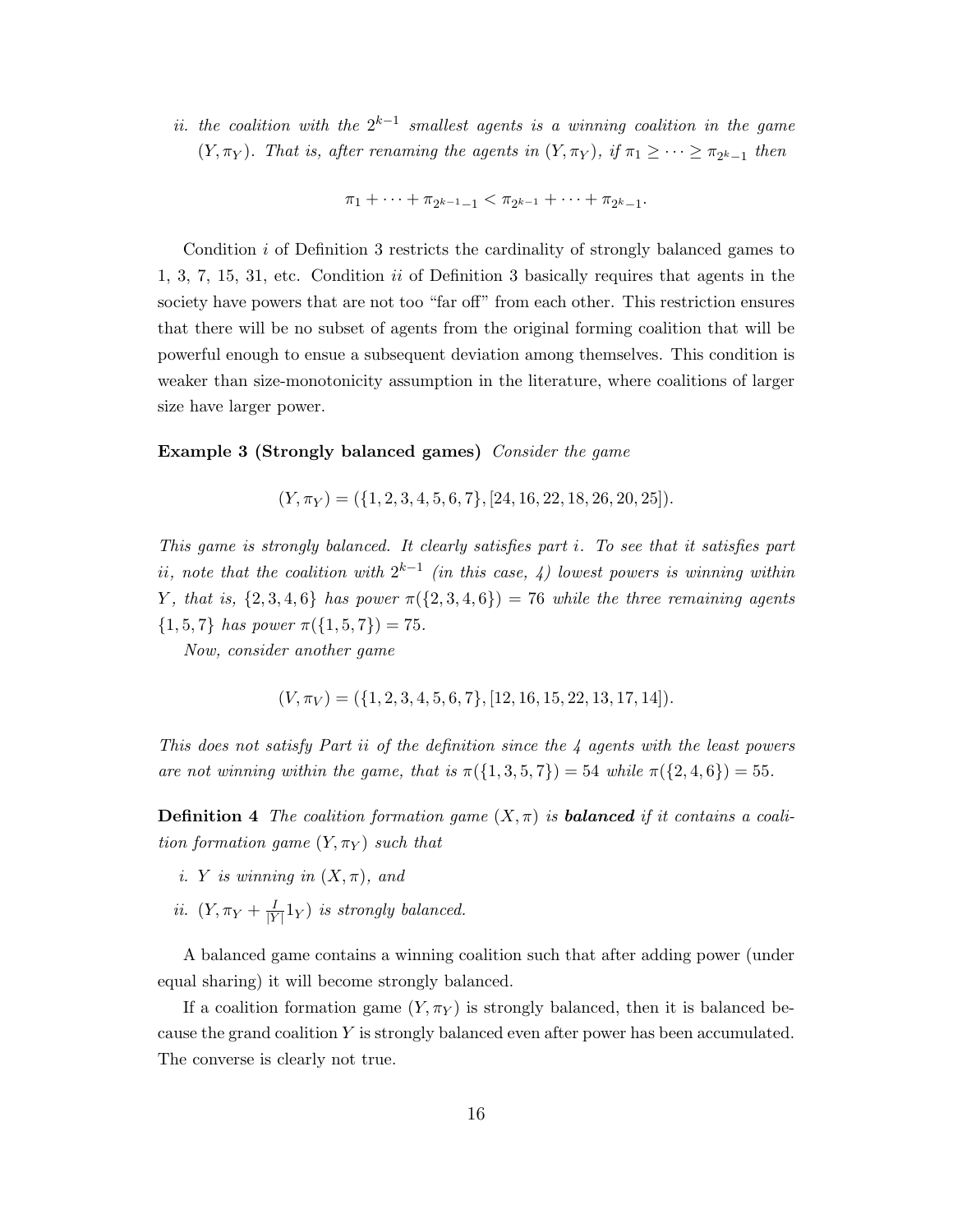In general, for any coalition formation game  $(X, \pi)$ , there exists a large enough I such that the game  $(X,\pi)$  is balanced, since the power of the agents equalize under equal sharing by adding a large enough prize.

Example 4 (Balanced games) To illustrate what a balanced game looks like, consider the game

$$
(X, \pi) = (\{1, 2, 3, 4\}, [1, 1.5, 8, 10]).
$$

First, let us take the case where  $I = 1.2$  and this prize is shared equally within the coalition. It is easy to see that no coalition of size 3 generates a strongly balanced game. For instance, suppose that  $\{2,3,4\}$  forms. After winning and splitting the prize, the power profile at round 1 is now  $\pi_{\{2,3,4\}} = [1.9, 8.4, 10.4]$ . Note that the agents with the two lowest powers, agent 2 and agent 3, have a combined power of 10.3 which is less than agent 4's power. Thus, with our assumptions  $\{2,3,4\}$  does not generate a strongly balanced game and this is true for any other coalition of size 3. Therefore, Part ii of the definition of a balanced game is not satisfied.

However if we increase the prize sufficiently, we can show that  $(X,\pi)$  is a balanced game. Consider the case where we double the prize to  $I = 2.4$  and suppose that coalition  $\{2,3,4\}$  forms. After splitting the prize equally, the new power profile for this coalition at round 1 is  $\pi_{\{2,3,4\}} = [2.3, 8.8, 10.8]$ . Agents 2 and 3—the two agents with the lowest powers—has a total power of 11.1 which is higher than agent 4's power. Thus, with the new prize, coalition {2, 3, 4} generates a strongly balanced game. Therefore, the game  $(X, \pi)$  is balanced since it satisfies Part ii of the definition of a balanced game.

We say a game  $(X,\pi)$  is *generic* if the power profile  $\pi$  has no ties in the power of any two coalitions; that is,  $\pi(S) \neq \pi(T)$  for any  $S, T \subset X$ . Note that the class of non-generic games has a Lebesgue measure equal to zero, so this is a weak condition.

The next result finds the largest class of games (within the set of generic games) where a transition correspondence that meets ISE, DIR and SI exists. It also finds the unique transition correspondence that meets these axioms.

**Proposition 2** Consider a feasible domain of generic games  $\tilde{G}$  and a transition correspondence  $\tilde{\phi}$  :  $\tilde{G} \rightarrow 2^N$ . Under equal sharing, if the transition correspondence  $\tilde{\phi}$ satisfies ISE, DIR and SI, then:

- i.  $\tilde{G}$  should only contain balanced games.
- *ii.*  $\tilde{\phi}(S,\pi) = \arg \min |M|$  $M\epsilon\tilde{Q}(S,\pi)$

where  $\tilde{Q}(S,\pi) = \{T | T \in W_{(S,\pi)} \text{ and } (T,\pi_T + \frac{I}{|T|})\}$  $\frac{1}{|T|}1_T$  is strongly balanced.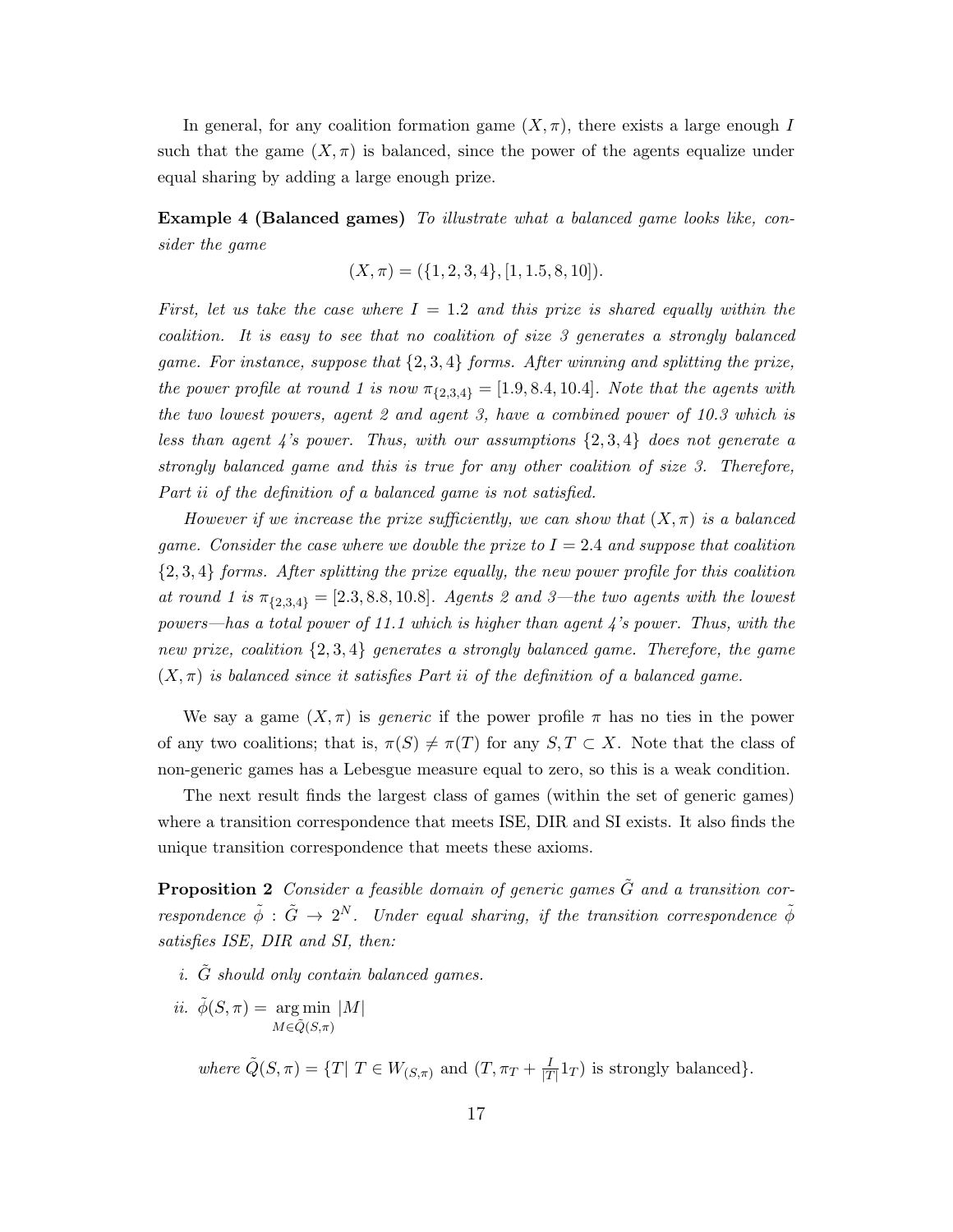The proof of this result is in the appendix. We call  $\tilde{\phi}$  the **minimal-size strongly**balanced transition correspondence. Note that the minimal-size strongly-balanced transition correspondence  $\tilde{\phi}$  picks all coalitions of the smallest size that are strongly balanced. In particular, this transition correspondence only picks coalition of size  $2^k - 1$  for some  $k \in \mathbb{N}$ . The minimal-size strongly-balanced transition correspondence is well-defined because  $\tilde{G}$  only contain balance games, thus by definition, at every game there exists at least one winning subcoalition Y such that the game  $(Y, \pi_Y + \frac{I}{Y})$  $\frac{1}{|Y|}1_Y$ ) is strongly balanced.

The intuition behind the proof of part  $ii$  is that as power accumulates the relative power of the winning agents equalizes and becomes substantially larger than the losing agents. We show inductively that among vectors where power is relatively equalized, the only ISE-coalitions are of size  $2^k - 1$  for some  $k \in \mathbb{N}$ . Therefore, an ISE-coalition must be of size  $2^k - 1$  for some  $k \in \mathbb{N}$ , otherwise after enough rounds of power accumulation a winning subcoalition of size  $2^k - 1$  for some  $k \in \mathbb{N}$  will be able to deviate and be ISE. Thus, a coalition of size 5, for instance, will never be picked by the minimalsize strongly-balanced transition correspondence, since as powers equalize for these five agents after many rounds, a subcoaliton composed of any three agents can deviate and be self-enforcing.

# 4 Agents survive

### 4.1 Motivating examples

Let us begin this section with two examples to motivate why both the minimal-power ISE transition correspondence  $\phi^*$  and the minimal-size strongly-balanced transition correspondence  $\tilde{\phi}$  introduced in the previous section do not work when agents survive.

Example 5 (Equal sharing and  $\phi$ ) Consider the game

 $(S, \pi) = (\{1, 2, 3, 4, 5\}, [23, 21, 20, 19, 17])$ 

with prize  $I = 1$ . We look at the case of equal sharing and the minimal-size stronglybalanced transition correspondence  $\tilde{\phi}$ . To contrast with the previous section, first note that this game is balanced. Suppose we proceed with the transition correspondence  $\phi$ . Thus, the coalition  $\{3,4,5\}$  is an element of  $\tilde{\phi}$ . However, at the 67<sup>th</sup> round the powers of agents 3 and 4 who originally had powers 20 and 19, respectively, now have powers 42.33 and 41.33. Thus, the combined powers of agents 3 and 4 is higher in that round than the rest of society composed of Agents 1,2 and 5 (since agents 1 and 2 still survive),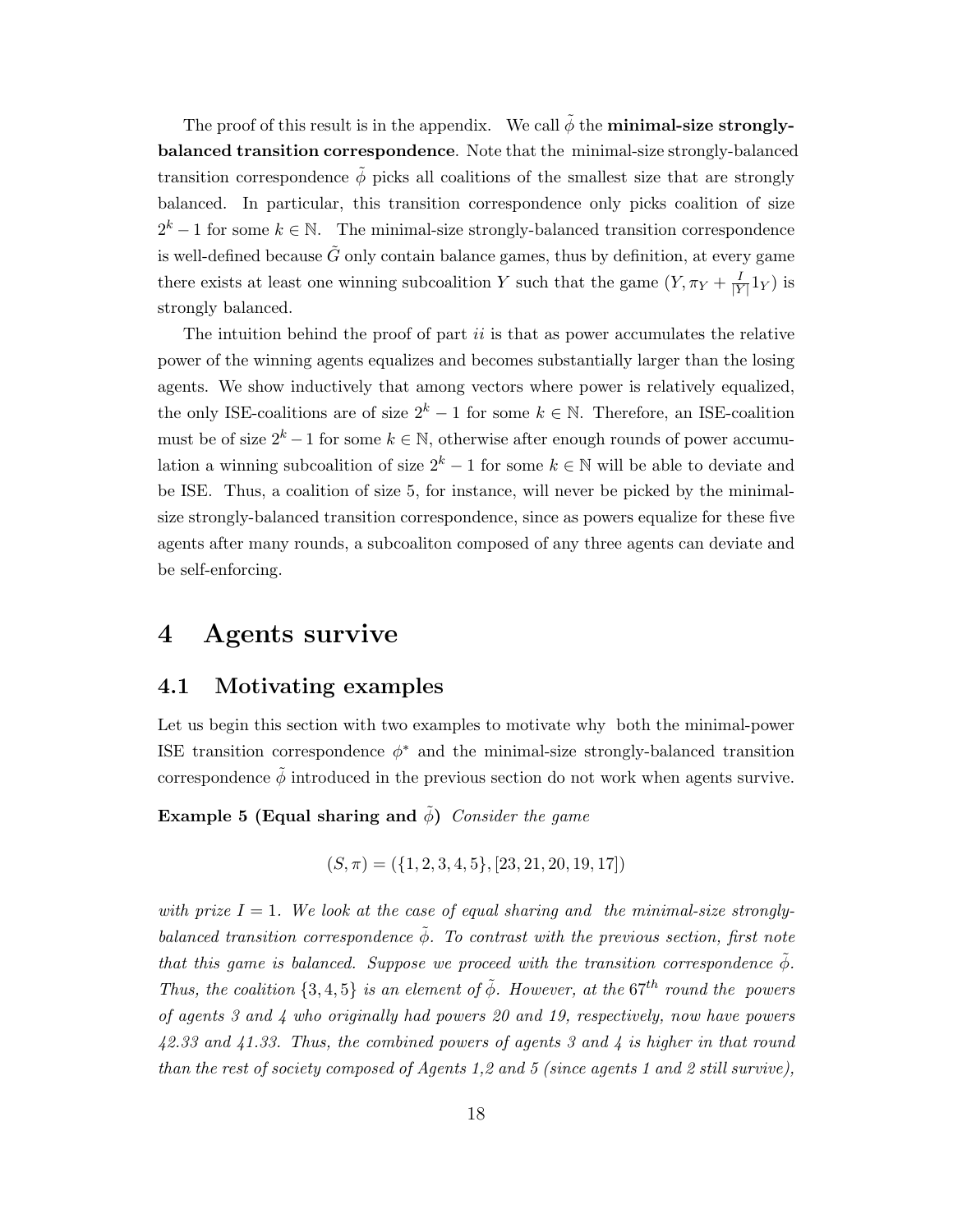that is,  $\pi_{\{3,4\}}^{67} = 83.66 > \pi_{\{1,2,5\}}^{67} = 83.33$ . Thus,  $\{3,4\}$  can deviate from  $\{3,4,5\}$  and be self-enforcing since neither 3 nor 4 have sufficient power to win, even if power has accumulated. Hence, the original coalition  $\{3, 4, 5\}$  is not self-enforcing.

The coalition  $\{2, 3, 4, 5\}$ , however, will be self-enforcing since no member of this coalition will want to deviate in any round. To see this, observe that any coalition of size 3 will not deviate from  $\{2,3,4,5\}$  since in some future round a coalition of size 2 will have enough relative power to deviate from the 3-agent coalition and be self-enforcing. To illustrate, suppose that  $\{3, 4, 5\}$  deviates from  $\{2, 3, 4, 5\}$  at round 2. After sharing the prize equally among the three of them starting from round 2, at round 68 agents 3 and 4 can deviate since  $\pi_{\{3,4\}}^{68} = 84.17 > \pi_{\{1,2,5\}}^{68} = 83.83$  and this new 2 person coalition will be self-enforcing (since neither 3 nor 4 can have higher individual power than the rest of society). Moreover, any size 2 coalition cannot deviate from  $\{2,3,4,5\}$  since in no succeeding round will 2 agents have enough combined power to dominate the rest of the society.

As we will show below, a self-enforcing coalition under equal-sharing must have size  $2^k$  for some  $k \in \mathbb{N}$ , unlike the minimal-size strongly-balanced transition correspondence  $\tilde{\phi}$  which chooses coalitions of size  $2^k - 1$  for some  $k \in \mathbb{N}$ .

Example 6 (Proportional sharing and  $\phi^*$ ) For the same game as in example 5 above, we look at the case of proportional sharing and the minimum-power selfenforcing transition correspondence  $\phi^*$ .

With  $\phi^*$ , coalition  $\{3, 4, 5\}$  forms. At the third round after power accumulates, agent  $3(\pi_3^3 = 21.07)$  has now a higher power than agent  $2(\pi_2^3 = 21)$ . Therefore agents 4 and 5 will get a higher proportion of the prize if they align with agent 2, and therefore  $\{3,4,5\}$  will deviate to  $\{2,4,5\}$  at the third round. The original coalition generated by  $\phi^*$  is therefore not self-enforcing. This phenomenon of jumping from one coalition to another always occur for proportional sharing and  $\phi^*$  when power accumulates. In order to avoid it, we introduce below a class of priority transition correspondences.

## 4.2 Axioms

We introduce the analogous version of ISE for the case where agents survive throughout rounds. Similarly to ISE, once a coalition is chosen, it must continue to be chosen even after power accumulates and agents survive.

**Axiom 4 (External Self-Enforcement (ESE))** A transition correspondence  $\phi$  is externally self-enforcing (ESE) if for any game  $(N, \pi)$  and  $S \in \phi(N, \pi)$ , we have that  $S \in \phi(N, \pi + I\xi^N(S, \pi)).$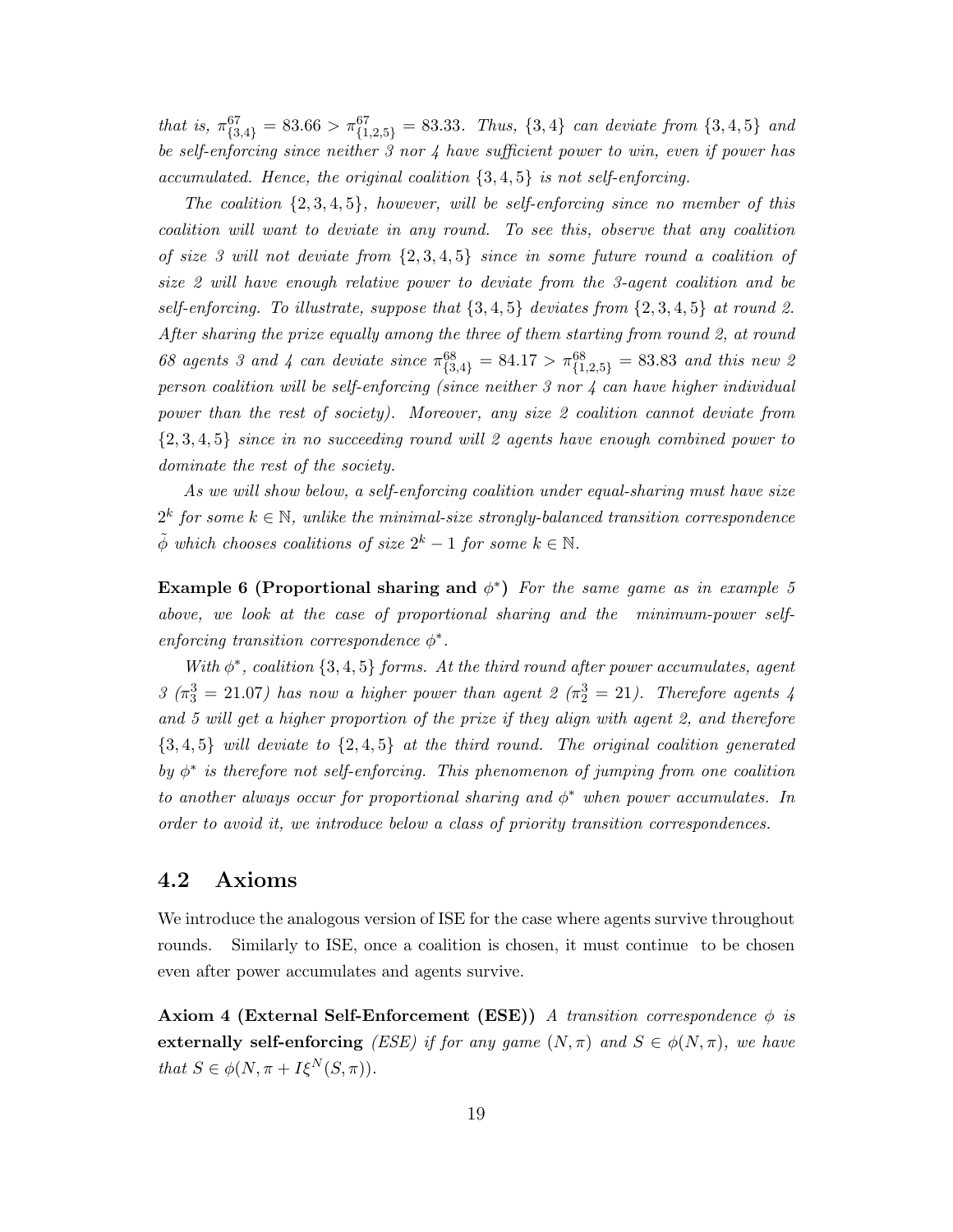When there is no confusion, we say that a coalition  $S$  is an  $ESE$ -coalition if it is generated by the transition correspondence satisfying ESE. This modification shows that coalitions that are externally self-enforcing should map into the same coalition even though agents from  $N \setminus S$  (agents outside S) can still form coalitions and threaten S.

We also introduce an analogous version of rationality in this section where agents survive. Dynamic external rationality (DER) requires that the transition correspondence will pick among all ESE-coalitions the coalition that gives the highest payoff to the agents at the limit.<sup>17</sup>

Axiom 5 (Dynamic External Rationality (DER)) A transition correspondence  $\phi$  meets dynamic external rationality (DER) if for any  $T \in \phi(N,\pi)$  and for any  $Z \subset N$  such that  $Z \in W_{(N,\pi)}$  and  $Z \in \phi(N,\pi + I\xi^N(Z,\pi))$ , we have that  $Z \notin \phi(N,\pi) \Leftrightarrow$  $\xi_i(N, \pi_T^{\infty}) > \xi_i(N, \pi_Z^{\infty}) \ \forall i \in T \cap Z.$ 

There are many transition correspondences that satisfy ESE, DER and SI. The trivial transition correspondence  $\phi(N,\pi) = N$  for any  $\pi$  is one of them. In order to avoid these trivial correspondences, we also introduce the axiom of independence of zeros, which says that the agents without power should not affect the winning coalition.

**Axiom 6** A transition correspondence  $\phi$  is **independent of zeros (IZ)** whenever  $\phi(N,[\pi_S,0_{N\setminus S}]) = \phi(S,\pi_S).$ 

In particular, notice that IZ implies that if an agent has no power, he will not be chosen by the correspondence. IZ, along with the continuity of the transition correspondence, allows us to compare games where  $k$  agents are participating (i.e. exactly  $k$ agents have non-zero power) with games where  $k$  agents are participating, by making the power of  $|k-\tilde{k}|$  agents tend to zero. Thus, it is related to the consistency axiom in other settings such as resource allocation problems (Thomson [37, 38]). Section 4.3.1 introduces transition correspondences that do not satisfy IZ.

### 4.3 Results

We find that under equal sharing, there is always a transition correspondence that satisfies the axioms above. However, this is not true under proportional sharing.

To formalize the results, define the minimal  $2<sup>k</sup>$ -sized transition correspondence  $\phi^{**}$  as follows:

<sup>&</sup>lt;sup>17</sup>Note this limit exists by ESE because the coalition that is chosen at time 0 is also chosen at any time in the future.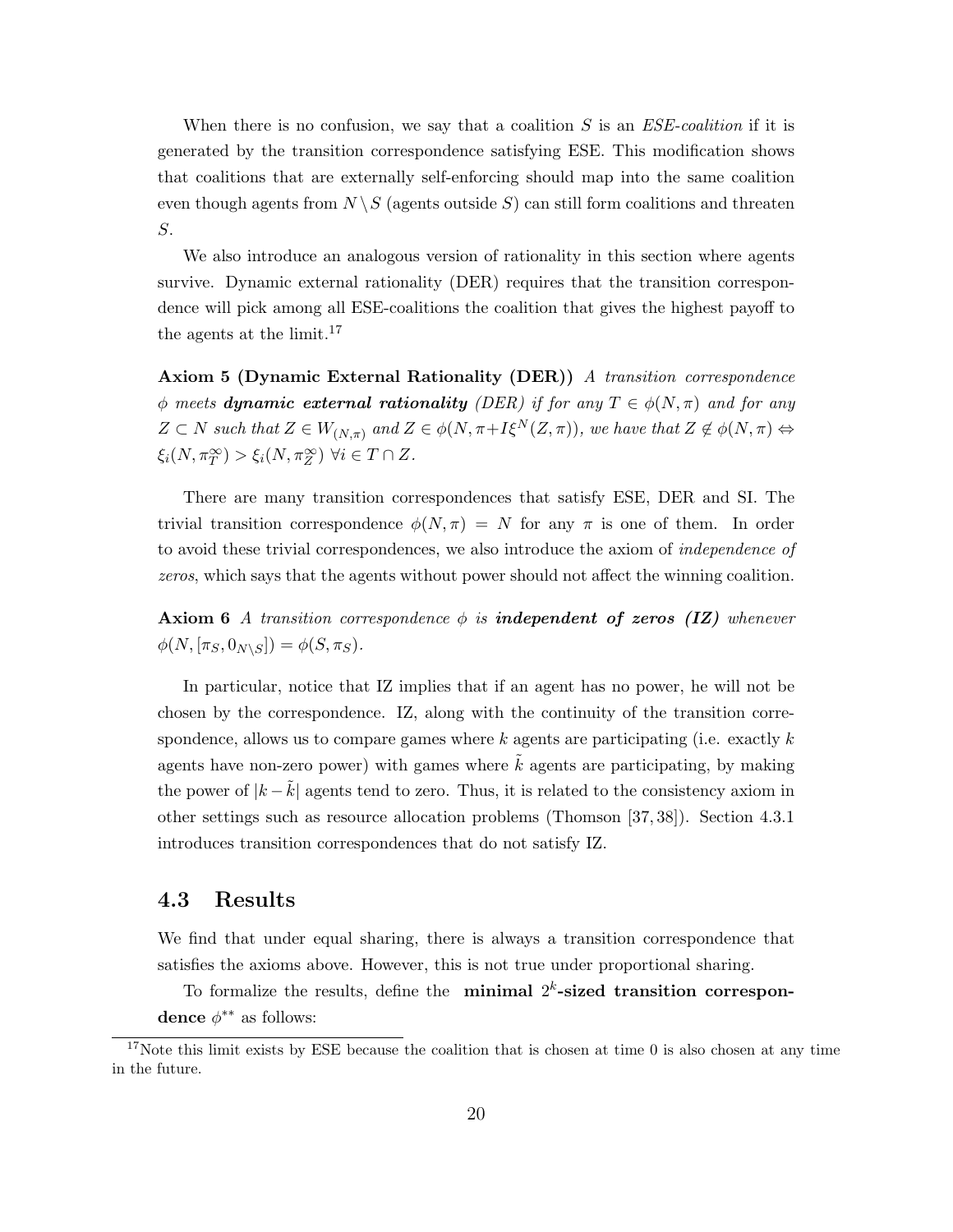$$
\phi^{**}(N,\pi) = \arg\min_{M \in Q(N,\pi)} |M| \tag{2}
$$

where  $Q(N, \pi) = \{S \in 2^N \text{ such that } S \in W_{(N, \pi)} \text{ and } |S| = 2^m \text{ for some } m \in \mathbb{N}\}.$ 

The minimal 2<sup>k</sup>-sized transition correspondence  $\phi^{**}(N,\pi)$  chooses all least-sized winning coalitions that are of size  $1, 2, 4, 8, 16, \ldots$  This transition correspondence is well-defined since there always exists a winning coalition of size  $2^k$  for some  $k \in \mathbb{N}$  and therefore  $\phi^{**}(N,\pi) \neq \emptyset$ .

- **Proposition 3** i. Under equal sharing, the correspondence  $\phi^{**}$  is the only transition correspondence that satisfies ESE, DER, SI and IZ.
	- ii. Under proportional sharing, there is no transition correspondence that satisfies ESE, DER, SI, and IZ.

The proof of this result is in the appendix. The intuition behind the proof of part i is that as power accumulates the relative power of the winning agents equalizes and becomes substantially larger than the losing agents. We show inductively that among vectors where power is relatively equalized, the only ESE-coalitions are of size  $2^k$  for some  $k \in \mathbb{N}$ . Therefore, for a general power vector, an ESE-coalition must be of size  $2^k$  for some  $k \in \mathbb{N}$ , otherwise after enough rounds of power accumulation a winning subcoalition of size  $2^k$  for some  $k \in \mathbb{N}$  will be able to deviate and be ESE. For instance, if 8 agents form and continue to form after many rounds, no agents of size 4 can deviate since the other 4 sidelined agents can partner with some of the other surviving nonwinning agents to overthrow the 4 that deviated. They can do that since the 8 agents have relatively equal power.

The proof of part *ii* shows that for games with three or more agents the axioms are incompatible. The key argument relies on the fact that for coalition formation games with a dictator (an agent who has enough power to win by himself) the dictator must be chosen. Therefore, ESE implies that in games for three agents without a dictator a coalition of size 2 or less cannot be chosen, otherwise as power accumulates a game with a dictator will form. Finally, choosing the grand coalition in games for three agents without a dictator will contradict IZ.

#### 4.3.1 Proportional sharing without IZ

In this subsection, we study transition correspondences that satisfy ESE, DER and SI but do not necessarily satisfy IZ.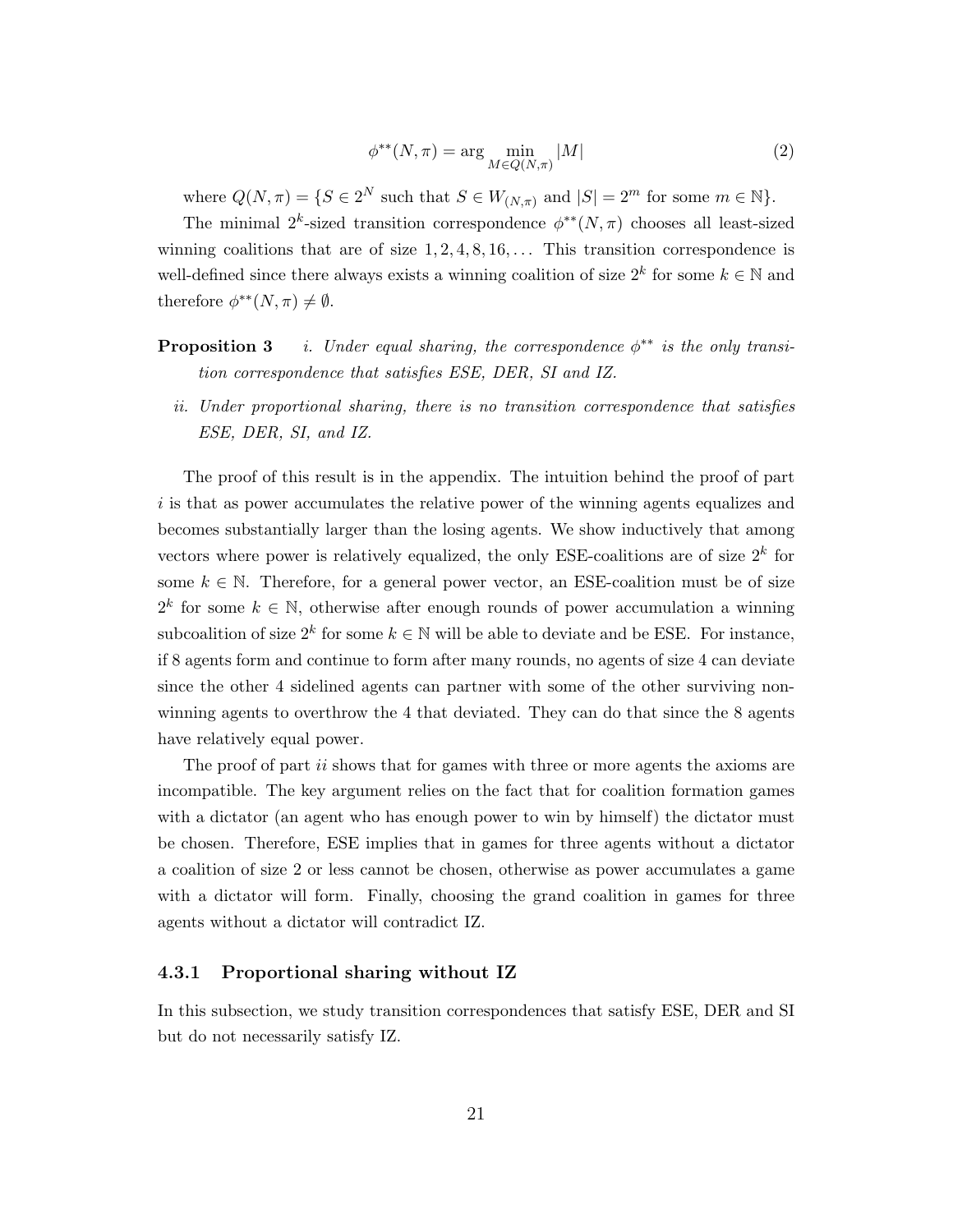**Definition 5** A **feasible sequence of coalitions** is a finite sequence of coalitions from N, denoted  $\{S^0, S^1, \ldots, S^k\}$ , such that

- i.  $S^k = N$
- ii. if  $S^i \cap S^j \neq \emptyset$  and  $i < j$  then  $S^i \subsetneq S^j$

Denote the set of all feasible sequences of coalitions as F.

**Definition 6** Given a feasible sequence of coalitions  $\{S^0, S^1, \ldots, S^k\} \in \mathcal{F}$ , we define a sequential transition correspondence as:

$$
\bar{\phi}(N,\pi) = \arg\min_{M \in Q \cup \{N\}} \pi(M)
$$

where  $Q(N,\pi) = \{S^i \mid S^i \in W_{(N,\pi)}\}$ , such that for all  $S^j \subset S^i$ ,  $S^j \notin W_{(S^i, \pi_{S^i})}\}$ .

In any feasible sequence of coalitions, the sequential transition correspondence will pick the coalition with the least power that is winning and such that it does not contain a subset that is winning within that coalition. If that set is empty, then the grand coalition is picked. Thus, given any feasible sequence of coalitions,  $\bar{\phi}(N,\pi)$ always picks either the grand coalition or a subcoalition of it. Hence,  $\bar{\phi}(N,\pi) \neq \emptyset$  and is well-defined.

**Example 7** Suppose there are seven agents  $\{1, 2, 3, 4, 5, 6, 7\}$  a feasible sequence of coalitions given by

 $\{4\}, \{3, 4, 5\}, \{1, 2, 3, 4, 5\}, \{1, 2, 3, 4, 5, 6, 7\}.$ 

Consider the power profile  $\pi = [12, 12.5, 13, 13.5, 14, 15, 16]$ . The winning coalition with the least power that appears in the sequence is coalition  $\{1, 2, 3, 4, 5\}$ . However, the sequential transition correspondence will not pick this coalition, since coalition  $\{3, 4, 5\}$ is winning within  $\{1, 2, 3, 4, 5\}$ . The sequential transition correspondence then picks the grand coalition in this case.

Now consider the power profile  $\pi' = [10.5, 12, 14, 18, 19, 13, 13.5]$ . The winning coalition with the least power is {3, 4, 5} and this will be picked by the sequential transition correspondence since  $\{4\}$  is not winning within  $\{3,4,5\}$ .

Intuitively, the restriction to the set of feasible sequence of coalitions precludes the ability of agents to include lower-powered agents to increase their own payoffs. By limiting the possible deviations only into a subcoalitions (given by the sequence), there can be no "jumping".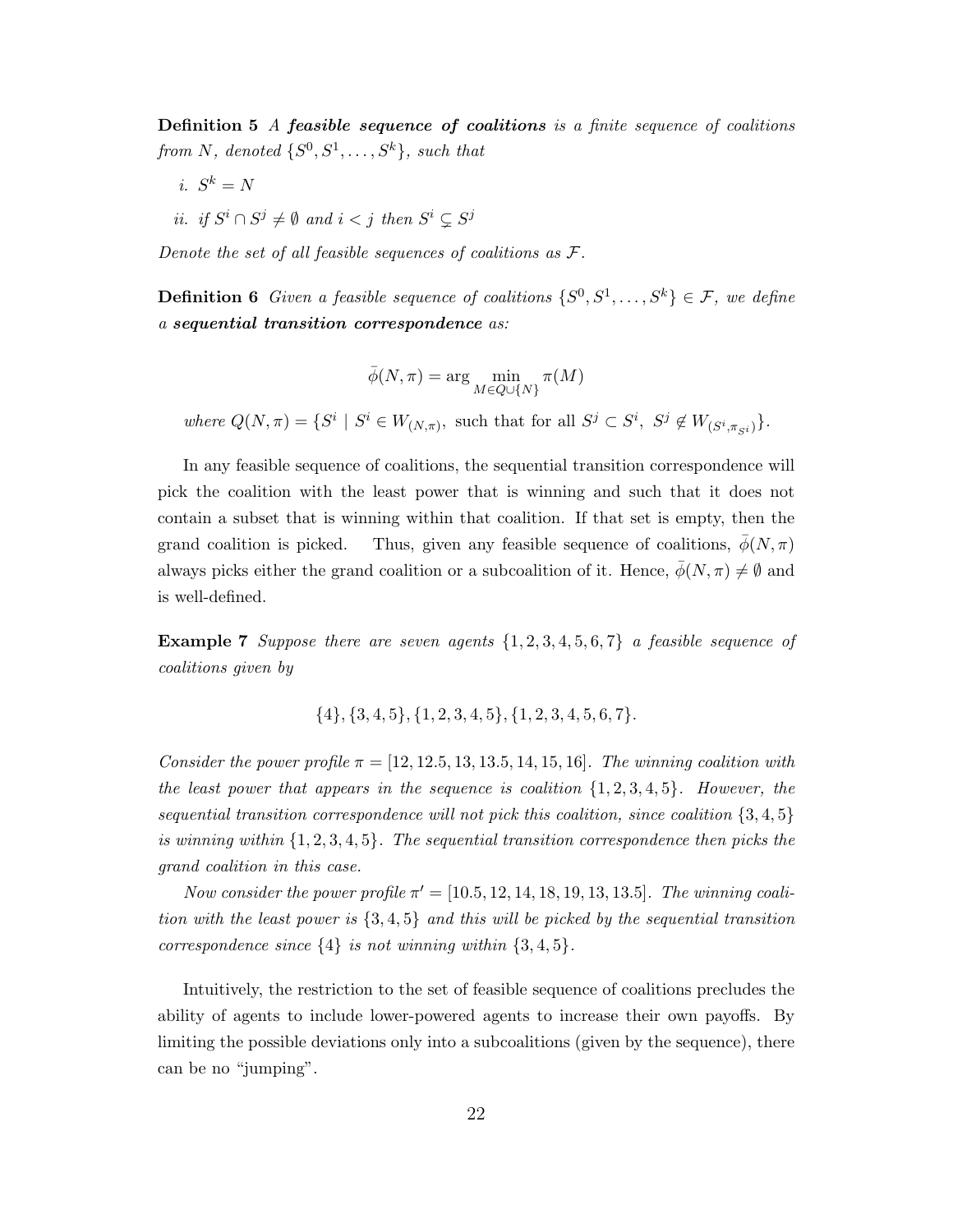Proposition 4 Under proportional sharing, any sequential transition correspondence satisfies ESE, DER and SI.

The intuition behind the proof of this proposition is as follows. As power accumulates, the relative power of the winning agents remains the same while the relative power of the non-winning agents tends to zero. However, by construction of the correspondence, no winning subcoalition from the winning coalition is feasible. Hence, the winning coalition is chosen throughout time even after power accumulates.

# 5 Conclusion

This paper develops an axiomatic approach to a coalition formation model by focusing on two main axioms: self-enforcement and rationality. Our results highlight that despite the simplicity of our model's environment, there are still cases where finding rules on choosing coalitions that satisfy these two axioms is not straightforward. By restricting some of our game's parameters, we have provided rich characterizations of possible transition correspondences that do satisfy these axioms. This is summarized in the table below.

| Scenario       | Equal Sharing                                                                               | Proportional Sharing                                                                      |
|----------------|---------------------------------------------------------------------------------------------|-------------------------------------------------------------------------------------------|
| Agents Killed  | minimal-size strongly-balanced TC $\phi$<br>for balanced games<br>(See Proposition $2(i)$ ) | minimal-power ISE TC $\phi^*$<br>(See Equation 1)                                         |
| Agents Survive | minimal 2 <sup>k</sup> -sized TC $\phi^{**}$<br>(See Equation 2)                            | sequential TC $\bar{\phi}$<br>for a feasible sequence of coalitions<br>(See Definition 6) |

In the case where agents are killed and the resource is distributed equally among agents in the winning coalition, a self-enforcing and rational transition correspondence exists (the minimal-size strongly-balanced transition correspondence) only if we can find a subset of the grand coalition of size  $2^k - 1$  (i.e., of size 1,3,7,15, 31,...) that is strongly balanced after power has been added (Section 3.2, Proposition 2). Under the same case but with proportional sharing of the resource, the axioms of self-enforcement and rationality uniquely determines the *minimal-power ISE transition correspondence*, which picks the coalition(s) of the smallest power among self-enforcing coalition (Section 3.2, Proposition 1). When agents survive, under proportional sharing we have to restrict to feasible sequences of partitions in order to find a self-enforcing and rational transition correspondence, which we call the sequential transition correspondence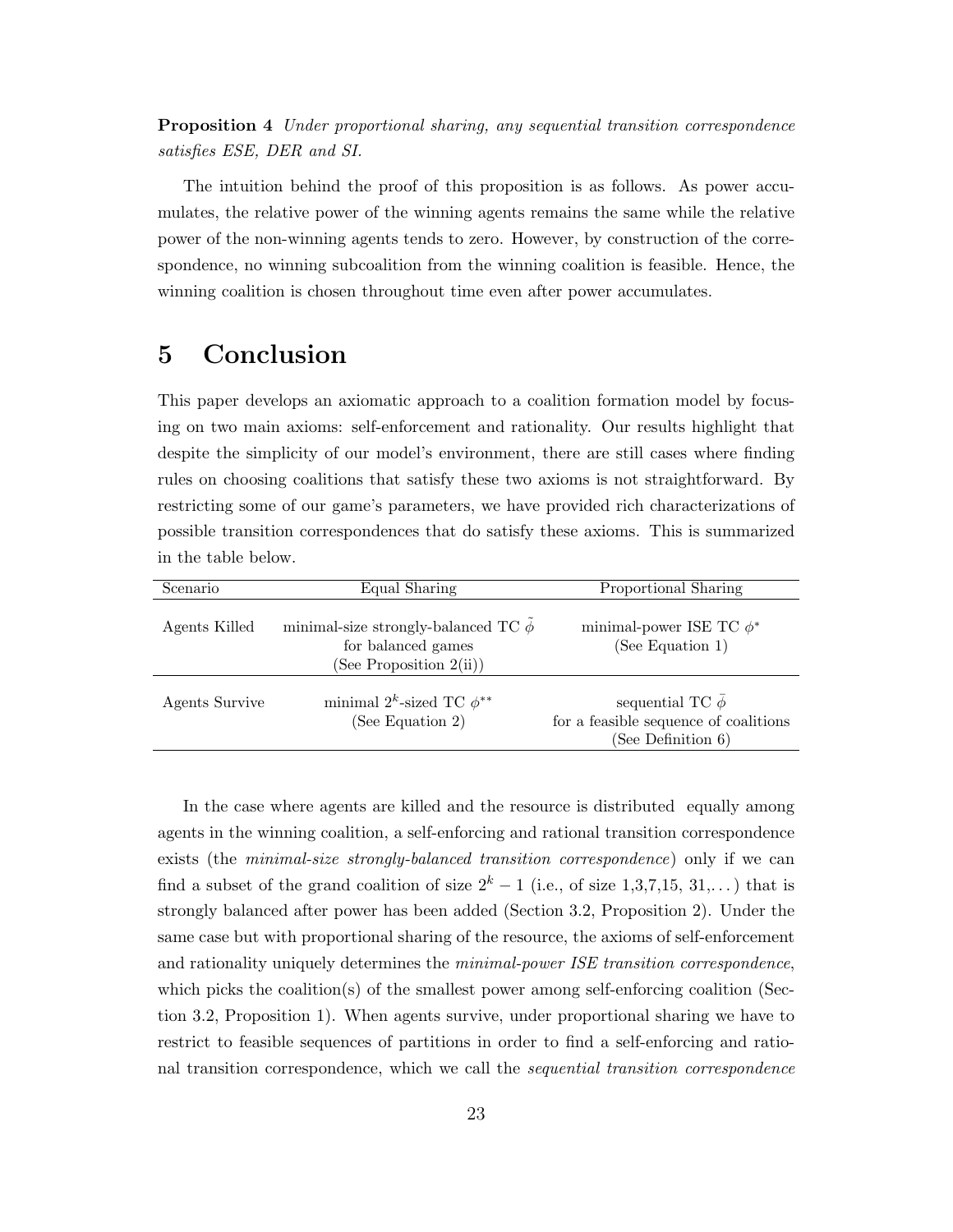(Section 4.3.1, Proposition 4). Under equal sharing the *minimal*  $2^k$ -sized transition *correspondence* picks the smallest coalition of size  $2^k$  (i.e., size, 1,2,4,8,16, ...) that is winning (Section 4.3, Proposition 3).

We believe that the attractiveness of our model's diverse results derives from highlighting the observation that the different institutions, or "rules of the game" (e.g., power, sharing rules, feasible coalitions) surrounding the coalition formation process play a large role in determining the types of coalitions that will be self-enforcing through time.

### 5.1 Extensions and open questions

The results in this paper can be easily extended to the case of supermajority, that is, when the set of winning coalitions is defined as  $W_{(T,\pi)} = \{S \subset T | \pi(S) > \alpha \pi(T \setminus S) \}$ for  $\alpha \in [0.5, 1)$ . For instance, consider the case of  $\phi^*$ . Under supermajority,  $\phi^*$  picks the coalition with the highest share among the winning and self-enforcing coalitions.

The generalization of  $\bar{\phi}$  is also straightforward. It picks the winning coalition with the least power in a feasible sequence without any subcoalition that is winning. For instance, in Example 7 with power profile  $\pi'$ , if  $\alpha = .70$  then the coalition  $\{1, 2, 3, 4, 5\}$ will be the winning coalition with the least power in the feasible sequence. This will be picked by the transition correspondence  $\phi$  since the coalition {3, 4, 5} is not winning within  $\{1, 2, 3, 4, 5\}$  because it has less than 70% of the power.

The generalization of  $\phi^{**}$  is more involved but still straightforward. The first step is to create for a given  $\alpha \in [0.5, 1)$  a sequence of admissible sizes  $A^{\alpha}$  that follows the next inductive process. The first element of the sequence is  $A_1^{\alpha} = 1$  since a coalition of size 1 is (externally) self-enforcing. For any  $k > 1$ ,  $A_k^{\alpha}$  is the smallest integer such that  $A_k^{\alpha} > A_{k-1}^{\alpha}$  and  $\frac{A_{k-1}^{\alpha}}{A_k^{\alpha}} \leq \alpha$ .

For instance, for  $\alpha = .5$  the set of admissible sizes is  $\{1, 2, 4, 8, 16, 32, \ldots\}$ . For  $\alpha = .75$  the set of admissible sizes is  $\{1, 2, 3, 4, 6, 8, \ldots\}$ . For  $\alpha = .6$  the set of admissible sizes is  $\{1, 2, 4, 7, 12, 20, \dots\}$ .

The mapping  $\phi^{**}$  is therefore modified as:

$$
\phi^{**}(N,\pi)=\arg\min_{M\in Q\cup\{N\}}\ |M|
$$

where  $Q = \{S \in 2^N \text{ such that } S \in W_{(N,\pi)} \text{ and } |S| \in A^{\alpha} \}.$ 

There are multiple open questions for future research. A first extension of our study is the implementation of the stable coalitions found by this paper as the equilibrium of a non-cooperative game (see Acemoglu et al. [1]). Second, there is a need to develop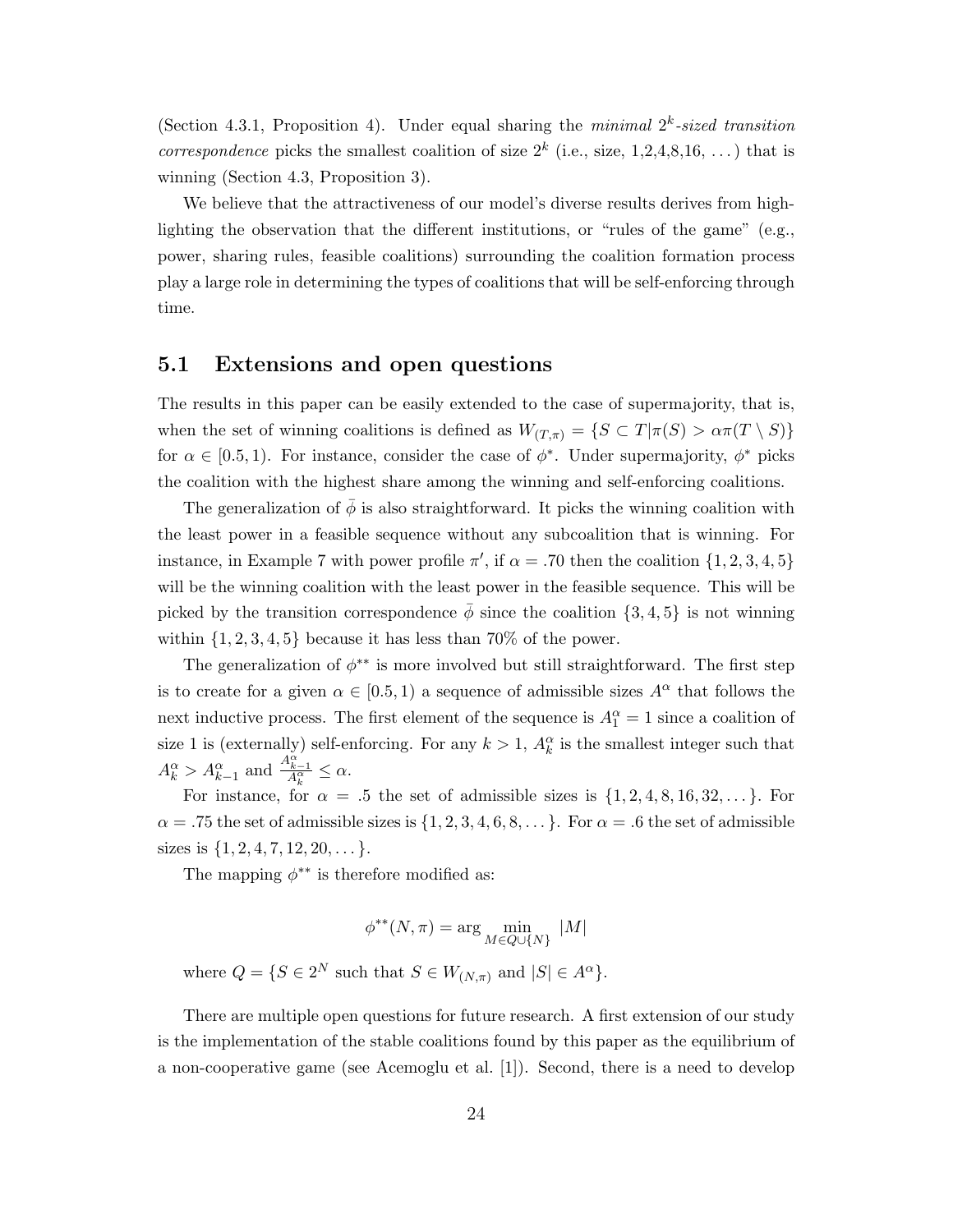a new theory describing how the different sharing rules emerge endogenously from the coalition formation process. Third, the case where the decision to kill agents is endogenous (as well as the possibility of growth in the number of agents in the society) should also be examined. Fourth, the extension to more general functions of power accumulation should be studied. Finally, another extension to study is the role of externalities (such as cultural characteristics or religion) in the coalition formation process (see Juarez [18, 19] for some advances).

# 6 Appendix

## 6.1 Proofs of Section 3

#### Proof of Proposition 1

We begin the proof by introducing two axioms which are variants of ISE and DIR.

Axiom 7 (Self-enforcement (SE)) The transition correspondence  $\phi$  is self-enforcing (SE) if for any game  $(X, \pi) \in \mathbf{G}$  and  $S \in \phi(X, \pi)$ , then  $S \in \phi(S, \pi_S)$ .

**Axiom 8 (Rationality (RAT))** The transition correspondence  $\phi$  is **rational (RAT)** if for any  $S \in 2^N$ , for any  $T \in \phi(S, \pi)$  and for any  $Z \subset S$  such that  $Z \in W_{(S, \pi)}$  and  $Z \in \phi(Z, \pi_Z)$ , we have that  $Z \notin \phi(S, \pi) \Leftrightarrow \xi_i(T, \pi_T) > \xi_i(Z, \pi_Z) \ \forall i \in T \cap Z$ .

We will show in subsequent steps that ISE and SI imply the axiom SE above and DIR and SI imply RAT. We then show that  $\phi^*$  is the unique transition correspondence that satisfy SE and RAT.

Proof. Step 1. Under proportional sharing, ISE and SI imply SE.

Proof. If  $S \in \phi(X, \pi)$ , then by ISE,  $S \in \phi(S, \pi_S + I \cdot PR(S, \pi_S))$ . Since the shares in  $PR(S, \pi_S)$  are split in the ratio of  $\pi_S$ , then by scale invariance,  $S \in \phi(S, \pi_S)$ .

Step 2. Under proportional sharing, DIR and SI imply RAT.

Proof. Consider any  $X \in 2^N$ , and subset  $T \in \phi(X, \pi)$  and any  $Z \subset X$  such that  $Z \in W_{(X,\pi)}$  and  $Z \in \phi(Z,\pi_Z + I \cdot PR(Z,\pi_Z))$ . Then,  $Z \in \phi(Z,\pi_Z)$  by Step 1.

Therefore, we have that

$$
Z \notin \phi(X,\pi) \Leftrightarrow \xi_i(T,\pi_T^{\infty}) > \xi_i(Z,\pi_Z^{\infty}) \,\,\forall i \in T \cap Z
$$

$$
\Leftrightarrow \xi_i(T, \pi_T) > \xi_i(Z, \pi_Z) \,\,\forall i \in T \cap Z
$$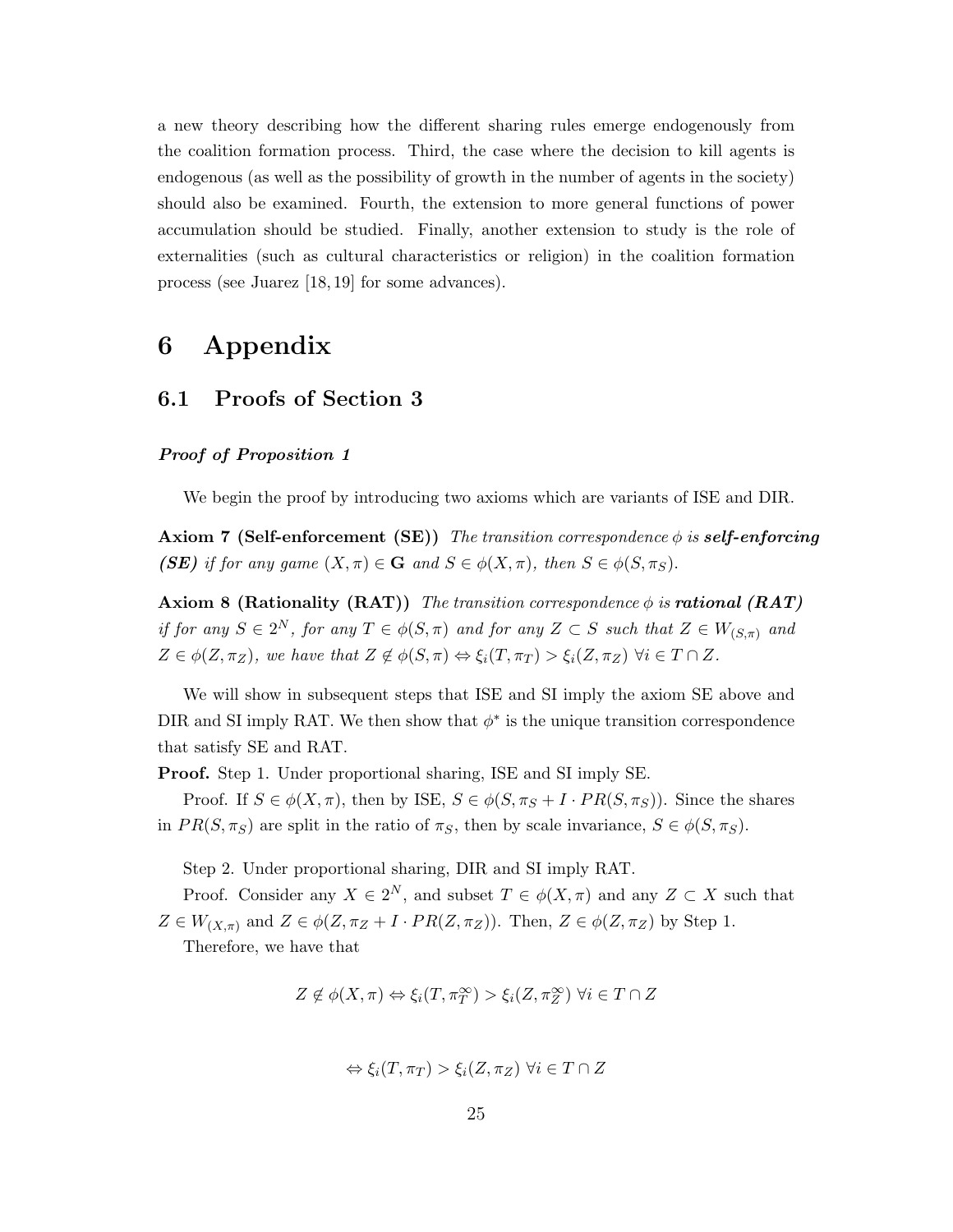because the sharing rule is proportional. Hence, RAT is satisfied.

Step 3. There exists a unique transition correspondence that meets SE and RAT. That transition correspondence is  $\phi^*$ .

The proof of this step is similar to Theorem 1 of Acemoglu, et al [1] (AES) and will not be shown here. They prove this for the case where power does not accumulate, agents are killed and the sharing rule is proportional. Steps 1 and 2 in this proof basically transforms the axioms ISE and DIR to Acemoglu et al's axioms SE and RAT. Jandoc and Juarez [16] extends AES results to a more general class of sharing rules that satisfy the property of "consistent ranking" where agents have the same ordinal ranking over coalitions in which they belong. Equal and proportional sharing meet consistent ranking.

Step 4. We show that  $\phi^*$  satisfies SI, ISE and DIR

•  $\phi^*$  satisfies SI.

Since for any  $\gamma > 0$ 

$$
\phi^* (S, \gamma \pi) = \underset{M \in Q(S, \pi) \cup \{S\}}{\arg \min} \gamma \pi(M) = \underset{M \in Q(S, \pi) \cup \{S\}}{\arg \min} \pi(M) = \phi^* (S, \pi)
$$

•  $\phi^*$  satisfies ISE.

For the game  $(S, \pi)$  take a coalition  $V \in \phi^*(S, \pi)$ . By the definition of  $\phi^*$ , either  $V = S$  or  $V \in Q(S, \pi)$ . If  $V = S$  then  $S \in \phi^*(S, \pi)$ . By SI, we have that  $S \in \phi^*(S, \pi(1 + \frac{I}{\pi(S)})) = \phi^*(S, \pi + I \cdot PR(S, \pi_S)).$ 

On the other hand, if  $V \in Q(S, \pi)$ , then  $V \in \phi^*(V, \pi_V)$  by definition in Equation 1. By SI, we have that  $V \in \phi^*(V, \pi_V(1 + \frac{I}{\pi(V)})) = \phi^*(V, \pi_V + I \cdot PR(V, \pi_V)).$ 

•  $\phi^*$  satisfies DIR.

Consider the game  $(S, \pi)$ . Let  $V \in \phi^*(S, \pi)$  and  $Y \subset S$  such that  $Y \in W_{(S,\pi)}$  and  $Y \in \phi^*(Y, \pi_Y + I \cdot PR(Y, \pi_Y)).$ 

First, consider the case where  $Y \notin \phi^*(S, \pi)$ . By definition,

$$
V \in \operatorname*{arg\,min}_{M \in Q(S,\pi) \cup \{S\}} \pi(M).
$$

Therefore,  $\pi(Y) > \pi(V)$ . Therefore, for every agent  $i \in Y \cap V$ ,  $PR_i(V, \pi_V)$  $PR_i(Y, \pi_Y)$ . Thus,  $\xi_i(V, \pi_Y^{\infty}) > \xi_i(Y, \pi_Y^{\infty})$ .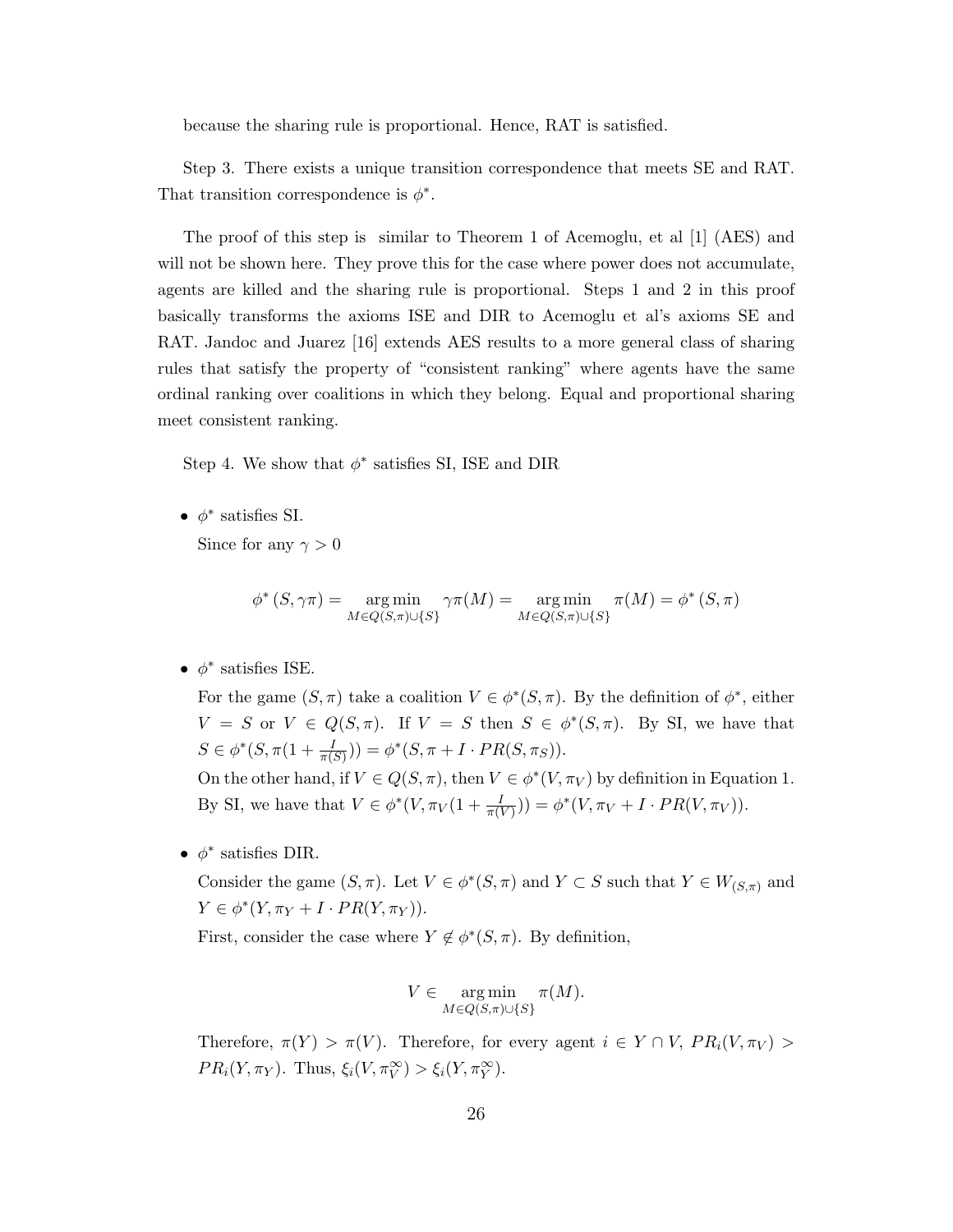On the other hand, if  $\xi_i(V, \pi_V^{\infty}) > \xi_i(Y, \pi_Y^{\infty})$  for all  $i \in V \cap Y$ , then,  $\pi(Y) > \pi(V)$ . Therefore,

$$
Y \not\in \operatorname*{arg\,min}_{M \in Q(S,\pi) \cup \{S\}} \pi(M).
$$

Hence,  $Y \notin \phi^*(S, \pi)$ .

 $\blacksquare$ 

#### Proof of Proposition 2

**Proof.** We prove four intermediate steps before proving part i and ii in step 5.

For all the steps, we consider a transition correspondence  $\phi$  that satisfies ISE, DIR and SI.

Step 1: If a coalition S is picked by any transition correspondence  $\phi$  and continues to form, then over time the relative power of  $i \in S$  approaches  $\frac{1}{|S|}$ .

Proof. Note that under equal sharing, the relative power of agent  $i$  in a coalition  $S$ that continues to form through the  $k^{th}$  stage is  $\frac{\pi_1^0 + \frac{kI}{|S|}}{\pi_2^0}$  $\frac{n_i + |S|}{\sum_{i \in S} \pi_i^0 + kI}$ . Evaluating this expression as  $k \to \infty$  by using l'Hopital's rule yields:

 $\lim_{k\to\infty} \frac{\pi_i^0 + \frac{kI}{|S|}}{\sum_{n\in\mathbb{Z}} n!}$  $\frac{n_i + |S|}{\sum_{i \in S} \pi_i^0 +}$  $\frac{\pi_i^0 + \frac{kI}{|S|}}{i \in S} \frac{1}{\pi_i^0 + kI} = \lim_{k \to \infty} \frac{\frac{I}{|S|}}{I} = \lim_{k \to \infty} \frac{1}{|S|} = \frac{1}{|S|}$  $|\overline{S}|$ 

Step 2: Any coalition that is chosen by a transition correspondence  $\phi$  that satisfies ISE and DIR should be of size  $2^m - 1$  for some  $m \in \mathbb{N}$ .

Proof. Consider any coalition S that is chosen by the transition correspondence  $\phi$ , and suppose that  $|S| = 2^m - 1 + r$  and  $r \in [0, 2^m - 1]$ . We will prove this step by induction on m.

Consider the base of induction  $m = 1$ . In this case,

$$
|S| = \begin{cases} 1 & \text{if } r = 0 \\ 2 & \text{if } r > 0 \end{cases}
$$

We know that  $|S| = 1$  is an ISE-coalition since a singleton maps into itself. On the other hand, if  $|S| = 2$ , then the agent i such that  $\pi_i > \pi_j$  can always deviate from S and be self-enforcing (since he is a singleton coalition). Thus, S where  $|S| = 2$  is not an ISE-coalition.

Let our induction hypothesis be that the statement is true for  $m = h$ . That is,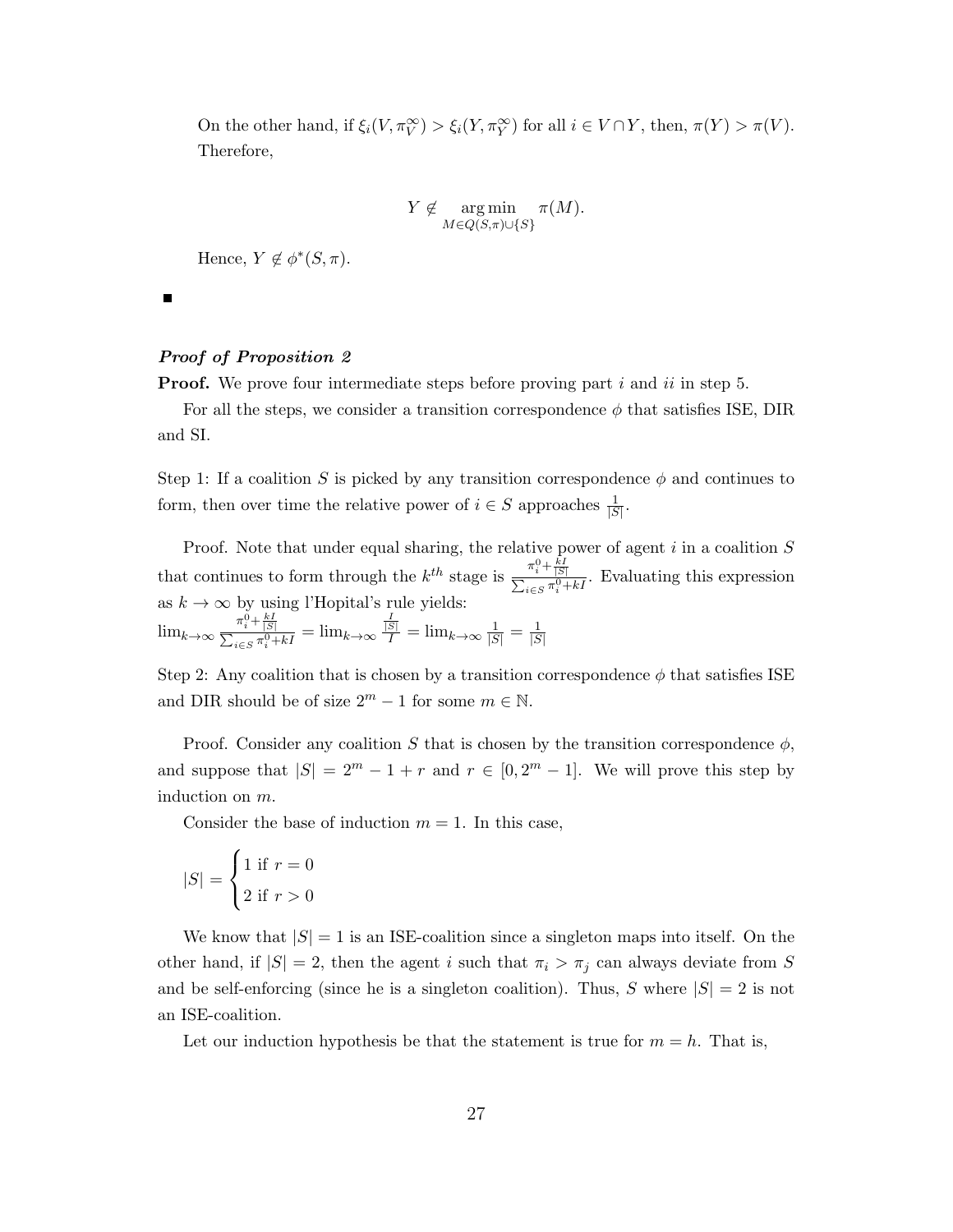If  $|S| = 2<sup>h</sup> - 1 + r$  then  $\sqrt{ }$  $\left\vert \right\vert$  $\mathcal{L}$ S is an ISE coalition if  $r = 0$ S is not an ISE coalition if  $r > 0$ 

We now show that this relationship remains true for  $m = h + 1$ .

If  $r = 0$ , then:

- By Step 1 the relative power of  $i \in S$  is  $\frac{1}{2^{h+1}-1}$  as the rounds approach infinity. That is,  $\lim_{k\to\infty} \frac{\pi^k}{\pi^k k!}$  $\frac{\pi^k}{\pi^k(S)}=\left[\frac{1}{2^{h+1}}\right]$  $\frac{1}{2^{h+1}-1}, \frac{1}{2^{h+1}}$  $\frac{1}{2^{h+1}-1}, \ldots, \frac{1}{2^{h+1}}$  $\frac{1}{2^{h+1}-1}$
- A coalition T that wishes to deviate from S must be at least  $2^h 1 + r$ , where  $2^{h} - 1 \leq 2^{h} - 1 + r < 2^{h+1} - 1$ . Note that a  $|T| = 2^{h} - 1$  will not be winning since  $\pi(N \setminus T) > \pi(T)$
- In this case, by Step 1 we know that if  $T$  continues to form, then the relative power of  $i \in T$  will approach  $\frac{1}{2^h-1+r}$  in the limit.
- By the same reasoning, a coalition V, where  $|V| = 2<sup>h</sup> 1$  can deviate from coalition  $T$ . This will be an ISE-coalition by our induction hypothesis. Thus  $T$ is not an ISE-coalition. Therefore, S where  $|S| = 2^{h+1} - 1$  is an ISE-coalition.

If  $r > 0$ , then:

- By Step 1 the relative power of  $i \in S$  is  $\frac{1}{2^{h+1}-1+r}$  as the rounds approach infinity. That is,  $\lim_{k\to\infty} \frac{\pi^k}{\pi^k}$  $\frac{\pi^k}{\pi^k(S)}=\left[\frac{1}{2^{h+1}-}\right]$  $\frac{1}{2^{h+1}-1+r}, \frac{1}{2^{h+1}-1}$  $\frac{1}{2^{h+1}-1+r}, \ldots, \frac{1}{2^{h+1}-1}$  $\frac{1}{2^{h+1}-1+r}$
- A coalition T where  $|T| = 2<sup>h</sup> 1$  can deviate from S. From our induction hypothesis T will be an ISE-coalition. Therefore S where  $|S| = 2<sup>h</sup> - 1 + r$  cannot be an ISE-coalition if  $r > 0$ .

Step 3: Consider the transition correspondence  $\phi$  that satisfies ISE and DIR and the coalition formation game  $(Y, \pi_Y)$  that is strongly balanced. Then,  $\phi(Y, \pi_Y) = \{Y\}.$ 

Proof. By step 2, the coalitions chosen by  $\phi$  must be of size  $2^k - 1$ . Since  $(Y, \pi_Y)$  is strongly balanced, the only winning coalition of this type is Y. Hence,  $\phi(Y,\pi_Y) = \{Y\}.$ 

Step 4: If the coalition V is chosen by the transition correspondence that satisfies ISE and DIR at game  $(X, \pi)$ , then  $(V, \pi_V + \frac{I}{W})$  $\frac{1}{|V|}1_V$  is strongly balanced.

Proof.

By step 2,  $|V| = 2^k - 1$  for some  $k \in N$ . Suppose that  $(V, \pi_V + \frac{1}{|V|})$  $\frac{1}{|V|}1_V$ ) is not strongly balanced.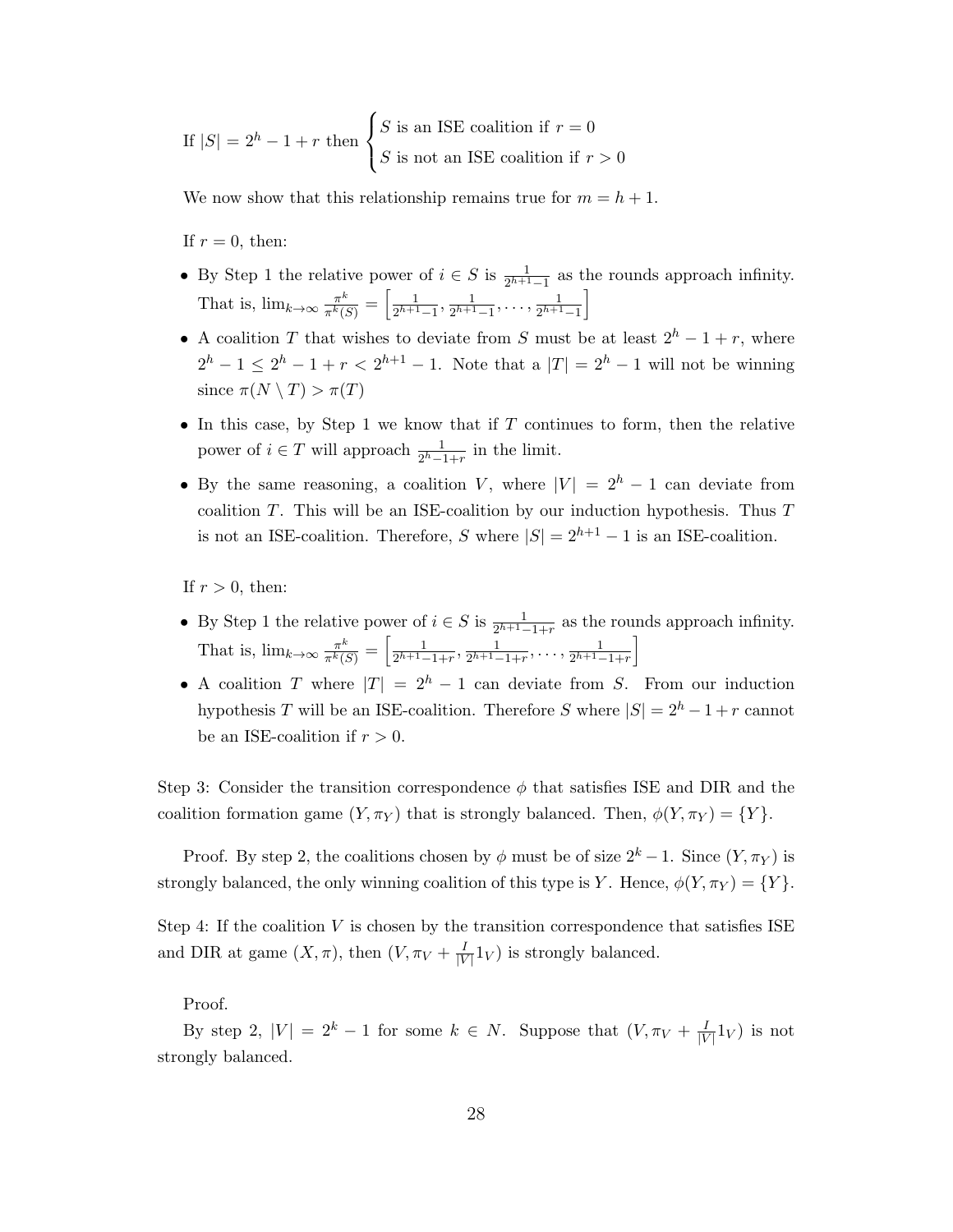Partition V into the disjoint coalitions S, T and U, that is  $V = S \cup T \cup U$ , and such that coalition S contains the  $2^{k-2} - 1$  largest elements in V, coalition T contains the  $2^{k-2}$  largest elements in  $V \setminus S$  and coalition U contains  $V \setminus (S \cup T)$ , which are the  $2^{k-1}$ smallest elements in  $V$ .

Since  $(V, \pi_V + \frac{I}{|V|})$  $\frac{1}{|V|}1_V$  is not strongly balanced then  $\pi(S \cup T) > \pi(U)$ .

By step 1, since power equalizes under ES, there exists a time  $t$  such that  $U$  becomes a winning coalition in  $V$ . That is,

$$
\pi(S \cup T) + tI(2^{k-1} - 1) < \pi(U) + tI2^{k-1}.
$$

Therefore,

$$
\pi(S \cup T) - \pi(U) < tI \tag{3}
$$

Also, note that by the choice of  $S, T$  and  $U$ ,

$$
\pi(S) - \pi(T) \le \pi(S \cup T) - \pi(U) \tag{4}
$$

To see this, assume that  $\pi(S) - \pi(T) > \pi(S \cup T) - \pi(U)$ , then  $\pi(T) < \frac{\pi(U)}{2}$  $\frac{\omega}{2}$ . Since  $2|T| = |U|$ , then  $\frac{\pi(T)}{|T|} < \frac{\pi(U)}{|U|}$  $\frac{U(U)}{|U|}$ , which contradicts the choice of T and U, therefore inequality 4 holds.

Combining inequalities 3 and 4:

$$
\pi(S) - \pi(T) < tI
$$

Therefore,

$$
\pi(S) + tI(2^{k-2} - 1) < \pi(T) + tI2^{k-2} \tag{5}
$$

The left and right hand side of inequality 5 are the power of coalition  $S$  and  $T$ , respectively, after t rounds. Hence, coalition  $S \cup T$  is strongly balanced at time t. Moreover, by the choice of t, coalition  $S \cup T$  is winning in V at time  $t-1$ , hence it is balanced. Thus,  $S \cup T$  can deviate from V at time  $t-1$  and be internally self-enforcing by step 3. This contradicts DIR.

Step 5: Proofs of parts i and ii.

Part i follows directly from step 4, because if the transition correspondence selects Y at the coalition formation game  $(X, \pi)$ , then Y is winning in  $(X, \pi)$  and  $(Y, \pi_Y)$  is strongly balanced. Hence,  $(X, \pi)$  is balanced.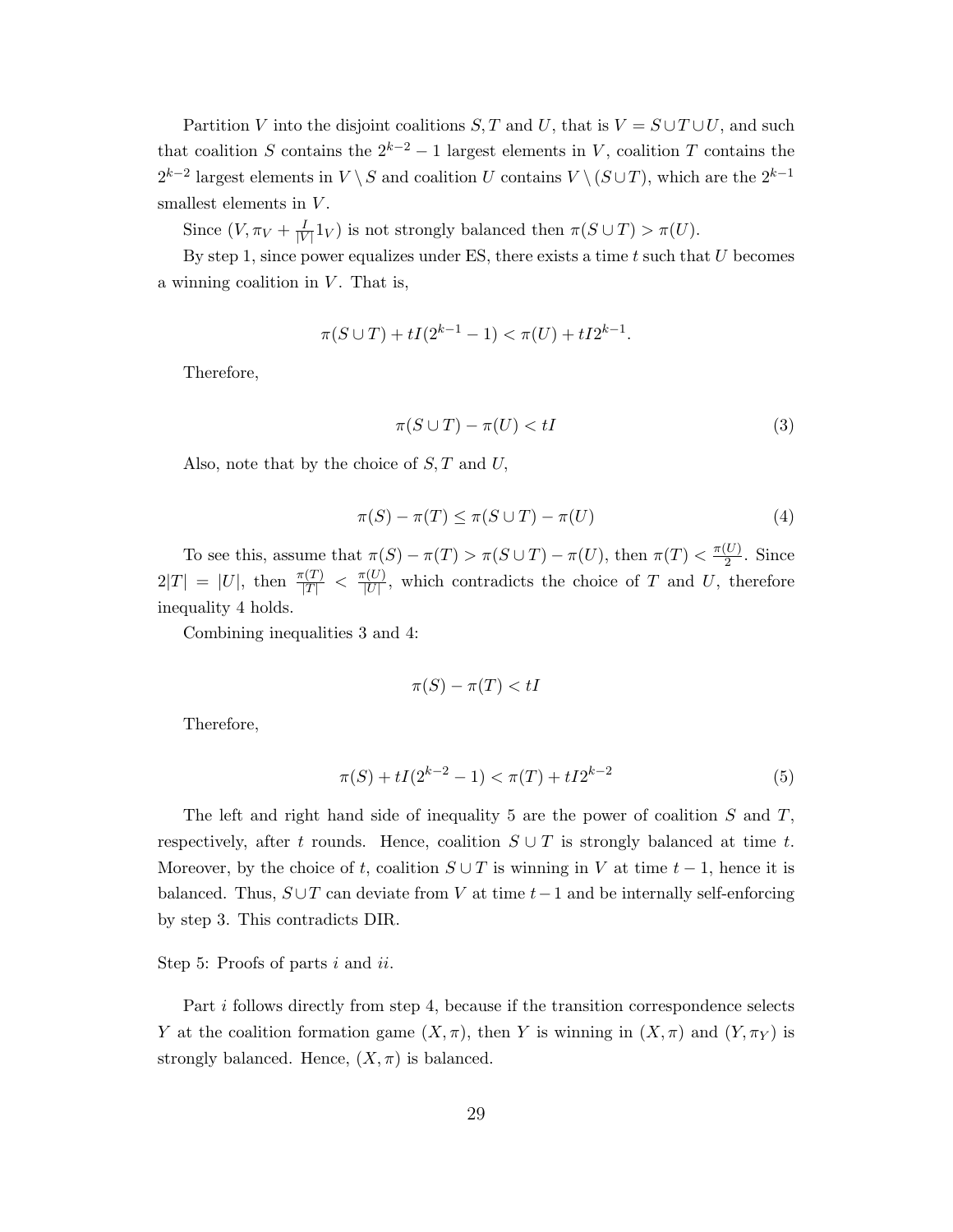To prove part ii, consider the balanced game  $(X, \pi)$  and suppose that  $Y \in \phi(X, \pi)$ . By step 2,  $|Y| = 2^m - 1$  for some m. Suppose that  $Z \in W_{(X,\pi)}, (Z,\pi_Z)$  is strongly balanced and  $Z \notin \phi(X, \pi)$ . Since  $(Z, \pi_Z)$  is strongly balanced, then  $Z \in \phi(Z, \pi_Z)$  by step 3. Hence, by ISE,  $Z \in \phi(Z, \pi_Z + \frac{1}{|Z|})$  $\frac{I}{|Z|}1_Z$ ). Therefore, by DIR,  $\xi_i(Y, \pi_Y^{\infty}) > \xi_i(Z, \pi_Z^{\infty})$ for all  $i \in Y \cap Z$ . Hence, by step 1,  $\xi_i(Y, \pi_Y^{\infty}) = \frac{1}{|Y|}$  and  $\xi_i(Z, \pi_Z^{\infty}) = \frac{1}{|Z|}$ . Thus,  $|Y| < |Z|$ .  $\blacksquare$ 

### 6.2 Proofs of Section 4

# Proof of Proposition 3 Proof of part i.

We fix the transition correspondence  $\phi^{**}$  that satisfies ESE, DER, SI, IZ.

Step 1: If a coalition S is chosen by the transition correspondence  $\phi^{**}$  that satisfies ESE, then over time the relative power of  $i \in S$  approaches  $\frac{1}{|S|}$ .

Proof. This is similar to the proof of Step 1 in Proposition 2, therefore it is omitted.

Step 2: Consider a coalition formation game  $(N, \pi)$  such that  $\phi^{**}(N, \pi) = \{S\}$ . Then, there exists an open set  $B \subset \mathbb{R}^N_+$  such that  $\pi \in B$  and  $S \in \phi^{**}(N, \tilde{\pi})$  for any  $\tilde{\pi} \in B$ .

Proof. Suppose that is not the case. Then, there exists a sequence of power vectors  $\{\bar{\pi}^i\}_i$  where S is winning in the coalition formation  $(N, \bar{\pi}^i)$  for every i,  $\lim_{i \to \infty} \bar{\pi}^i = \pi$ and  $S \notin \phi^{**}(N, \bar{\pi}^i)$  for all *i*.

Since  $\phi^{**}(N, \bar{\pi}^i)$  is chosen from the finite set  $2^N$ , then we can find a set that is chosen an infinite number of times in the sequence. That is, we can find  $T \subset N$  and a subsequence  $\{\tilde{\pi}^i\}_i \subset \{\bar{\pi}^i\}_i$  such that  $T \in \phi^{**}(N, \tilde{\pi}^i)$  for all i. Hence, by continuity,  $T \in \phi^{**}(N, \pi)$ , which is a contradiction.

Step 3: Let  $S^m = \{1, \ldots, m\}$  and consider the coalition formation game  $(N, \pi^m)$  such that  $\pi_j^m = 1$  if  $j \in S^m$ , and  $\pi_l^m = 0$  if  $l \in N \setminus S^m$ . We will show by induction on m that if  $m = 2^k$  for some  $k \in \mathbb{N}$  then  $\phi^{**}(N, \pi^m) = \{S^m\}$ ; and if  $m = 2^k + r$  for some  $k \in \mathbb{N}$  and  $0 < r \leq 2^k - 1$  then  $\phi^{**}(N, \pi^m) = \{T | T \subset S^m \text{ and } |T| = 2^k\}.$ 

Proof. First, we start with the base of induction  $m = 1$ . By IZ,  $\phi^{**}(N, \pi^1) = S^1$ .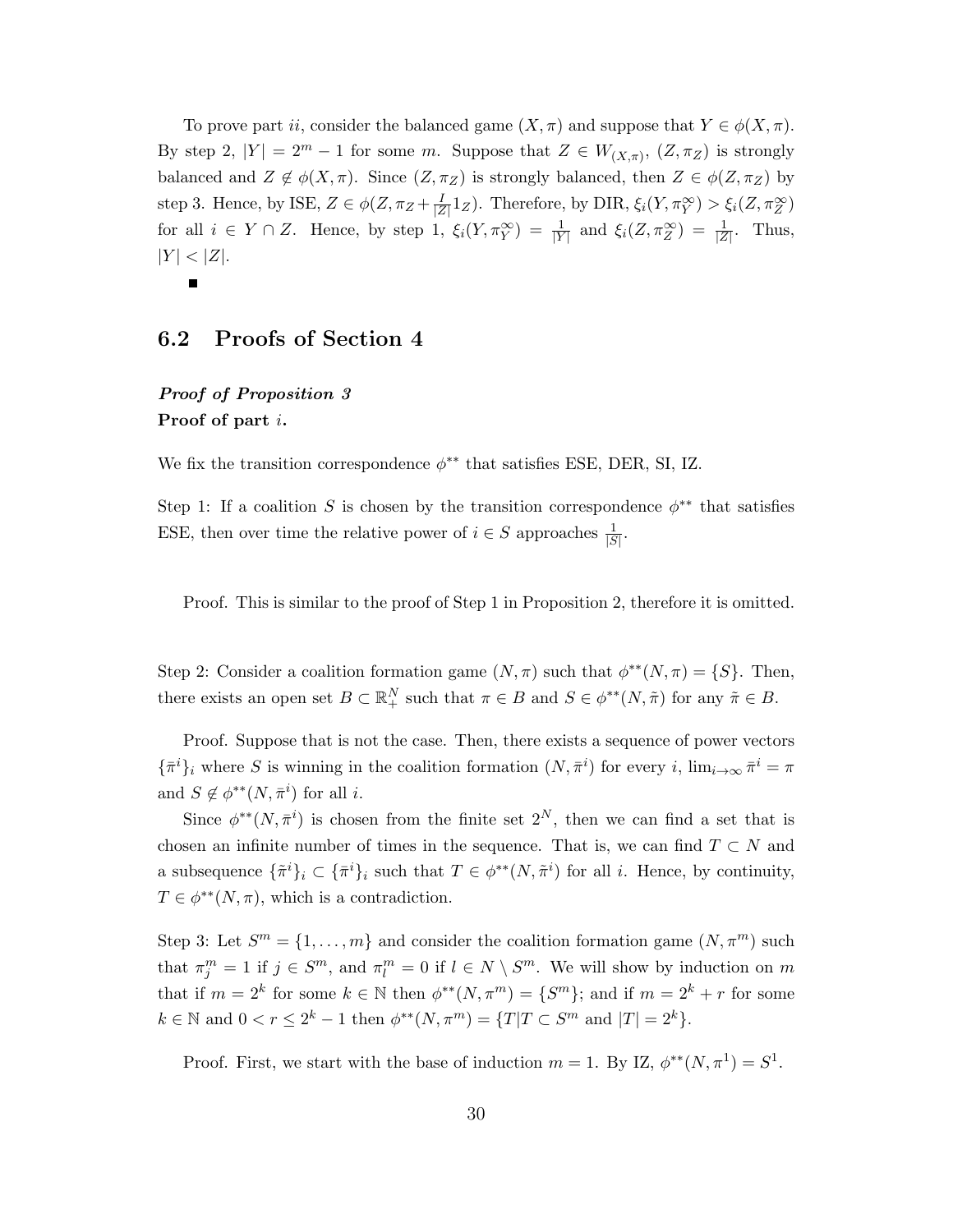Second, suppose that the statement is true for  $m < i$ . We will show that it is also true for  $m = i$ .

Let  $i = 2^k + s$  for  $s \in [0, 2^k - 1]$  and  $T \in \phi^{**}(N, \pi^i)$ . By IZ,  $T \subset S^i$ . Since T is winning in  $(N, \pi^i)$ , then  $|T| > 2^{k-1}$ . Thus,  $|T| = 2^{k-1} + r$  for  $0 < r \le 2^{k-1} + s$ . By step 1, scale invariance and continuity,  $T \in \phi^{**}(N, \pi^T)$  where  $\pi_i^T = 1$  if  $i \in T$  and  $\pi_i^T = 0$ if  $i \in N \setminus T$ . Thus, up to renaming the agents,  $S^{2^{k-1}+r} \in \phi^{**}(N, \pi^{2^{k-1}+r})$ . By the induction hypothesis, for  $r \neq 2^{k-1}$ ,  $2^{k-1} + s$ , we have that  $S^{2^{k-1}+r} \notin \phi^{**}(N, \pi^{2^{k-1}+r})$ . Thus,  $r = 2^{k-1} + s$  or  $r = 2^{k-1}$ .

We analyze the next three cases depending on whether  $s = 0$  or  $s \neq 0$ , and whether  $r = 2^{k-1} + s$  or  $r = 2^{k-1}$ .

Case 1. Suppose 
$$
s = 0
$$
.  
Then,  $r = 2^{k-1}$ . Therefore  $T = S^i$ . Thus,  $\phi^{**}(N, \pi^i) = \{S^i\}$ .

Case 2.1.  $s \in (0, 2^k - 1]$  and  $r = 2^{k-1} + s$ .

Then,  $|T| = 2^{k-1} + 2^{k-1} + s = 2^k + s$ . Thus,  $S^{2^k+s} \in \phi^{**}(N, \pi^{2^k+s})$ . Consider the vector  $v^t \in \mathbb{R}^N_+$  such that

$$
v^{t} = (tI)\pi^{2^{k}} + (\epsilon + \delta)\pi^{2^{k}+s} + (\delta)(\pi^{2^{k}+s} - \pi^{2^{k}}),
$$

where  $\delta < 2^k \epsilon < I$ .

Note that for every  $t \geq 0$ , the size of the smallest winning coalition that is a power of 2 equals  $2^k$ .

Given  $\epsilon$  and  $\delta$ , note that as t tends to infinity, the relative power equalizes. Thus, by step 2 there exists a large  $t^*$  such that  $S^{2^k} \in \phi^{**}(N, v^{t^*})$ .

Similarly, any winning coalition that is a power of 2 in the game  $(N, v^{t^*}-1)$  should be of size  $2^k$ . Since  $S^{2^k} \in \phi^{**}(N, v^{t^*-1} + I\pi^{2^k})$ , and  $S^{2^k}$  is winning in  $(N, v^{t^*-1})$ , then by DER,  $S^{2^k} \in \phi^{**}(N, v^{t^*-1})$ .

Similarly,  $S^{2^k} \in \phi^{**}(N, v^{t^*-2}), S^{2^k} \in \phi^{**}(N, v^{t^*-3}), \dots$ 

We can continue like that until  $t = 0$ . Therefore,

$$
S^{2^k} \in \phi^{**}(N, (\epsilon + \delta)\pi^{2^k + s} + (\delta)(\pi^{2^k + s} - \pi^{2^k})).
$$

By continuity, as  $\delta \to 0$ ,

$$
S^{2^k} \in \phi^{**}(N, \epsilon \pi^{2^k+s}).
$$

By SI,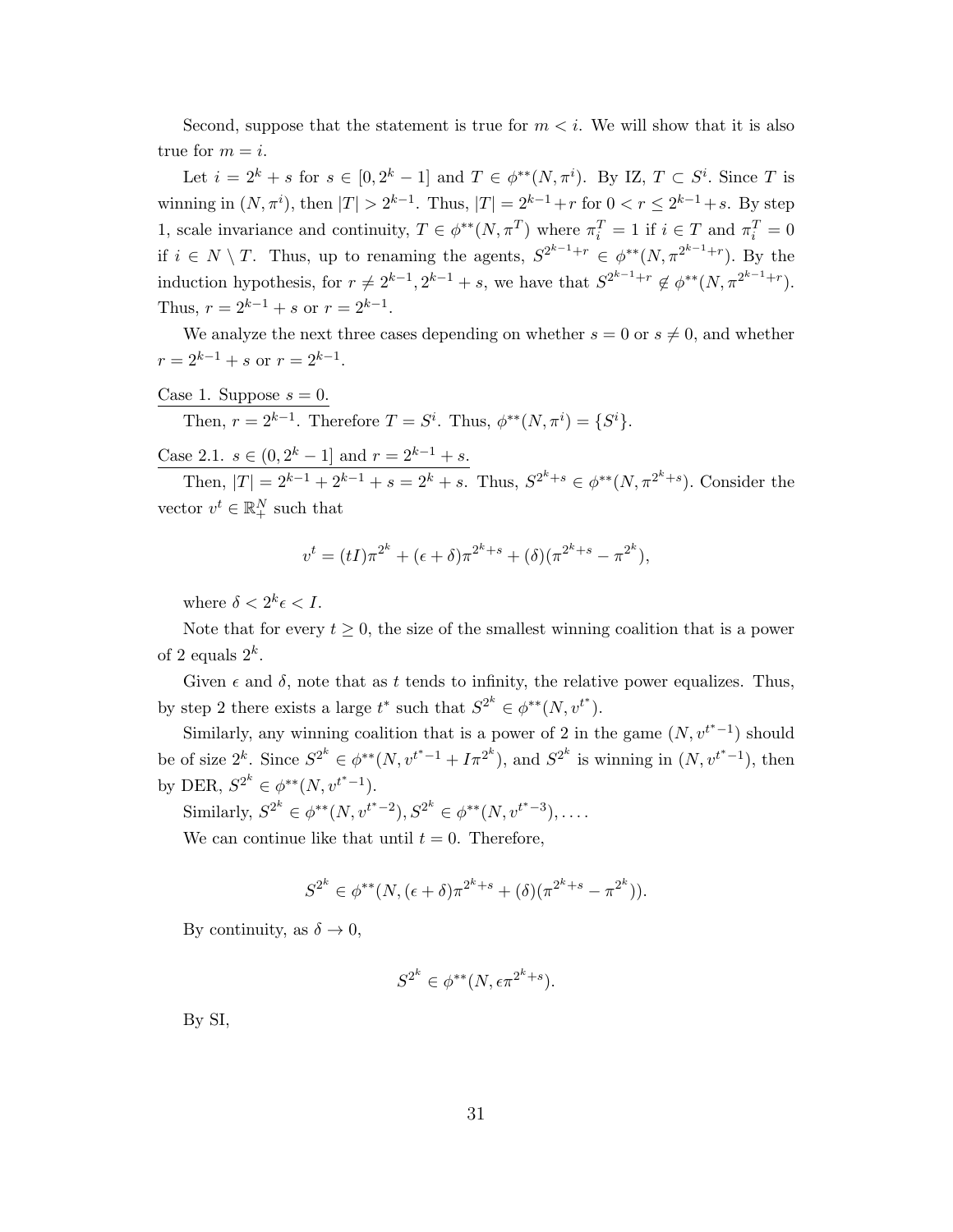$$
S^{2^k} \in \phi^{**}(N, \pi^{2^k+s}).
$$

By assumption,  $S^{2^k+s} \in \phi^{**}(N, \pi^{2^k+s})$ , which contradicts DER, since the agents in  $S^{2^k}$  strongly prefer  $S^{2^k}$  to  $S^{2^k+s}$ .

Case 2.2. Supppose  $s \in (0, 2^k - 1]$  and  $r = 2^{k-1}$ .

In this case,  $S^{2^k} \in \phi^{**}(N, \pi^{2^k+s})$ . Since all coalitions of size  $2^k$  give exactly the same payoff and  $\phi^{**}$  satisfies ESE, then  $\phi^{**}(N, \pi^i) = \{T | T \subset S^i \text{ and } |T| = 2^k\}.$ 

Step 4: For any coalition formation game  $(N, \pi)$ , if  $S \in \phi^{**}(N, \pi)$ , then  $|S| = 2^k$  for  $k \in \mathbb{N}$ .

Proof.

Let  $e^S \in \mathbb{R}^N$  be the vector such that  $e_i^S = 1$  if  $i \in S$  and  $e_i^S = 0$  if  $i \in N \setminus S$ . By ESE,  $S \in \phi^{**}(N, \pi + tIe^{S})$  for  $t = 1, 2, \dots$ . By SI,  $S \in \phi^{**}(N, \frac{\pi}{tI} + e^S)$  for  $t = 1, 2, \dots$ . By continuity, letting t approach to infinity,  $S \in \phi^{**}(N, e^S)$ . By step 3,  $|S| = 2^k$  for  $k \in \mathbb{N}$ .

Step 5: For any coalition formation game  $(N, \pi)$ 

$$
\phi^{**}(N,\pi) = \arg\min_{M \in Q \cup \{N\}} |M|
$$

where  $Q(N, \pi) = \{S \in 2^N \text{ such that } S \in W_{(N, \pi)} \text{ and } |S| = 2^m \text{ for some } m \in \mathbb{N}\}.$ 

Proof.

By step 4, we know that  $\phi^{**}(N,\pi) \subset Q(N,\pi)$ .

Let S be a coalition of the smallest size in  $Q(N, \pi)$ . Since the sharing rule equalizes the shares of the agents, then S is also a coalition of the smallest size in  $Q(N, \frac{\pi}{It} + e^S)$ for any  $t \geq 1$ .

By steps 2 and 3, there exists  $t^* \in \mathbb{N}$  large enough such that  $S \in \phi^{**}(N, \frac{\pi}{It^*} + e^S)$ . By SI,  $S \in \phi^{**}(N, \pi + (It^*)e^S) = \phi^{**}(N, \pi + I(t^*-1)e^S + \frac{I}{15})$  $\frac{I}{|S|}e^S$ ).

Since S is a coalition of the smallest size in  $Q(N, \pi + I(t^* - 1)e^S)$ , then S will maximize the payoff of the agents among ESE-coalitions. Thus, by DER,  $S \in \phi^{**}(N, \pi +$  $I(t^*-1)e^S$ ).

Continuing similarly for rounds  $t^* - 1, t^* - 2, \ldots, 0$ , we have that  $S \in \phi^{**}(N, \pi)$ .

Finally, by DER, all chosen coalitions should give the same share of the resource to the agents. Hence, by step 1 they are of the same size. Therefore,  $\phi^{**}(N, \pi)$  contain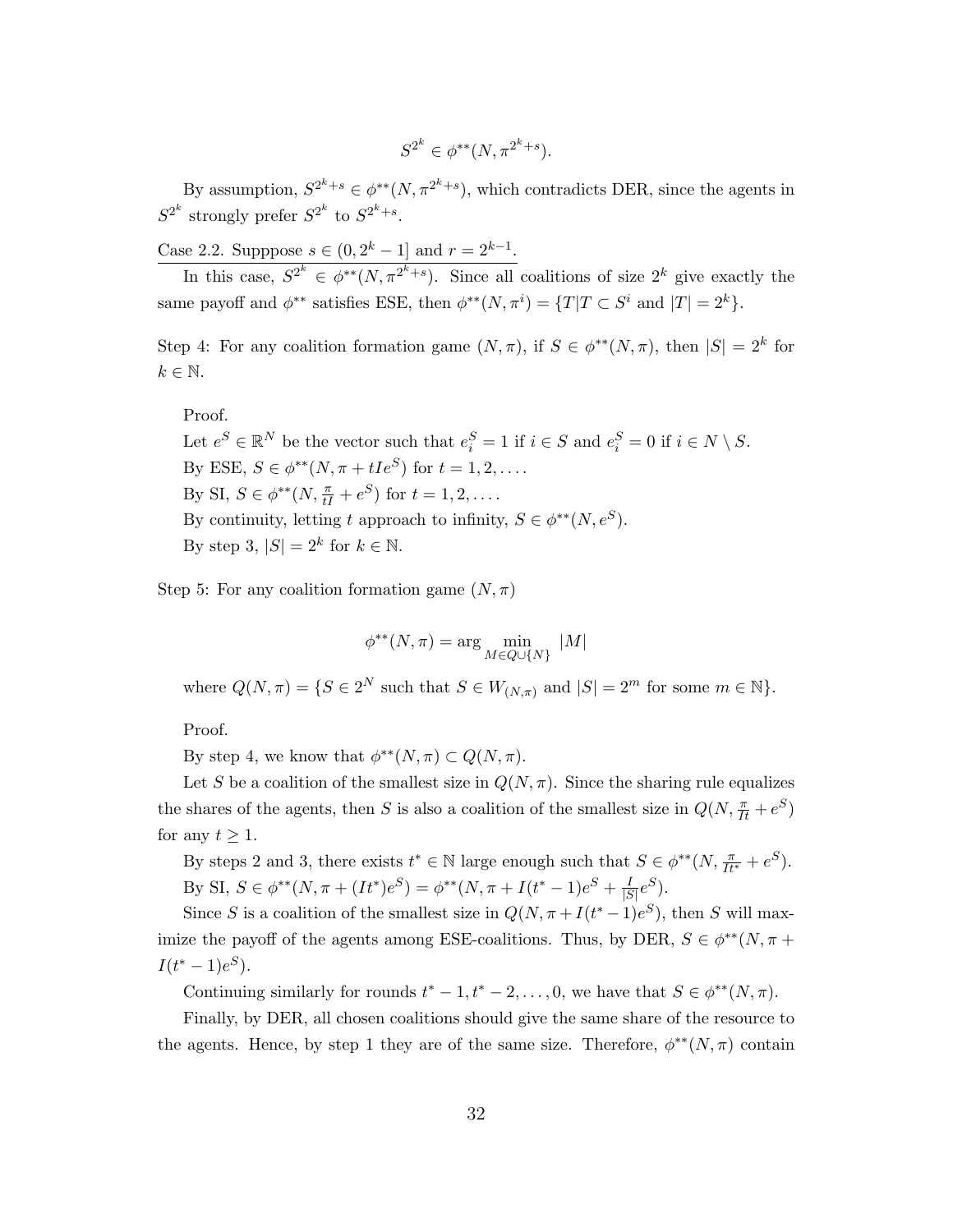only coalitions of the minimal size in  $Q(N, \pi)$ .

#### Proof of part ii.

Step 1. If agent i is a dictator in the game  $(N, \pi)$ , that is  $\pi_i > \pi(N \setminus i)$ , then  $\phi(N, \pi) =$  $\{\{i\}\}.$ 

Proof. First notice that by IZ,  $\phi(N, [\pi_i, 0_{N\setminus i}]) = \{\{i\}\}\,$ , where  $0_{N\setminus i}$  is the zero vector in  $\mathbb{R}^{N\setminus i}$ . Therefore, by continuity  $i \in \phi(N, [\pi_i, \frac{1}{1+k}]$  $\frac{1}{1+k^*\frac{I}{\pi_i}}\pi_{N\setminus i}]$  for  $k^*$  large enough. By SI,  $i \in \phi(N, [\pi_i + (k^*)I, \pi_{N\setminus i}])$ . By DER,  $i \in \phi(N, [\pi_i + (k^*-1)I, \pi_{N\setminus i}])$  because coalition  $\{i\}$  is the smallest ESE-coalition at the power profile  $[\pi_i + (k^* - 1)I, \pi_{N\setminus i}]$ . Continuing similarly  $k^* - 2$  times,  $i \in \phi(N, [\pi_i + (k^* - 2)I, \pi_{N \setminus i}]), i \in \phi(N, [\pi_i + (k^* - 3)I, \pi_{N \setminus i}]),$  $\ldots, i \in \phi(N, [\pi_i, \pi_{N\setminus i}]).$  Moreover, by DER,  $\phi(N, \pi) = {\{i\}}$  because i's payoff is greater by getting the prize alone instead of sharing it with another agent.

Step 2. Consider the game for three agents  $({1, 2, 3}, [\pi_1, \pi_2, \pi_3])$  such that  $\pi_1 > \pi_2$  $\pi_3$  and  $\pi_1 < \pi_2 + \pi_3$ . Then,  $\phi({1, 2, 3}, [\pi_1, \pi_2, \pi_3]) = {\{1, 2, 3\}}$ .

Proof. We prove this by contradiction. First, notice that any winning coalition contains at least two agents. Suppose that coalition S such that  $|S| = 2$  is chosen, that is,  $S \in \phi({1, 2, 3}, [\pi_1, \pi_2, \pi_3])$ . Then, by ESE,  $S \in \phi({1, 2, 3}, [1 + k^* \frac{I}{\pi(S)}) \pi_S, \pi_{-S}])$ . For a large  $k^*$ , the game  $(\{1,2,3\},[(1+k^*\frac{I}{\pi(S)})\pi_S,\pi_{-S}])$  has a dictator. Hence, by step 1, S such that  $|S| = 2$  cannot be chosen. This is a contradiction.

Finally, consider the sequence of coalition formation games  $({1, 2, 3}, [1 + \frac{1}{k}, 1, \frac{2}{k})$  $\frac{2}{k}]$ for  $k = 1, 2, 3, \ldots$  By step 2,  $\{1, 2, 3\} \in \phi(\{1, 2, 3\}, [1 + \frac{1}{k}, 1, \frac{2}{k})$  $\frac{2}{k}]$ ). Also,  $\{1, 2, 3\}$  is winning in  $(1, 1, 0)$ . Hence,  $\{1, 2, 3\} \in \phi({1, 2, 3}, [1, 1, 0])$ . This contradicts IZ.

#### Proof of Proposition 4

Proof. SI is satisfied since the min function is scale invariant.

To prove that the sequential transition correspondence  $\bar{\phi}$  satisfies ESE, let  $S^j \in$  $\bar{\phi}(N,\pi)$  and suppose  $S^j \neq N$ . Because we restrict on feasible sequences of coalitions, we know that the only possible deviations from  $S^j$  are only into feasible subsets. Since by definition of  $\bar{\phi}$ , there does not exist a coalition  $S^m \subset S^j$  such that  $S^m \in W_{(S^j, \pi_{S^j})}$  and since under proportional sharing, the relative power of every agent in  $S^j$  is unchanged and the relative power of the agents in  $N \setminus S^j$  goes to zero, then coalition  $S^j$  will be chosen in further rounds. If  $S^j = N$ , with proportional sharing the relative powers are the same at every round and thus  $S^j$  has to be chosen again in every round.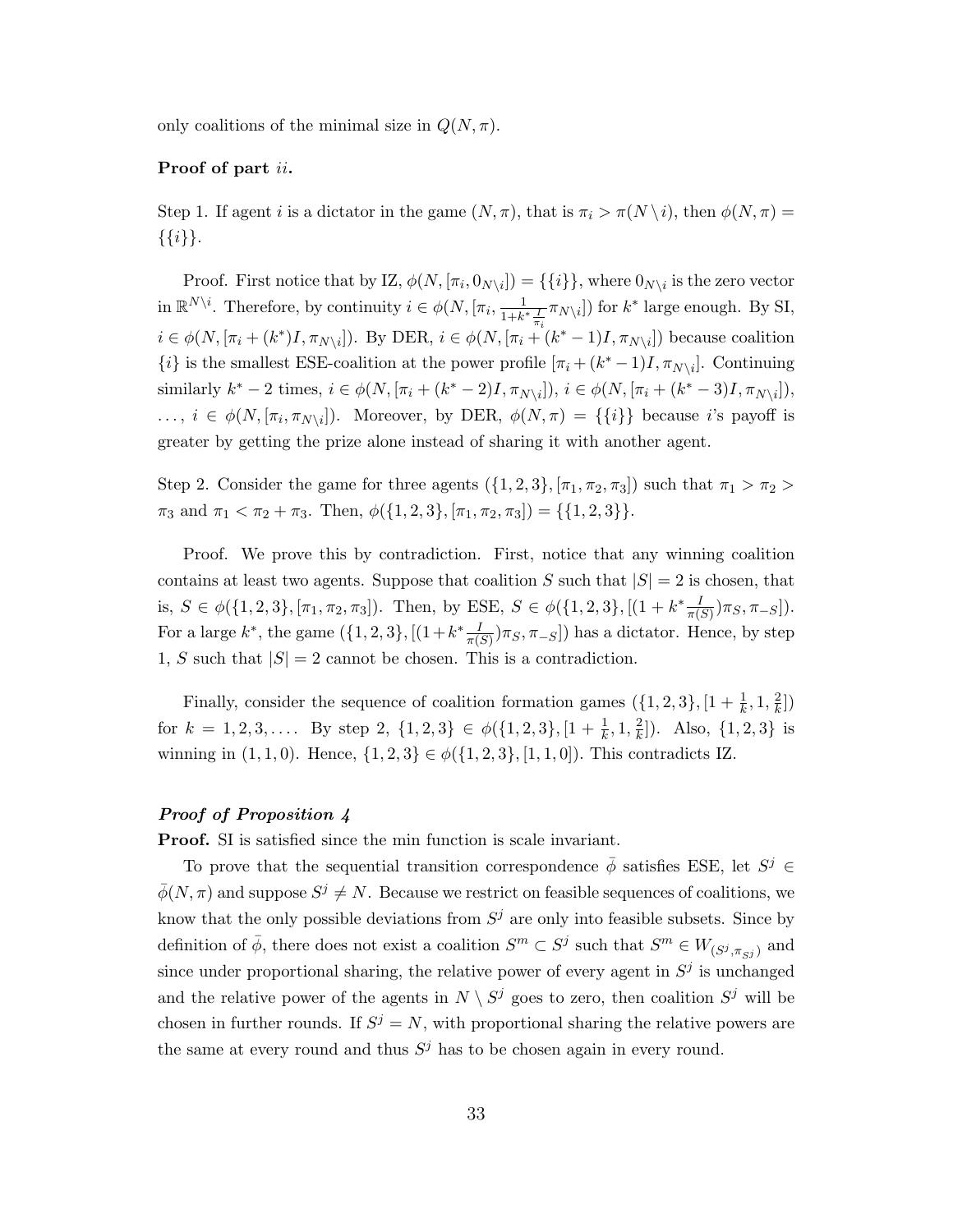To show that DER is satisfied, suppose  $S^j \in \bar{\phi}(N,\pi)$  and there exist another coalition Z such that  $Z \in W_{(N,\pi)}$  and  $Z \in \bar{\phi}(N,\pi+I\cdot PR^N(Z,\pi))$  and  $Z \notin \bar{\phi}(N,\pi)$ . Since  $Z \in \bar{\phi}(N, \pi + I \cdot PR^N(Z, \pi))$ , then  $Z = S^m$  for some m. By the definition of a feasible sequence of coalitions,  $S^j \subset S^m$  or  $S^m \subset S^j$ . If  $S^j \subset S^m$ , then  $PR(N, \pi_{S^m}^{\infty})$  $PR(N, \pi_{S^j}^{\infty}) \ \forall i \in S^j \cap S^m$ . If  $S^m \subset S^j$  and  $S^m \notin \bar{\phi}(N, \pi)$ , then there exists  $S^h \subset S^m$ such that  $S^h \in W_{(S^m, \pi_{S^m})}$ . Hence,  $S^m \notin \overline{\phi}(N, \pi + I \cdot PR^N(S^m, \pi))$  since  $S^h$  will be a winning coalition after enough rounds are played.

 $\blacksquare$ 

# References

- [1] D. Acemoglu, G. Egorov, and K. Sonin. Coalition Formation in Non-Democracies. Review of Economic Studies, 75(4):987–1009, 2008.
- [2] D. Acemoglu, G. Egorov, and K. Sonin. Do Juntas Lead to Personal Rule? American Economic Review: Papers and Proceedings, 99(2):298–303, 2009.
- [3] D. Acemoglu, M. Golosov, and A. Tsyvinski. Power Fluctuations and Political Economy. Journal of Economic Theory, 146(3):1009–1041, 2011.
- [4] K.H. Baik. Winner-Help-Loser Group Formation in Rent-Seeking Contests. Economics and Politics, 6(2):147–162, 1994.
- [5] R. Barro. The Control of Politicians: An Economic Model. Public Choice, 14(1):19–42, 1973.
- [6] B. Bartling and F.A. von Siemens. Equal Sharing Rules in Partnerships. Journal of Institutional and Theoretical Economics, 166(2):299–320, 2010.
- [7] F. Bloch and B. Dutta. Formation of Networks and Coalitions. Mimeo University of Warwick, 2010.
- [8] A. Bogomolnaia and M. Jackson. The Stability of Hedonic Coalition Structures. Games and Economic Behavior, 38(2):201–230, 2002.
- [9] B. Bueno de Mesquita, A. Smith, R. Siverson, and J. Morrow. The Logic of Political Survival. The MIT Press, Cambridge MA, 2003.
- [10] M. Chwe. Farsighted Coalitional Stability. Journal of Economic Theory, 63(2):299–325, 1994.
- [11] E. Diamantoudi and L. Xue. Farsighted Stability in Hedonic Games. Social Choice and Welfare, 21(1):39–61, 2003.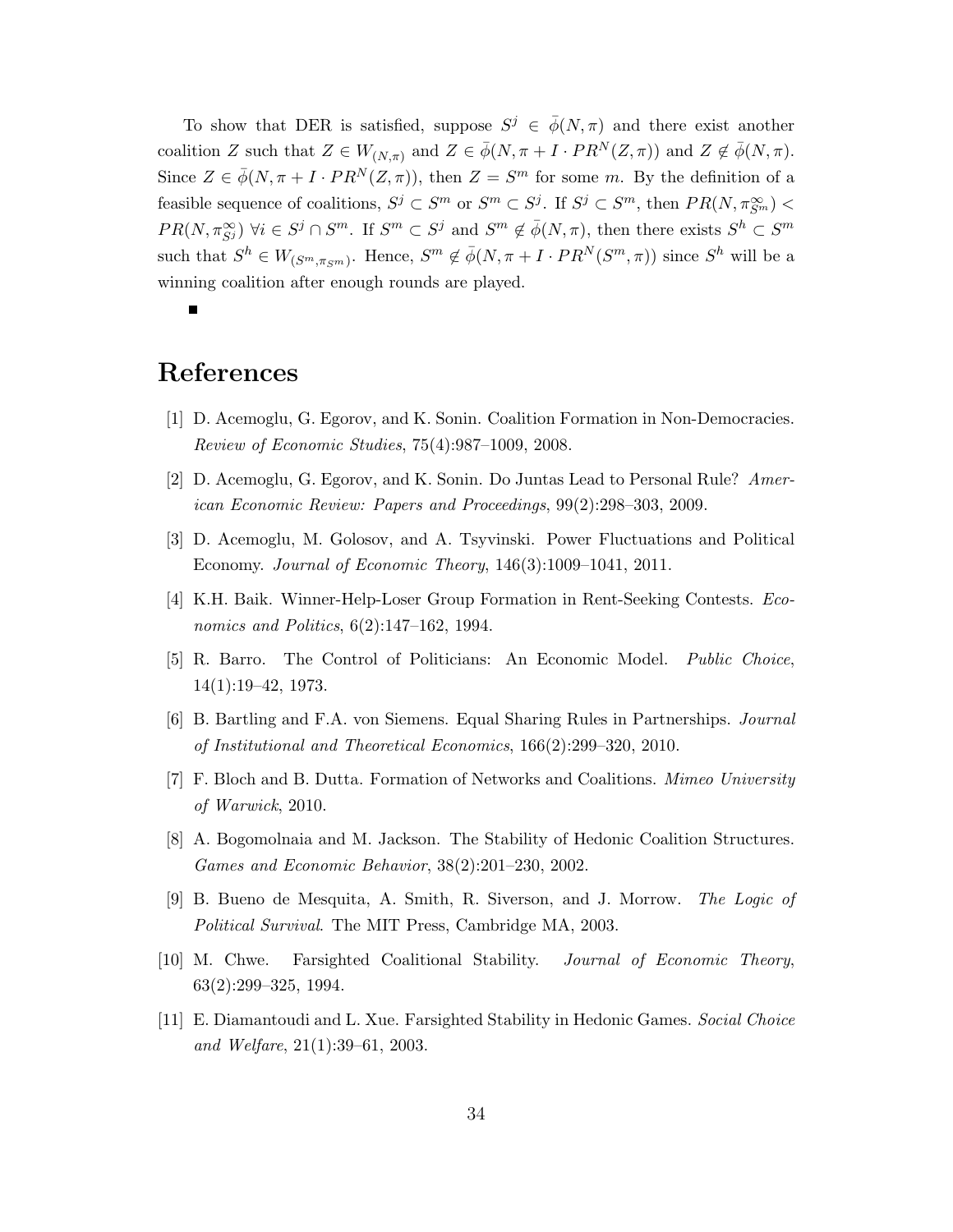- [12] L. Ehlers. Coalitional Strategy-proof House Allocation. Journal of Economic Theory, 105(2):298–317, 2002.
- [13] J. Ferejohn. Incumbent Performance and Electoral Control. Public Choice, 50(1):5–25, 1986.
- [14] E. Goode. Insane or Just Evil? A Psychiatrist Takes a New Look at Hitler. The New York Times, November. http://www.nytimes.com/1998/11/17/science/insane-or-just-evil-a-psychiatristtakes-a-new-look-at-hitler.html. Accessed: 2015-08-14.
- [15] E. Goode. The World; Stalin to Saddam: So Much for the Madman Theory. The New York Times, May. http://www.nytimes.com/2003/05/04/weekinreview/theworld-stalin-to-saddam-so-much-for-the-madman-theory.html. Accessed: 2015-08- 14.
- [16] K. Jandoc and R. Juarez. Self-Enforcing Coalitions under a General Class of Sharing Rules. Mimeo University of Hawai'i, 2015.
- [17] J.S. Jordan. Pillage and Property. Journal of Economic Theory, 131(1):26–44, 2006.
- [18] R. Juarez. Three Equilibria in Tournament Games with Externalities. Mimeo University of Hawaii at Manoa, 2012a.
- [19] R. Juarez. The No-Threat Equilibrium in Tournament Games with Externalities. Mimeo University of Hawaii at Manoa, 2012b.
- [20] R Juarez. Group Strategyproof Cost Sharing: The Role of Indifferences. Games and Economic Behavior, 82:218–239, 2013.
- [21] H. Konishi and D. Ray. Coalition Formation as a Dynamic Process. Journal of Economic Theory, 110(1):1–41, 2003.
- [22] S. Lee. Inter-Group Competition For A Pure Private Rent. The Quarterly Review of Economics and Finance, 33(3):251–266, 1993.
- [23] S. Lee. Endogenous Sharing Rules in Collective-Group Rent Seeking. Public Choice, 85(1):31–44, 1995.
- [24] M. McGuire and M. Olson. The Economics of Autocracy and Majority Rule: The Invisible Hand and the Use of Force. Journal of Economic Literature, 34(1):72–96, 1996.
- [25] S. Nitzan. Collective Rent Dissipation. Economic Journal, 101(409):1522–1534, 1991.